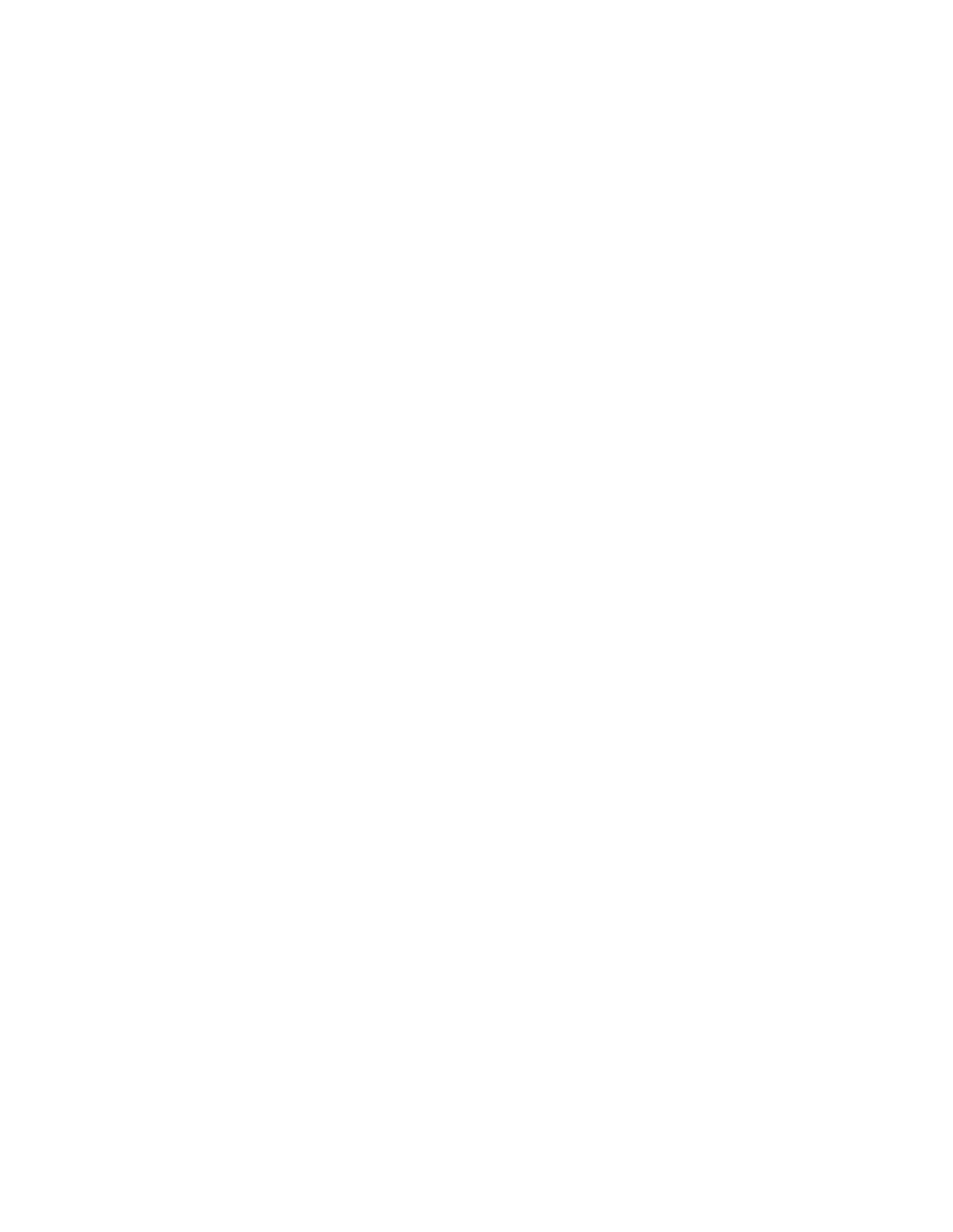### *Contents*

| Drug Plan and Extended Benefits Branch                 |  |
|--------------------------------------------------------|--|
|                                                        |  |
| <b>Drug Plan</b>                                       |  |
|                                                        |  |
|                                                        |  |
|                                                        |  |
| <b>Supplementary Health and Family Health Benefits</b> |  |
|                                                        |  |
|                                                        |  |
|                                                        |  |
| Saskatchewan Aids to Independent Living (SAIL)         |  |
|                                                        |  |
|                                                        |  |

### *Tables*

[Supporting Information..................................................................................................](#page-27-0) 28

| Table 4 Prescription Drug Utilization Trend by Age of Discrete Beneficiary 15           |
|-----------------------------------------------------------------------------------------|
|                                                                                         |
|                                                                                         |
| Table 7 Historical Costs of Supplementary Health and Family Health Benefits Payments 24 |
|                                                                                         |
|                                                                                         |
|                                                                                         |

### *Charts*

| Chart 1 Prescription Cost to Families as a % of Total Approved Prescription Cost 17 |  |
|-------------------------------------------------------------------------------------|--|
| Chart 2 Supplementary Health and Family Health Benefits Payments by                 |  |
|                                                                                     |  |
|                                                                                     |  |

### *Appendices*

| Appendix 4 Supplementary Health and Family Health Benefits Program History 39 |  |
|-------------------------------------------------------------------------------|--|
| Appendix 5 Saskatchewan Aids to Independent Living (SAIL) Program History 40  |  |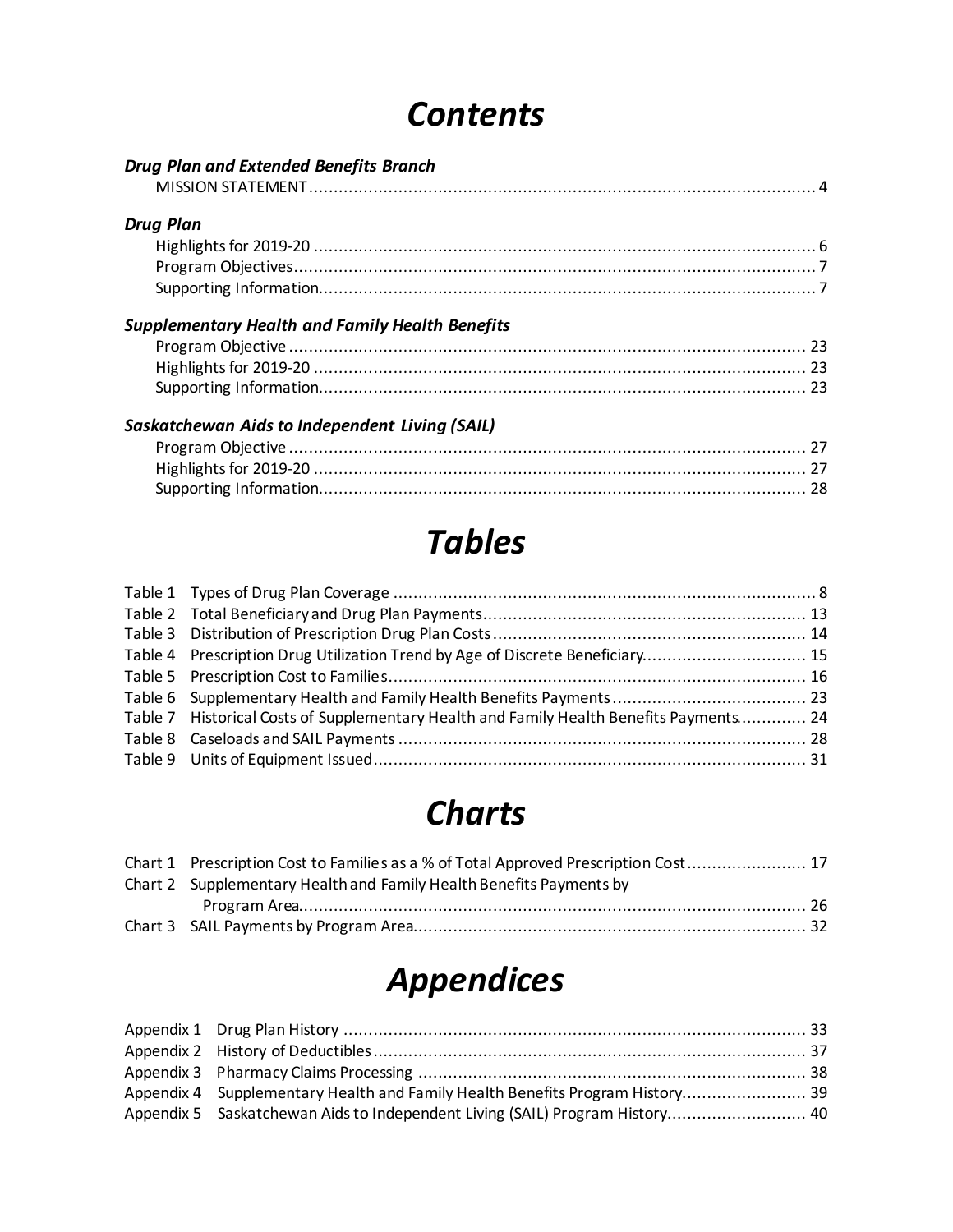### <span id="page-3-0"></span>Drug Plan and Extended Benefits Branch

### **MISSION STATEMENT**

**Drug Plan and Extended Benefits Branchpromotes citizen-centred service through the provision of drug plan and extended health benefits to eligible residents by:**

- **promoting rational and appropriate use of drug therapies and extended benefits;**
- **ensuring the long term viability of benefits provided by pursuing better value strategies such as low cost alternative policies, product listing agreements and generic drug pricing strategies; and,**
- **providing quality and timely information to the public and various stakeholders regarding policies, benefit assessment and program utilization.**

In 2019-20, the Drug Plan and Extended Health Benefits supported the Ministry's key strategic focus areas by pursuing the following activities:

#### **Better Value**

- Saskatchewan has benefited from the pan-Canadian Pharmaceutical Alliance (pCPA) approach to pharmaceutical collaboration for both brand and generic drugs. As of March 31, 2019, these collaborative efforts between participating public drug plans across Canada for brand name and generic drugs have resulted in lower drug costs and an estimated \$2.26 billion in combined savings annually.
- Achieved savings in the cost of metabolic formulas and low protein foods by working with Alberta and British Columbia to leverage the New West Partnership Trade Agreement.

#### **Better Care**

- Engaged the SAIL Advisory Committee with representatives from across Saskatchewan with professional medical expertise in a variety of areas. The Committee provides advice on the SAIL's Paraplegia, Special Needs Equipment and Orthotics and Prosthetics Programs.
- Increased the Paraplegia Program home access grant, rendering outdoor patient lifts, ceiling tracks, and outdoor wheelchair ramps more affordable.
- Expanded the Influenza Immunization Program to include publicly funded influenza vaccine administration to children between five and eight years of age, and off-site administration during home visits and in congregate living settings such as private seniors' apartment buildings, personal care homes, Approved Private Service Homes, assisted living facilities and group homes.
- Expanded the Minor Ailment Program to include the following minor ailments and self-care conditions: uncomplicated urinary tract infections in women; hormonal contraceptives; emergency contraception; conjunctivitis; shingles; onychomycosis; influenza; obesity; and erectile dysfunction.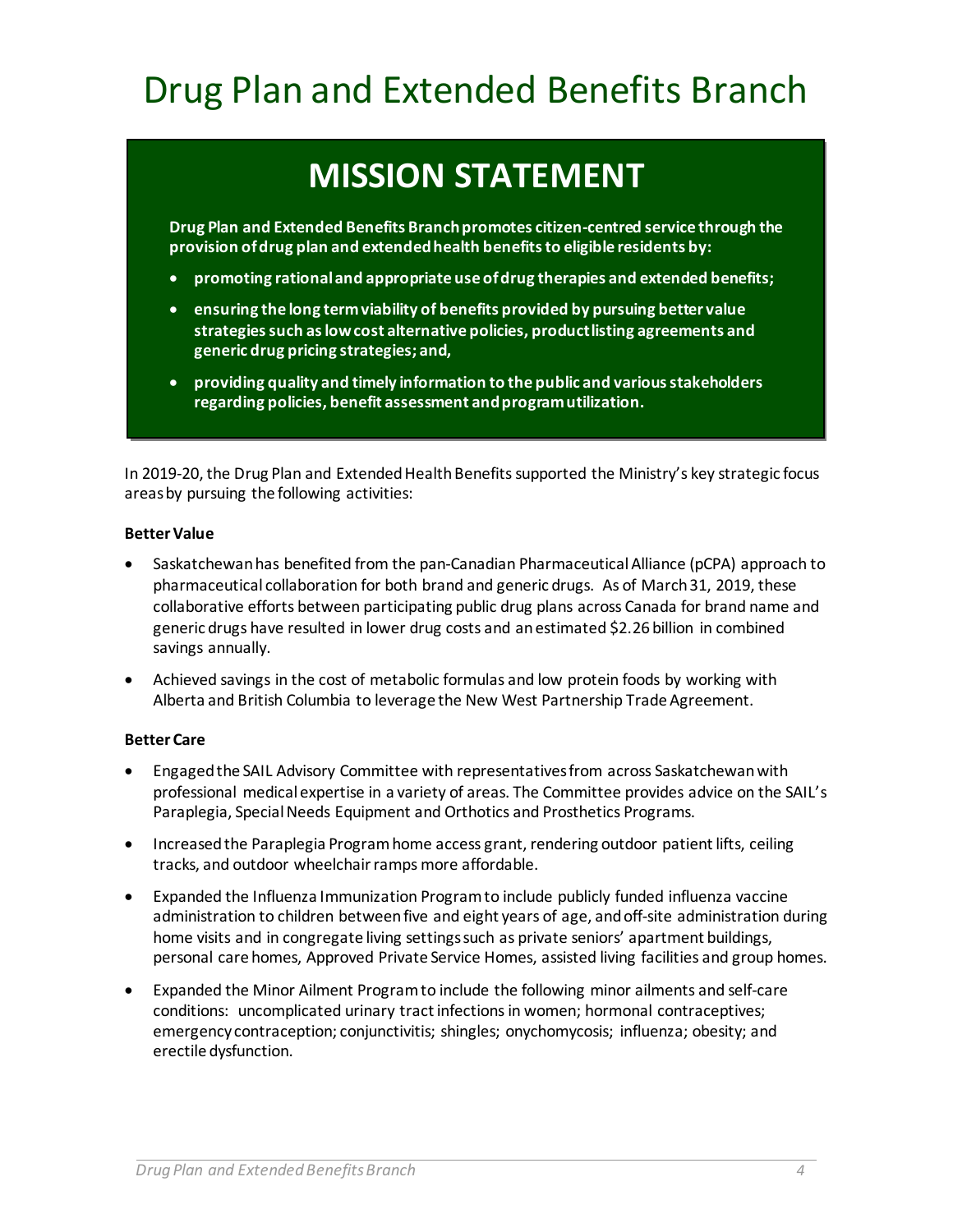## Drug Plan and Extended Benefits Branch

• Introduced the Injection Administration Program to improve patient access to timely and convenient administration of medroxyprogesterone, a long acting injectable hormonal contraceptive medication.

#### **Better Teams**

• Ongoing engagement in evidence-based national drug initiatives including the Common Drug Review and the pan-Canadian Pharmaceutical Alliance.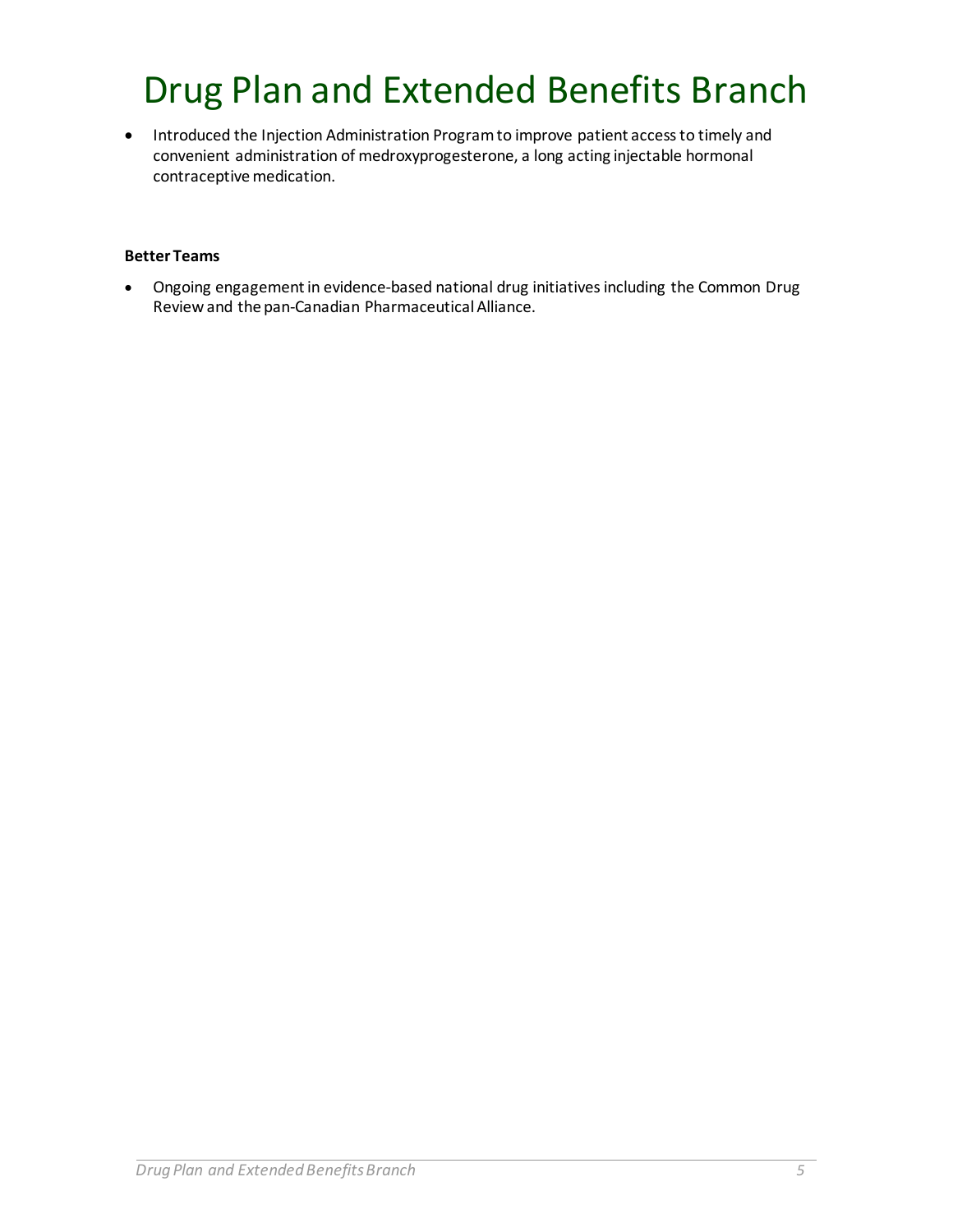### <span id="page-5-0"></span>**Highlights for 2019-20**

- **Drug claims processed for Formulary and Exception Drug Status drugs:**
	- processed 14.4million prescriptions from April 1, 2019 to March31, 2020
	- provided benefits in the amount of \$406.2 million
	- total average cost per prescription was \$47.33 (includes drug acquisition, mark-up, dispensing fee and compounding fee)
- 63.5% of beneficiaries that purchased a prescription received a benefit from one of the Drug Plan programs.
- **The Seniors' Drug Plan:**
	- 93,498 seniors (78,593 families) received benefits in the amount of \$75.8million
	- assisted, on average with 78.2% of the total prescription costs
- **The Special Support Program:**
	- 90,664 individuals (63,276 families) received benefits in the amount of \$186.9million
	- assisted, on average with 76.8% of the total prescription costs
- **The Children's Drug Plan:**
	- 53,242 children (42,862 families) received benefits in the amount of \$10.2 million
	- assisted, on average with72.6% of the total prescription costs
- **The Supplementary Health (Social Assistance) Program:**
	- 49,276 individuals (44,050 families) received benefits in the amount of \$67.6million
	- assisted on average with 98.9% of the total prescription costs
- **Palliative Care Program:**
	- terminally ill patients covered under the Palliative Care Program received 175,051 prescriptions at no charge
	- the Drug Plan payment for Palliative Care totalled \$7.6 million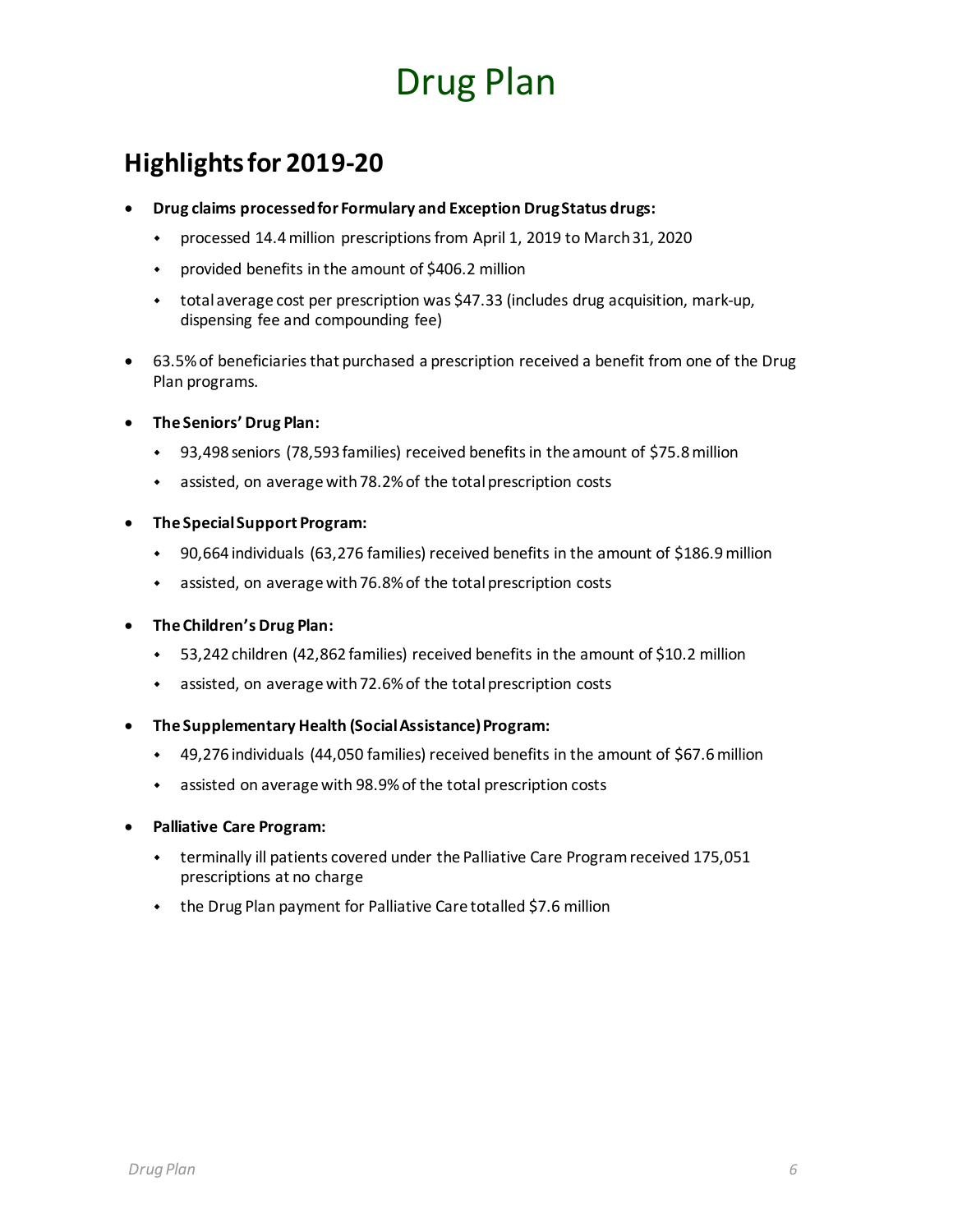### <span id="page-6-0"></span>**Program Objectives**

#### **Objective 1 – Provide coverage to Saskatchewan residents for quality pharmaceutical products of proven therapeutic effectiveness**

- The Drug Plan establishes the Saskatchewan Formulary which is therapeutically effective drugs of proven high quality that have been approved for coverage under the Drug Plan. The process for review and approval of Formulary Drugs can be found on the Formulary website [http://formulary.drugplan.ehealthsask.ca](http://formulary.drugplan.ehealthsask.ca/)
- At March 31, 2020, there were 5,180 Drug Identification Numbers (DINs)<sup>1</sup> listed on the Saskatchewan Formulary.
	- 3,732were Formulary DINS; and,
	- 1,448were Exception Drug Status(EDS) DINs(see page 18 for a description of EDS).

#### **Objective 2 – Reduce the direct cost of prescription drugs for Saskatchewan residents**

- The Drug Plan provides a number of coverage programs based on financial need, medical condition and other criteria.
- The coverage programs specifically target the children, seniors and those households with high drug costs relative to their incomes. Programs also recognize the high drug costs associated with certain diseases and conditions.
- In 2019-20, the Drug Plan paid 59.5% of the \$683.1 million eligible drug costs. The programs are detailed in the following pages.

<sup>1</sup> A DIN is a computer-generated eight digit number assigned by Health Canada to a drug product prior to being marketed in Canada. It uniquely identifies all drug products sold in a dosage form in Canada and is located on the label of prescription and over-the-counter drug products that have been evaluated and authorized for sale in Canada.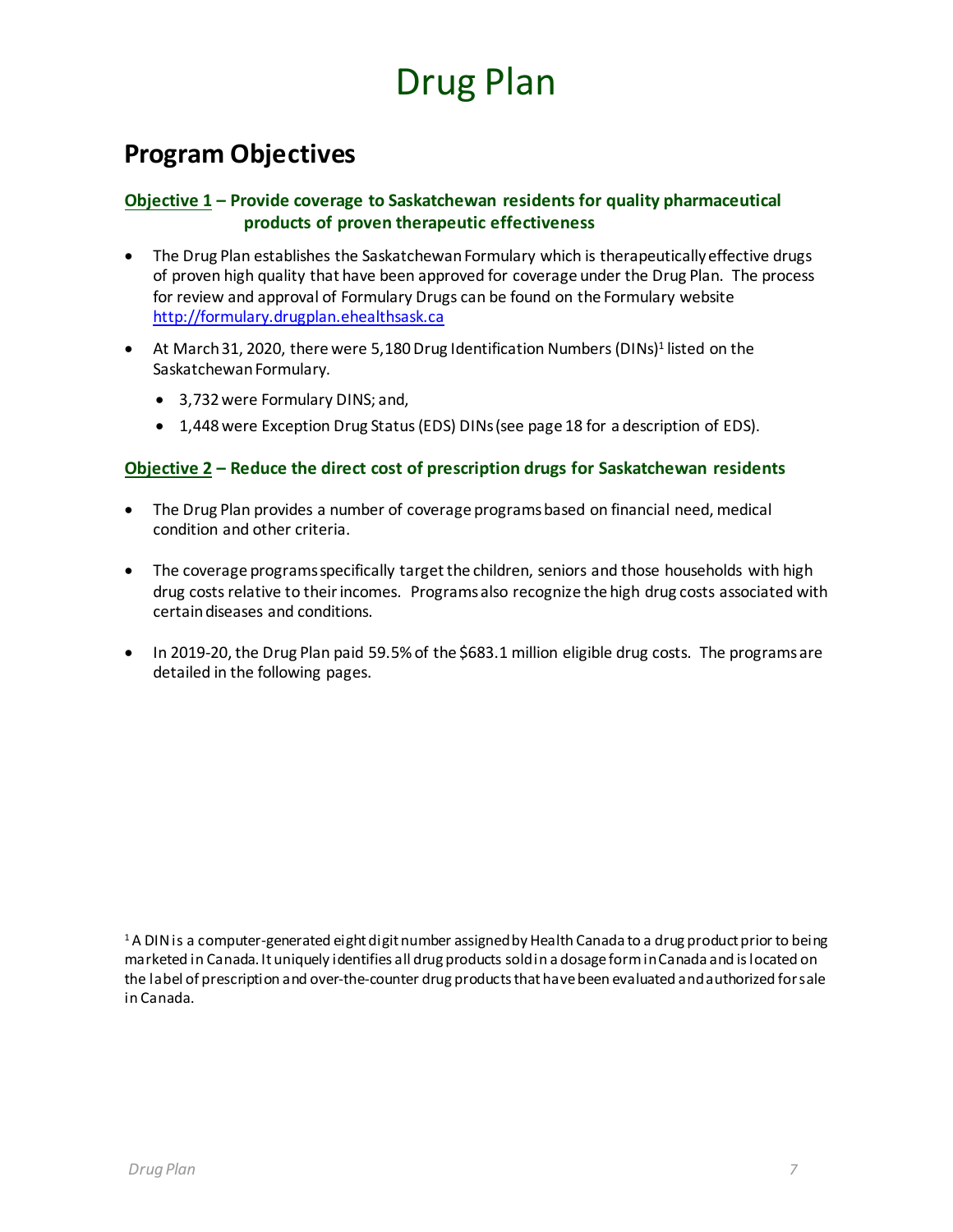### <span id="page-7-0"></span>**Supporting Information**

#### **Table 1 Types of Drug Plan**

#### **Coverage**

| April 2019 - March 2020                                         |                    |                         |                        |                        |                        |                     |                     |                          |
|-----------------------------------------------------------------|--------------------|-------------------------|------------------------|------------------------|------------------------|---------------------|---------------------|--------------------------|
|                                                                 | 2012-13            | 2013-14                 | 2014-15                | 2015-16                | 2016-17                | 2017-18             | 2018-19             | 2019-20                  |
| <b>Supplementary Health Benefits</b>                            |                    |                         |                        |                        |                        |                     |                     |                          |
| <b>Actual Beneficiaries</b>                                     | 44.970             | 43.698                  | 44.751                 | 47.389                 | 50.721                 | 51.658              | 52.304              | 49.276                   |
| Total Drug Benefits Paid - Gov't                                | \$41,312,427.2     | \$42,663,409.8          | \$45,538,108.1         | \$50,955,150.3         | \$55,828,021.5         | \$65,979,678.0      | \$67,569,955.0      | \$67,627,526.3           |
| <b>Total Drug Benefits Paid (Millions)</b>                      | \$41.3             | \$42.7                  | \$45.5                 | \$51.0                 | \$55.8                 | \$66.0              | \$67.6              | \$67.6                   |
| Number of Prescriptions                                         | 910,347            | 904,228                 | 958,348                | 1,017,763              | 1,081,164              | 1,115,746           | 1,130,665           | 1,155,631                |
| <b>Special Beneficiaries</b>                                    |                    |                         |                        |                        |                        |                     |                     |                          |
| <b>Actual Beneficiaries</b>                                     | 5,439              | 5,488                   | 7,046                  | 10,820                 | 12,273                 | 9,724               | 10,618              | 11,703                   |
| Total Drug Benefits Paid - Gov't                                | \$18,888,542.8     | \$19,995,930.3          | \$20,254,797.8         | \$20,923,830.4         | \$21,588,017.3         | \$21,119,625.0      | \$32,321,751.0      | \$35,224,443.9           |
| <b>Total Drug Benefits Paid (Millions)</b>                      | \$18.9             | \$20.0                  | \$20.3                 | \$20.9                 | \$21.6                 | \$21.1              | \$32.3              | \$35.2                   |
| Number of Prescriptions                                         | 161,862            | 167,025                 | 173,602                | 180,818                | 186,159                | 183,437             | 210,547             | 220,523                  |
| <b>Palliative Care</b>                                          |                    |                         |                        |                        |                        |                     |                     |                          |
| <b>Actual Beneficiaries</b>                                     | 3,183              | 3,335                   | 3,437                  | 3,503                  | 3,650                  | 3,858               | 4,015               | 4,159                    |
| Total Drug Benefits Paid - Gov't                                | \$5,654,799.1      | \$6,398,018.3           | \$6,781,537.6          | \$6,986,818.2          | \$7,132,677.2          | \$7,272,241.0       | \$7,146,498.5       | \$7,601,777.9            |
| <b>Total Drug Benefits Paid (Millions)</b>                      | \$5.7              | \$6.4                   | \$6.8                  | \$7.0                  | \$7.1                  | \$7.3               | \$7.1               | \$7.6                    |
| Number of Prescriptions                                         | 116,598            | 126,624                 | 132,801                | 136,515                | 144,782                | 153,930             | 160,954             | 175,051                  |
| <b>Special Support</b>                                          |                    |                         |                        |                        |                        |                     |                     |                          |
| <b>Actual Beneficiaries</b>                                     | 97.013             | 92,896                  | 93.970                 | 93.084                 | 91.707                 | 90.480              | 90,695              | 90.664                   |
| Total Drug Benefits Paid - Gov't                                | \$124,951,543.3    | \$127,412,346.7         | \$135,841,374.1        | \$149,024,997.6        | \$154,221,976.2        | \$165,398,651.0     | \$176,724,833.0     | \$186,974,636.6          |
| <b>Total Drug Benefits Paid (Millions)</b>                      | \$125.0            | \$127.4                 | \$135.8                | \$149.0                | \$154.2                | \$165.4             | \$176.7             | \$187.0                  |
| Number of Prescriptions                                         | 3,650,423          | 3,491,895               | 3,606,823              | 3,610,317              | 3,665,042              | 3,639,311           | 3,682,584           | 3,677,409                |
| <b>Income Supplement</b>                                        |                    |                         |                        |                        |                        |                     |                     |                          |
| <b>Actual Beneficiaries</b>                                     | 16,551             | 17,172                  | 16,261                 | 17,711                 | 19,548                 | 20,249              | 19,600              | 20,905                   |
| Total Drug Benefits Paid - Gov't                                | \$4,834,912.1      | \$4,876,869.9           | \$4,689,833.7          | \$4,860,828.6          | \$5,405,426.1          | \$5,469,964.0       | \$4,846,174.0       | \$5,175,092.3            |
| <b>Total Drug Benefits Paid (Millions)</b>                      | \$4.8              | \$4.9                   | \$4.7                  | \$4.9                  | \$5.4                  | \$5.5               | \$4.8               | \$5.2                    |
| Number of Prescriptions                                         | 391,121            | 405,084                 | 388,803                | 421,040                | 496,281                | 521,066             | 534,486             | 574,604                  |
| <b>Family Health Benefits</b>                                   |                    |                         |                        |                        |                        |                     |                     |                          |
| <b>Actual Beneficiaries</b>                                     | 22,766             | 22,034                  | 21,086                 | 19,969                 | 19,807                 | 19,676              | 18,914              | 17,418                   |
| Total Drug Benefits Paid - Gov't                                | \$3,815,924.6      | \$3,694,379.2           | \$3,664,616.2          | \$3,494,500.8          | \$3,588,085.2          | \$3,795,184.8       | \$3,848,616.0       | \$3,874,234.0            |
| <b>Total Drug Benefits Paid (Millions)</b>                      | \$3.8              | \$3.7                   | \$3.7                  | \$3.5                  | \$3.6                  | \$3.8               | \$3.8               | \$3.9                    |
| Number of Prescriptions                                         | 139,019            | 134,616                 | 130,322                | 124,770                | 124,349                | 126,066             | 125,838             | 120,395                  |
| <b>Emergency Assistance</b>                                     |                    |                         |                        |                        |                        |                     |                     |                          |
| <b>Actual Beneficiaries</b>                                     | 275                | 307                     | 315                    | 406                    | 387                    | 410                 | 293                 | 267                      |
| Total Drug Benefits Paid - Gov't                                | \$113,127          | \$121,262               | \$153,991              | \$152,845              | \$194,726              | \$174,656           | \$84,636            | \$94,352                 |
| Total Drug Benefits Paid (Millions)                             | \$0.1              | \$0.1                   | \$0.2                  | \$0.2                  | \$0.2                  | \$0.2               | \$0.1               | \$0.1                    |
| Number of Prescriptions                                         | 870                | 992                     | 1,113                  | 1,299                  | 1,108                  | 1,183               | 1,011               | 933                      |
|                                                                 |                    |                         |                        |                        |                        |                     |                     |                          |
| Seniors' Drug Plan<br><b>Actual Beneficiaries</b>               | 117,254            | 118,786                 | 120,514                | 119,707                | 108,054                | 99,271              | 95,223              | 93,498                   |
| Total Drug Benefits Paid - Gov't                                | \$68,356,115.4     | \$73,735,160.3          | \$75,886,752.5         | \$73,814,405.5         | \$64,921,861.3         | \$67,964,931.0      | \$70,072,386.0      | \$75,845,279.2           |
| <b>Total Drug Benefits Paid (Millions)</b>                      | \$68.4             | \$73.7                  | \$75.9                 | \$73.8                 | \$64.9                 | \$68.0              | \$70.1              | \$75.8                   |
| Number of Prescriptions                                         | 1,764,104          | 1,810,372               | 1,829,618              | 1,724,737              | 1,153,612              | 985,031             | 842,261             | 847,012                  |
|                                                                 |                    |                         |                        |                        |                        |                     |                     |                          |
| <b>Children's Drug Plan</b>                                     | 54,035             |                         | 66,618                 | 68,892                 | 56,622                 | 52,125              | 52,008              | 53,242                   |
| <b>Actual Beneficiaries</b><br>Total Drug Benefits Paid - Gov't | \$5,532,446.8      | 61,331<br>\$6,214,758.3 | \$6,913,493.5          | \$7,662,545.1          | \$7,502,247.0          | \$8,106,993.4       | \$8,503,652.0       | \$10,241,190.7           |
| <b>Total Drug Benefits Paid (Millions)</b>                      | \$5.5              | \$6.2                   | \$6.9                  | \$7.7                  | \$7.5                  | \$8.1               | \$8.5               | \$10.2                   |
| Number of Prescriptions                                         | 149,865            | 172,289                 | 190,152                | 198,472                | 157,833                | 146,851             | 143,974             | 154,492                  |
| Other $^1$                                                      |                    |                         |                        |                        |                        |                     |                     |                          |
| Actual Beneficiaries <sup>2</sup>                               |                    |                         |                        |                        |                        |                     |                     |                          |
| Total Drug Benefits Paid - Gov't                                | 119,011            | 147,363                 | 162,294                | 212,157                | 247,156                | 279,230             | 322,102             | 361,798                  |
| <b>Total Drug Benefits Paid (Millions)</b>                      | \$5,123,234.8      | \$6,484,051.0           | \$7,249,467.6<br>\$7.2 | \$8,980,970.9<br>\$9.0 | \$9,588,707.3<br>\$9.6 | \$10,691,997.0      | \$11,402,444.0      | \$13,621,389.7<br>\$13.6 |
| Number of Prescriptions                                         | \$5.1<br>4,610,253 | \$6.5<br>5,046,745      | 5,238,235              | 5,660,518              | 6,337,665              | \$10.7<br>6,703,481 | \$11.4<br>7,064,299 | 7,507,776                |
|                                                                 |                    |                         |                        |                        |                        |                     |                     |                          |

Actual Beneficiaries are the number of total beneficiaries who received part or all of their drug cost paid by the Drug Plan.<br>1 Includes Special Fees, Standard Beneficiaries and Special Support (100% co-pay).<br>1 Includes Sp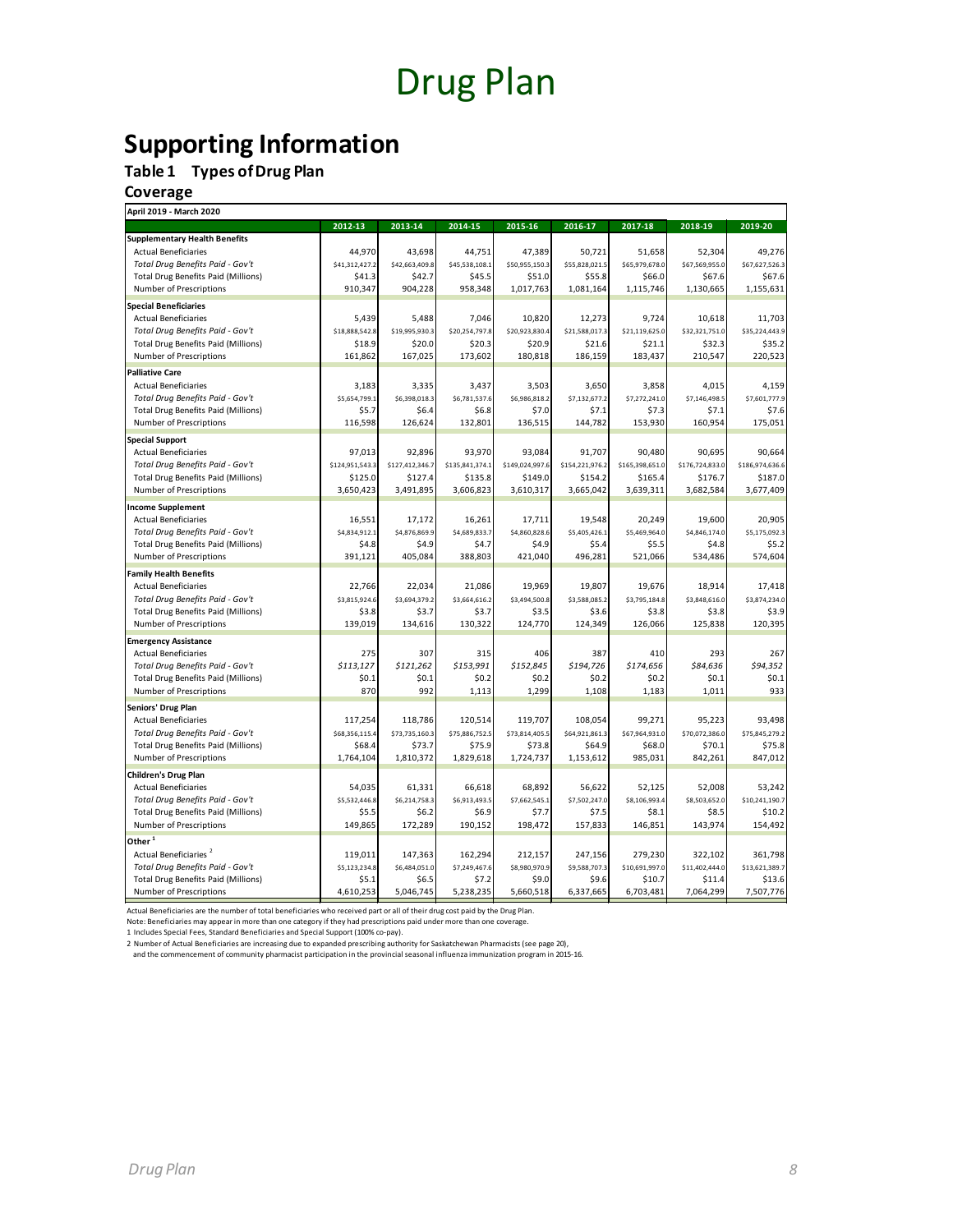#### **Types of Drug Plan Coverage**

#### *1. Supplementary Health (Social Assistance) Program*

Residents eligible to receive benefits through the Supplementary Health Programare entitled to Drug Plan benefits at a reduced charge, or at no charge depending on their level of coverage. Deductibles are waived for these beneficiaries.

#### *a. Plan One*

Plan One beneficiaries 18 years or older are entitled to receive insulin, oral hypoglycemics, injectable vitamin B12, allergenic extracts, oral contraceptives and some products used in megavitamin therapy at no charge. These beneficiaries pay a reduced charge, to a maximum of \$2.00, for all Formulary and approved Exception Drug Status drugs.

Dependents under 18 years of age are entitled to receive the above benefits at no charge.

#### *b. Plan Two*

Beneficiaries receiving Plan Two coverage are entitled to receive the same benefits as Plan One patients, but at no charge.

Plan One beneficiaries requiring several Formulary drugs on a regular basis can be considered for "Plan Two" drug coverage. Plan Two drug coverage may be initiated by contacting the Drug Plan. The request can be made by the patient or a health professional (e.g. physician, social worker).

#### *c. Plan Three*

Plan Three beneficiaries are entitled to receive all Formulary drugs at no charge.

Plan Three beneficiaries are residents receiving supplementary assistance who live in Special-Care homes licensed under *The Housing and Special-Care Homes Act*, Approved Homes licensed under *The Mental Health Act*, wards of the province and inmates of provincial correctional institutions.

#### *2. Special Beneficiaries*

Special Beneficiaries include persons approved for coverage under the Paraplegic Program, Cystic Fibrosis Program, Chronic End-Stage Renal Disease Program, and users of certain nocharge high-cost drugs, depending on their coverage. These beneficiaries may be entitled to receive certain prescribed over-the-counter drugs, Exception Drug Status drugs, or all prescribed Formulary drugs at no charge under the Drug Plan.

#### *3. Palliative Care*

Persons in late stages of terminal illness are entitled to receive at no cost:

- regular Formulary drugs;
- Exception Drug Status drugs where prior approval has been granted;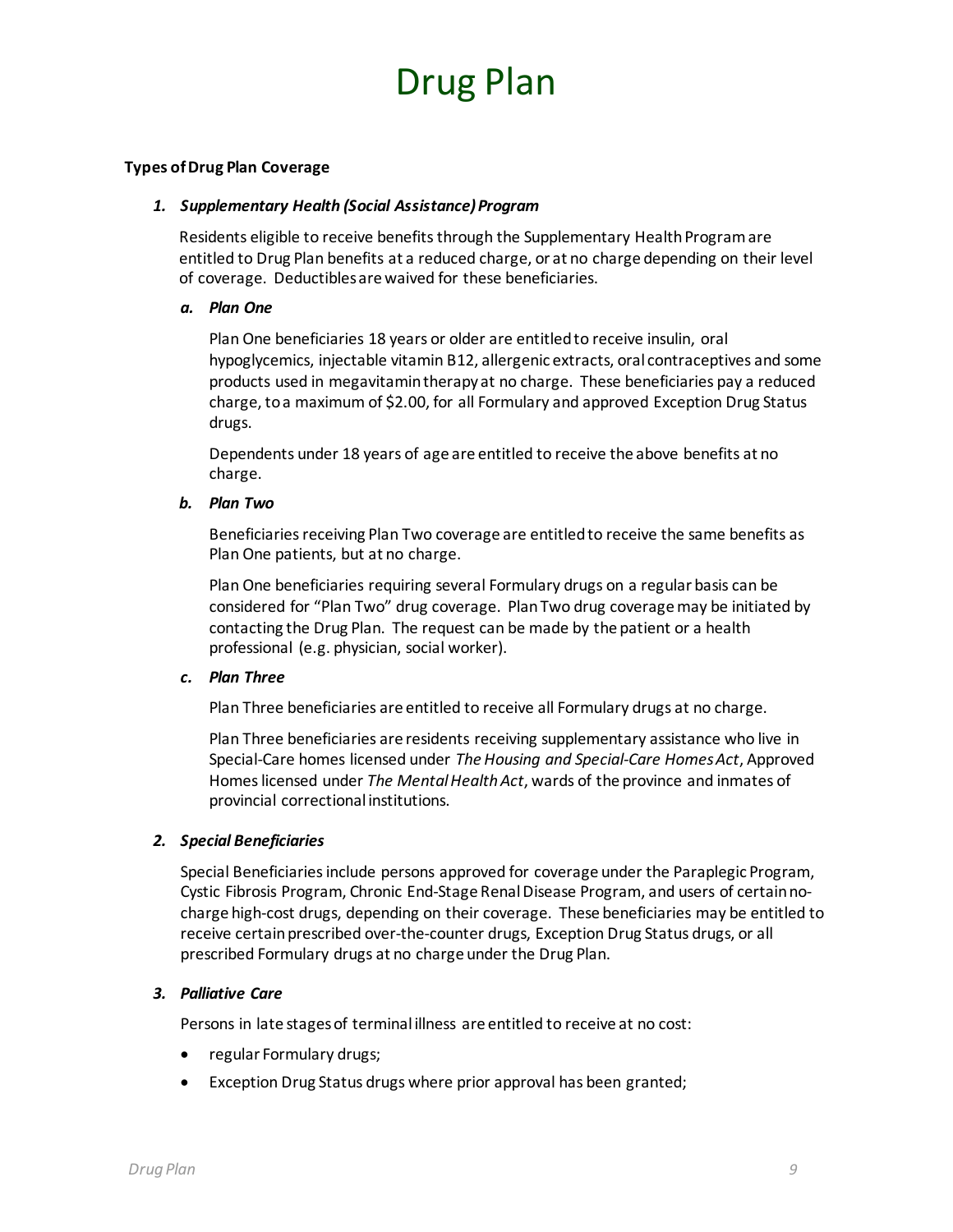• some commonly prescribed laxatives and select other medications required for end of life care.

#### *4. Special Support*

The Special Support Program helps those families whose drug costs are high in relation to their income. If the annual drug costs exceed 3.4% of the family adjusted income (income after adjusting for the number of dependents), the family is eligible for Special Support benefits. Residents must apply for the Special Support Program, as the Drug Plan does not have access to the required income information. If a family is eligible for Special Support, the family and the Drug Plan share the prescription cost. The family co-payment is calculated using drug costs and adjusted family income.

#### *5. Income Supplement*

Single seniors and senior families receiving the Seniors Income Plan (SIP) or receiving the federal Guaranteed Income Supplement (GIS) and residing in a nursing home have a \$200 annual deductible with a 35% co-payment thereafter. Other single seniors and senior families receiving GIS have a \$400 annual deductible with a 35% co-payment thereafter. Seniors are encouraged to apply for Special Support or the Seniors' Drug Plan to see if they qualify for enhanced coverage.

#### *6. Family Health Benefits*

Families are eligible for the Family Health Benefits Program if they meet the standards of an income test administered by the Canada Revenue Agency, or are in receipt of benefits from Saskatchewan Employment Supplement (SES) or the Saskatchewan Rental Housing Supplement (SRHS).

Comprehensive Supplementary Health Benefits are available to children under the age of 18 who qualify (dental, optical, Formulary drugs, medical supplies and appliances and ambulance services).

Partial benefits are available for adults in qualifying families (eye examinations and \$100 semi-annual family Drug Plan deductible with a 35% consumer co-payment thereafter).

#### *7. Emergency Assistance*

Residents requiring immediate treatment with benefit prescription drugs who are unable to pay their share of the cost, may access a one-time emergency assistance. The level of assistance provided will be in accordance with their ability to pay. They are then required to submit a completed "special support application" to the Drug Plan in order to receive future assistance.

Emergency assistance may only be requested by a pharmacist on the resident's behalf.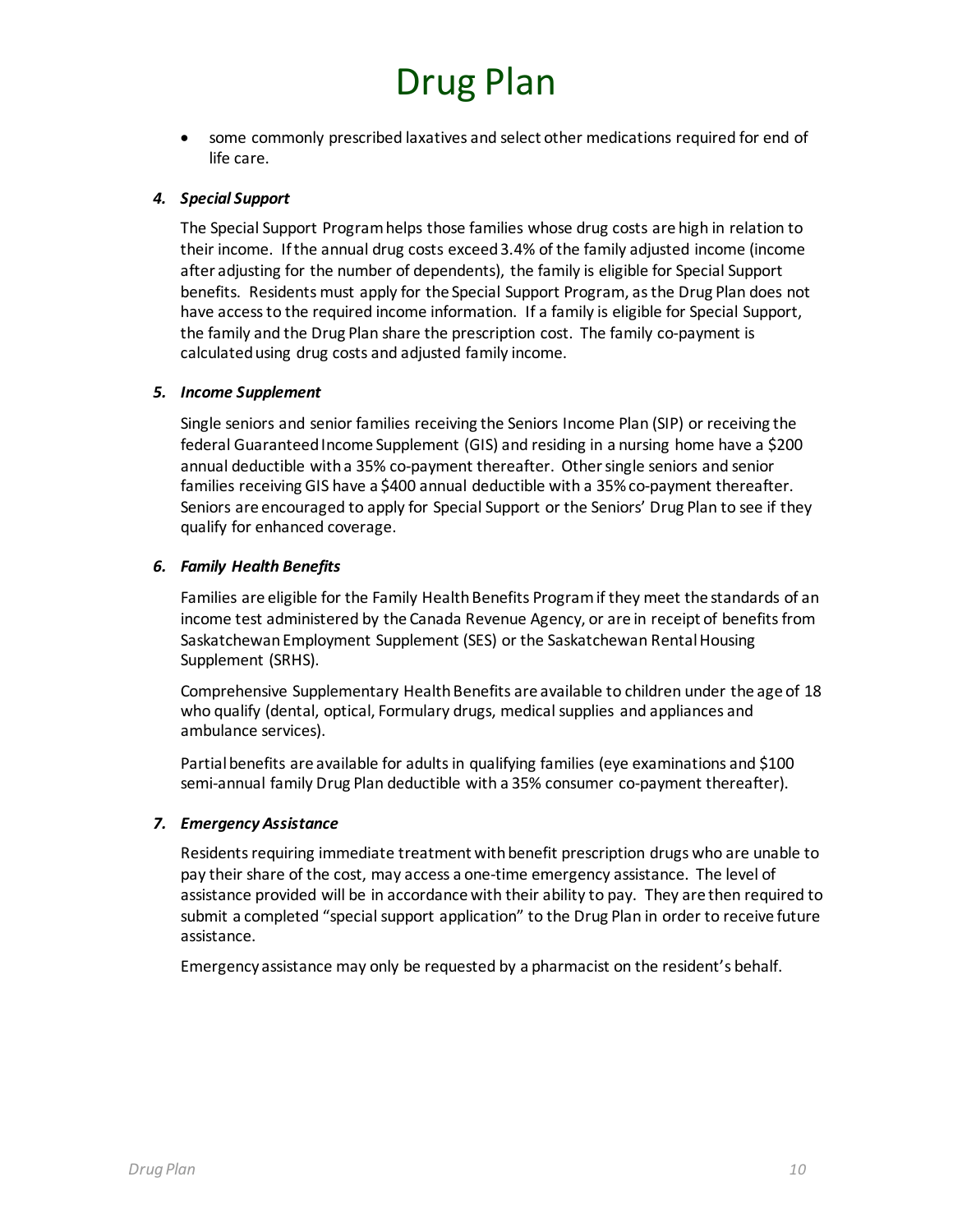#### *8. Seniors' Drug Plan*

Under the Seniors' Drug Plan, eligible seniors 65 years and older pay up to \$25 per prescription (increased from \$20 on June 1, 2016) for drugs listed on the Saskatchewan Formulary and those approved under Exception Drug Status. Residents must apply for coverage under this program.

Eligible seniors already receiving other Drug Plan coverage that provides prescriptions at less than the maximum will continue to pay the lower amount.

#### *9. Children's Drug Plan*

The Children's Drug Plan is available to all Saskatchewan children 14 and under. The Children's Drug Plan will ensure families pay only \$25 per prescription for eligible children (increased from \$20 on June 1, 2016) for drugs listed on the Saskatchewan Formulary and those approved under Exception Drug Status. No application is required for the Children's Drug Plan, as children 14 and under are automatically eligible for coverage.

Children already receiving other Drug Plan coverage that provides prescriptions for less than the maximum will continue to pay the lower amount.

#### *10. Other*

Other includes Special Fees, Standard Beneficiaries and Special Support (100% co-pay).

**Special Fees** – Pharmacies receive payment for services provided by pharmacists under Drug Plan professional programs:

- Providing medication assessments and compliance packaging under the Saskatchewan Medication Assessment Program and the Medication Assessment and Compliance Packaging Program;
- Prescribing an eligible prescription medication under the Minor Ailments Prescribing Program;
- Prescribing an interim or emergency supply of a prescription medication under the Prescriptive Authority Program;
- Refusing to dispense a monitored drug if there are concerns of potential misuse or abuse under the Refusal to Dispense Program;
- Providing medication reconciliation for a client upon their discharge from an acute care facility under the Seamless Care Program;
- Administering a flu vaccination as part of the Province's seasonal Influenza Immunization Program;
- Administering an injection of eligible medication under the Injection Administration Program;
- Counselling individuals to stop smoking under the Partnership to Assist with the Cessation of Tobacco Program;
- Observing patient administration of eligible medications under the Direct Observed Therapy Program;
- Providing monitoring and supervision under the Methadone and Suboxone®Managed Care Programs; and,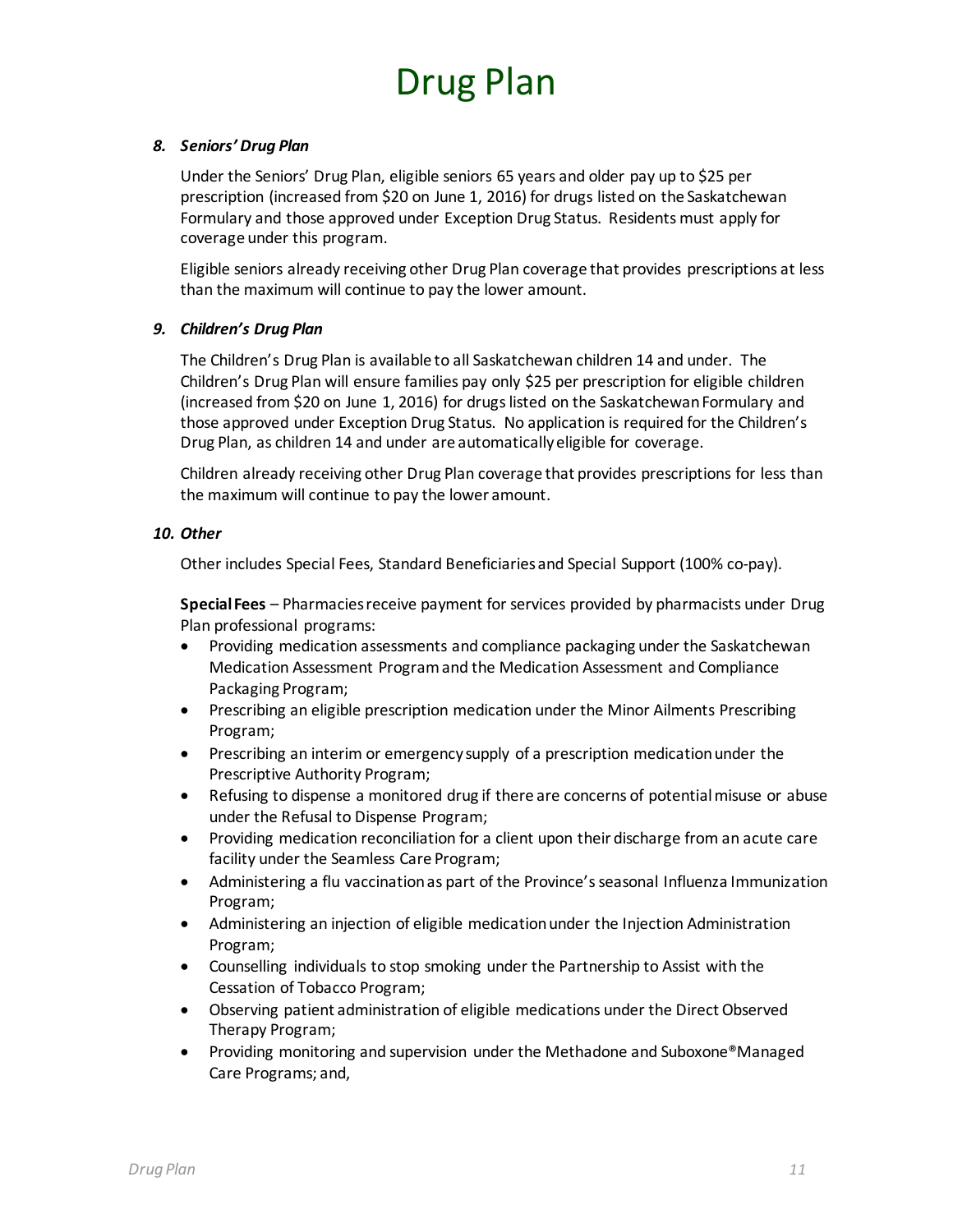• Providing a patient with smaller quantity of their new prescription to determine whether it is effective and/or tolerated under the Trial Prescription Program.

**Standard Beneficiaries** – Beneficiaries who do not apply for, or are not eligible for, Drug Plan coverage.

**Special Support (100% co-pay)**– eligible Saskatchewan residents who apply for special support where the family co-payment for each covered prescription is set at 100% based on the relation between family income and eligible drug cost.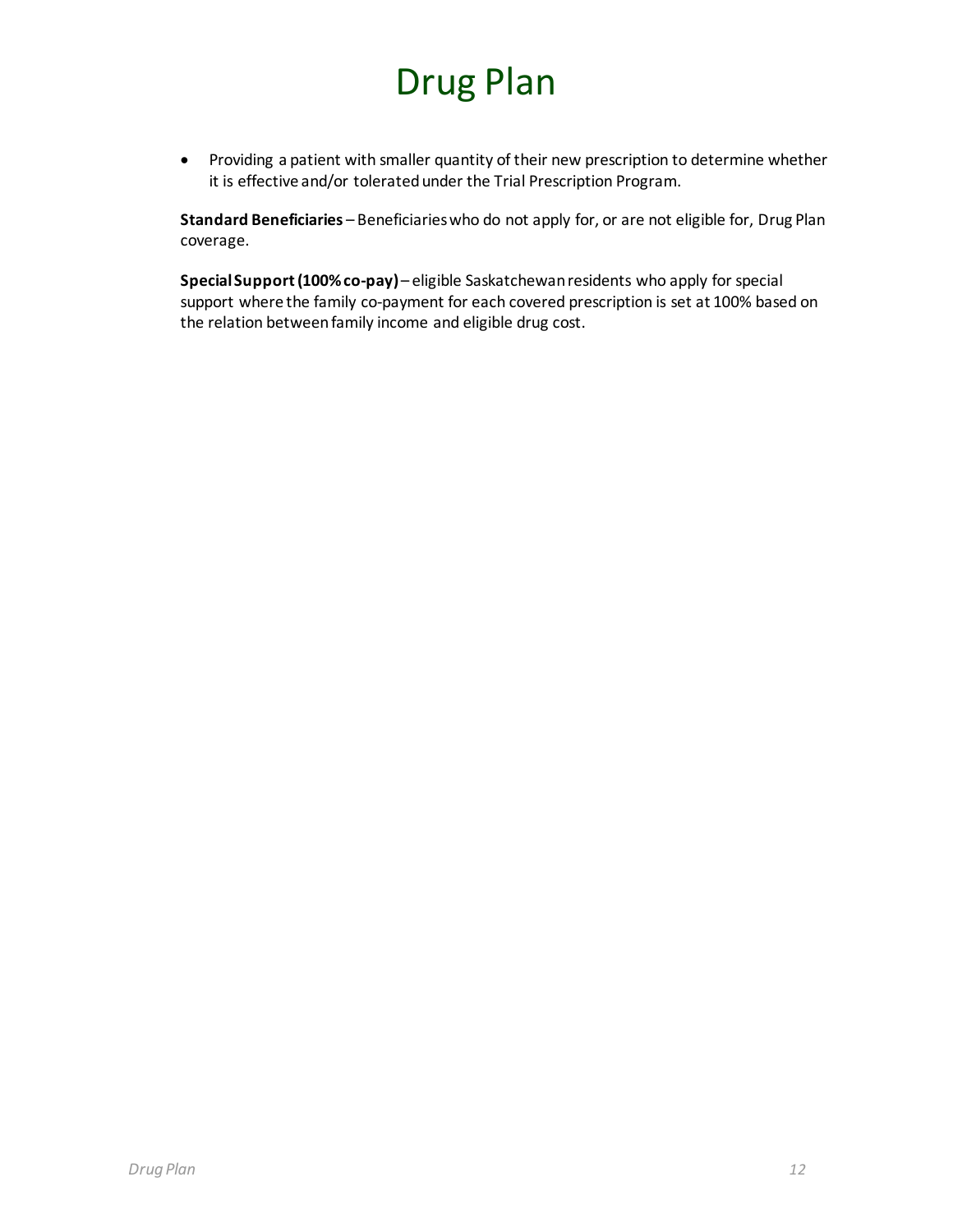#### **2019-20 Utilization Trends**

| April 2019 - March 2020 |                                               |                                             |                                          |                                                   |                                          |
|-------------------------|-----------------------------------------------|---------------------------------------------|------------------------------------------|---------------------------------------------------|------------------------------------------|
|                         | <b>Discrete</b><br>Beneficiaries <sup>1</sup> | <b>Actual</b><br>Beneficiaries <sup>2</sup> | <b>Number of</b><br><b>Prescriptions</b> | <b>Total Approved</b><br><b>Prescription Cost</b> | <b>Total Drug</b><br><b>Plan Payment</b> |
| 2008-09                 | 631,941                                       | 283,013                                     | 10,482,967                               | \$470,209,636                                     | \$268,047,354                            |
| 2009-10                 | 645,615                                       | 300,476                                     | 10,858,514                               | \$510,324,389                                     | \$289,720,147                            |
| 2010-11                 | 659,121                                       | 307,720                                     | 11,256,610                               | \$525,812,379                                     | \$297,920,254                            |
| 2011-12                 | 665,815                                       | 342,788                                     | 11,652,370                               | \$524,879,507                                     | \$296,599,561                            |
| 2012-13                 | 681,423                                       | 342,718                                     | 11,894,462                               | \$513,132,824                                     | \$278,583,073                            |
| 2013-14                 | 697,634                                       | 361,473                                     | 12,259,870                               | \$537,965,286                                     | \$291,596,186                            |
| 2014-15                 | 711,643                                       | 378,057                                     | 12,649,817                               | \$560,869,845                                     | \$306,973,972                            |
| 2015-16                 | 731,393                                       | 413,569                                     | 13,076,249                               | \$586,425,816                                     | \$326,856,892                            |
| 2016-17                 | 745,546                                       | 422,923                                     | 13,347,995                               | \$599,911,690                                     | \$329,971,745                            |
| 2017-18                 | 752,397                                       | 437,295                                     | 13,576,102                               | \$630,872,119                                     | \$355,974,959                            |
| 2018-19                 | 765,801                                       | 468,625                                     | 13,896,619                               | \$647,321,110                                     | \$382,520,945                            |
| 2019-20                 | 781,610                                       | 496,688                                     | 14,433,826                               | \$683,074,756                                     | \$406,287,071                            |

#### <span id="page-12-0"></span>**Table 2 Total Beneficiary and Drug Plan Payments**

1 Discrete Beneficiaries are the number of beneficiaries who received a prescription. This includes beneficiaries who do not apply for, or are not eligible for, Drug Plan coverage. Discrete beneficiaries are counted once within each fiscal year.

2 Actual Beneficiaries are the number of total beneficiaries who received part or all of their drug cost paid by the Drug Plan.

 Note: 2011-12 Actual Beneficiaries increased by 11.4% primarily due to expanded prescribing authority for Saskatchewan Pharmacists (see page 17). 2015-16 Actual Beneficiaries increased by 9.4% primarily due to community pharmacist participation in the provincial seasonal influenza immunization program.

#### From 2018-19 to 2019-20:

- More beneficiaries are receiving a benefit under the Drug Plan. The number of discrete beneficiaries increased by 2.1% and the number of actual beneficiaries increased by 6.0%.
- The number of prescriptions increased by 3.9%, total approved prescription cost increased by 5.5%and total Drug Plan payment increased by 6.2%. The total approved prescription cost is increasing at a higher percentage than the number of prescriptions due to an increase in the utilization of higher cost drugs.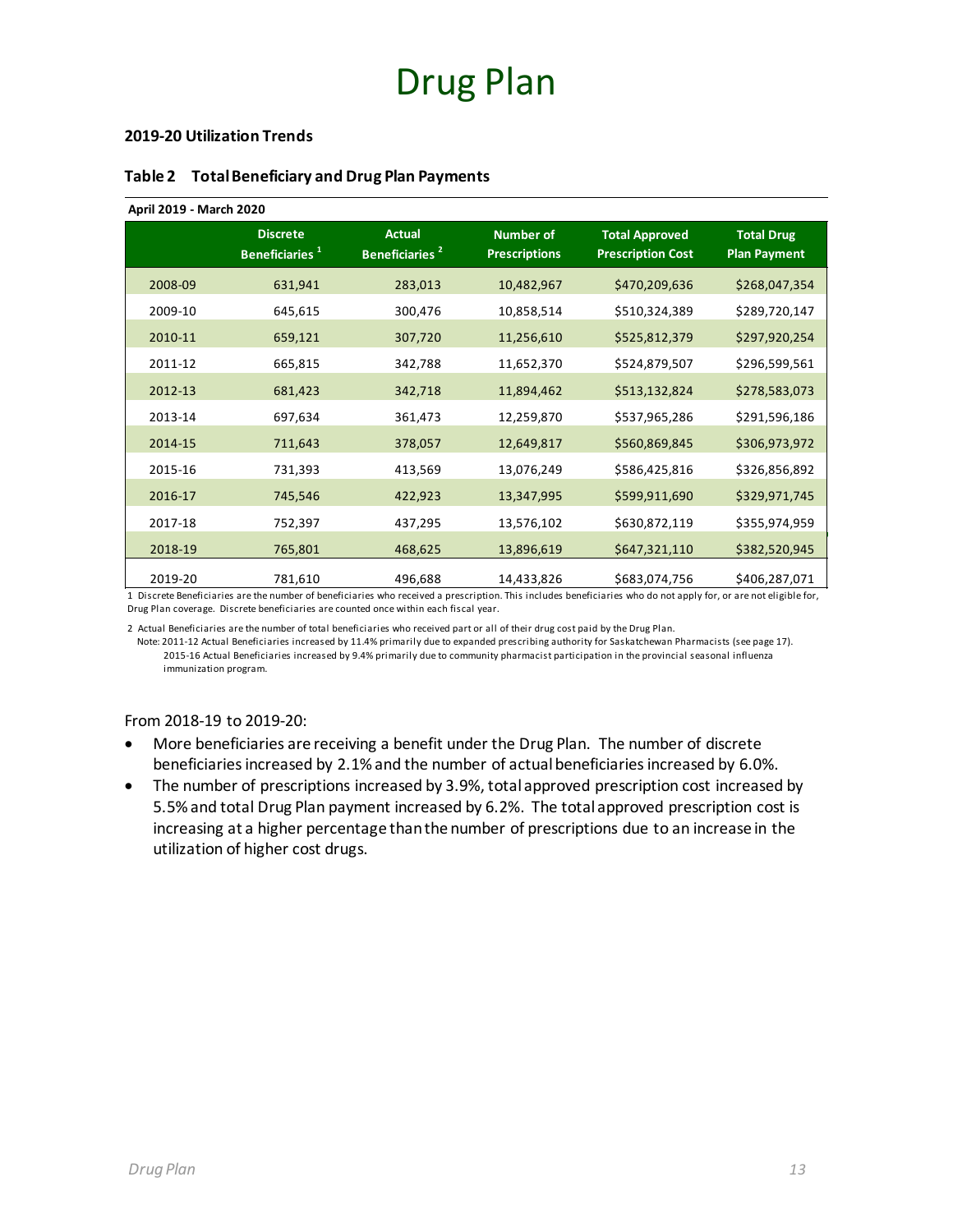#### <span id="page-13-0"></span>**Table 3 Distribution of Prescription Drug Plan Costs**

| April 2019 - March 2020                                   |            |
|-----------------------------------------------------------|------------|
| Approved Prescription Costs (all programs combined)       | (5000s)    |
|                                                           | 498,083    |
|                                                           | 32,843     |
|                                                           | 150,274    |
|                                                           | 1,618      |
|                                                           |            |
| <b>Total Approved Prescription Cost</b>                   | 681,817    |
|                                                           |            |
|                                                           | (276, 788) |
| <b>Total Prescription Drug Plan Payments</b> <sup>1</sup> | 405,029    |
|                                                           | (75, 164)  |

1 Drug Plan payments refer to formulary drugs and exception status drugs.

2 Third Party payments/manual adjustments include refunds to vote, year-end adjustments made in accordance with accounting policies and payments outside the online system such as payments to the former Regional Health Authorities (RHA) and/or Saskatchewan Health Authority (SHA).

3 MIDAS is a central financial system.

Table 4 (on page 15) highlights three factors that contribute to the change in growth: number of prescriptions per beneficiary; average prescription cost; and cost of prescriptions per beneficiary.

The total average number of prescriptions per discrete beneficiary increased 1.9%, the total average prescription cost increased by 0.1%, and the total cost of prescriptions per discrete beneficiary increased by 3.4%for all beneficiaries.

The total cost of prescriptions per discrete beneficiary increased for beneficiaries in half of the age groups. The range of increases / (decreases), based on age, was 1.3%for 55-64 year olds to 28.3% for 0-4 year olds.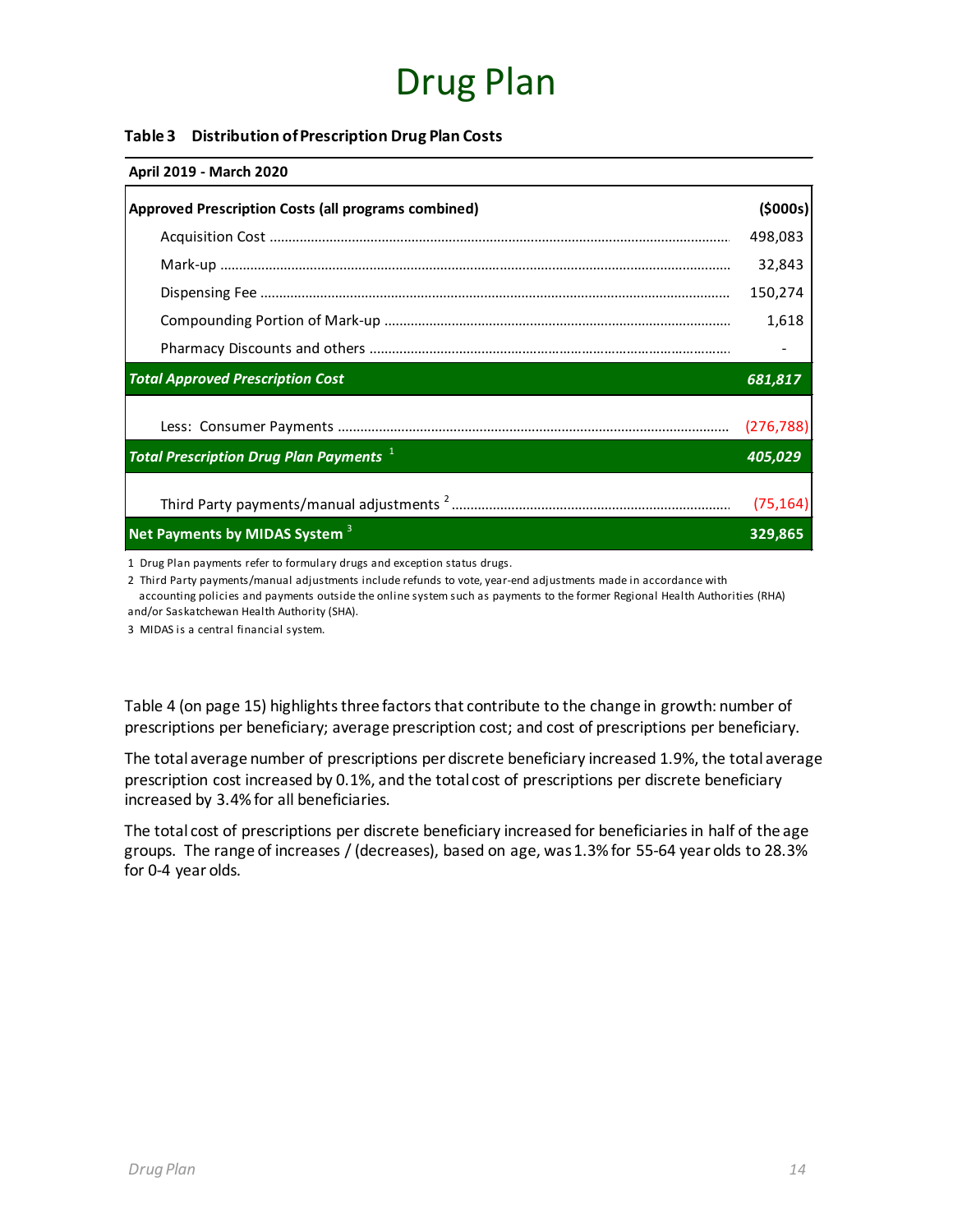#### <span id="page-14-0"></span>**Table 4 Prescription Drug Utilization Trend by Age of Discrete Beneficiary**

| April 2019 - March 2020                                     |            |            |                  |                  |                  |                  |                  |                                            |
|-------------------------------------------------------------|------------|------------|------------------|------------------|------------------|------------------|------------------|--------------------------------------------|
| <b>Age of Beneficiary</b>                                   | 2013-14    | 2014-15    | 2015-16          | 2016-17          | 2017-18          | 2018-19          | 2019-20          | % increase<br>(decrease)<br>18-19 to 19-20 |
| Average Number of Prescriptions Per Discrete Beneficiary    |            |            |                  |                  |                  |                  |                  |                                            |
| $0 - 4$                                                     | 3.4        | 3.4        | $\overline{3.4}$ | $\overline{3.4}$ | $\overline{3.3}$ | $\overline{3.3}$ | $\overline{3.4}$ | 4.3%                                       |
| $5 - 14$                                                    | 4.1        | 4.1        | 4.2              | 4.2              | 4.1              | 4.0              | 4.2              | 4.3%                                       |
| $15 - 24$                                                   | 6.5        | 6.7        | 6.9              | 7.1              | 7.3              | 7.5              | 7.7              | 3.3%                                       |
| $25 - 34$                                                   | 7.8        | 7.9        | 8.1              | 8.3              | 8.5              | 8.7              | 9.1              | 4.4%                                       |
| $35 - 44$                                                   | 10.7       | 11.0       | 11.2             | 11.3             | 11.4             | 11.5             | 11.7             | 2.0%                                       |
| $45 - 54$                                                   | 16.0       | 16.4       | 16.5             | 16.6             | 16.6             | 16.6             | 16.9             | 1.5%                                       |
| $55 - 64$                                                   | 22.8       | 23.1       | 23.1             | 23.1             | 23.0             | 23.1             | 23.5             | 1.7%                                       |
| $65 - 74$                                                   | 32.7       | 32.8       | 32.7             | 32.2             | 31.8             | 31.8             | 32.1             | 0.9%                                       |
| $75 - 84$                                                   | 42.3       | 42.8       | 42.8             | 42.7             | 42.4             | 42.3             | 42.8             | 1.2%                                       |
| 85 and over                                                 | 48.1       | 48.4       | 49.3             | 49.3             | 49.9             | 50.2             | 51.0             | 1.6%                                       |
| <b>Total</b>                                                | 17.6       | 17.8       | 17.9             | 17.9             | 18.0             | 18.1             | 18.5             | 1.9%                                       |
| Average Prescription Cost $^1$                              |            |            |                  |                  |                  |                  |                  |                                            |
| $0 - 4$                                                     | \$29.04    | \$30.52    | \$29.60          | \$31.45          | \$34.35          | \$35.20          | \$43.50          | 23.6%                                      |
| $5 - 14$                                                    | \$55.02    | \$55.24    | \$58.35          | \$59.87          | \$63.25          | \$63.28          | \$63.84          | 0.9%                                       |
| $15 - 24$                                                   | \$50.96    | \$52.38    | \$52.06          | \$54.87          | \$55.78          | \$57.99          | \$60.47          | 4.3%                                       |
| $25 - 34$                                                   | \$53.17    | \$55.28    | \$57.16          | \$56.88          | \$62.05          | \$65.80          | \$66.66          | 1.3%                                       |
| $35 - 44$                                                   | \$55.78    | \$56.79    | \$57.82          | \$57.78          | \$63.94          | \$65.93          | \$66.52          | 0.9%                                       |
| $45 - 54$                                                   | \$51.40    | \$51.92    | \$53.62          | \$53.21          | \$55.51          | \$56.71          | \$57.20          | 0.9%                                       |
| $55 - 64$                                                   | \$45.48    | \$45.73    | \$47.53          | \$47.13          | \$48.32          | \$47.72          | \$47.53          | (0.4%                                      |
| $65 - 74$                                                   | \$41.52    | \$41.68    | \$41.35          | \$41.36          | \$41.43          | \$40.55          | \$41.35          | 2.0%                                       |
| $75 - 84$                                                   | \$36.93    | \$36.82    | \$35.88          | \$36.10          | \$36.46          | \$35.46          | \$36.59          | 3.2%                                       |
| 85 and over                                                 | \$31.71    | \$31.85    | \$30.53          | \$30.54          | \$30.69          | \$30.11          | \$30.55          | 1.5%                                       |
| <b>Total</b>                                                | \$43.88    | \$44.34    | \$44.85          | \$44.94          | \$46.47          | \$46.58          | \$47.32          | $-0.1%$                                    |
| <b>Total Cost of Prescriptions Per Discrete Beneficiary</b> |            |            |                  |                  |                  |                  |                  |                                            |
| $0 - 4$                                                     | \$98.06    | \$104.98   | \$100.54         | \$107.08         | \$111.72         | \$114.80         | \$147.28         | 28.3%                                      |
| $5 - 14$                                                    | \$225.35   | \$228.52   | \$243.17         | \$249.24         | \$259.17         | \$254.85         | \$267.59         | 5.0%                                       |
| $15 - 24$                                                   | \$329.48   | \$350.31   | \$357.98         | \$387.92         | \$405.80         | \$432.21         | \$462.96         | 7.1%                                       |
| $25 - 34$                                                   | \$414.05   | \$436.33   | \$461.75         | \$471.52         | \$527.41         | \$573.65         | \$604.19         | 5.3%                                       |
| $35 - 44$                                                   | \$596.49   | \$623.69   | \$647.56         | \$651.04         | \$728.48         | \$756.36         | \$778.08         | 2.9%                                       |
| $45 - 54$                                                   | \$824.80   | \$849.66   | \$886.97         | \$883.98         | \$920.55         | \$944.11         | \$965.38         | 2.3%                                       |
| $55 - 64$                                                   | \$1,038.53 | \$1,055.34 | \$1,099.90       | \$1,087.61       | \$1,112.90       | \$1,102.35       | \$1,117.08       | 1.3%                                       |
| $65 - 74$                                                   | \$1,359.08 | \$1,367.71 | \$1,351.48       | \$1,332.92       | \$1,318.98       | \$1,290.23       | \$1,326.39       | 2.8%                                       |
| $75 - 84$                                                   | \$1,561.41 | \$1,574.46 | \$1,535.63       | \$1,541.13       | \$1,545.00       | \$1,500.27       | \$1,564.82       | 4.3%                                       |
| 85 and over                                                 | \$1,524.24 | \$1,542.24 | \$1,503.84       | \$1,506.48       | \$1,532.52       | \$1,511.48       | \$1,557.32       | 3.0%                                       |
| <b>Total</b>                                                | \$771.13   | \$788.13   | \$801.79         | \$804.66         | \$838.48         | \$845.29         | \$873.93         | 3.4%                                       |

1 Includes Drug Acquisition Cost, mark-up and dispensing fees paid to pharmacies.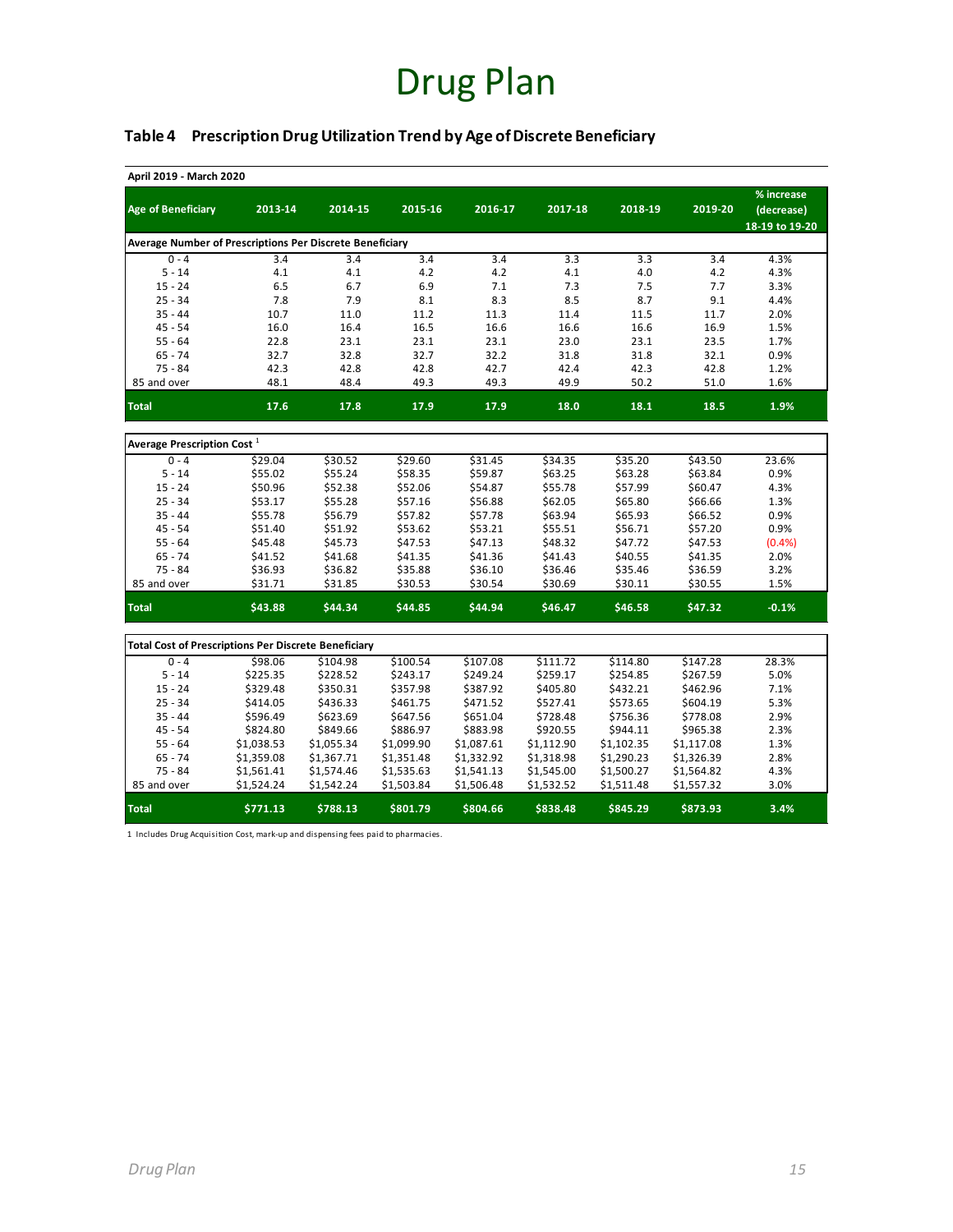#### **2019-20 Utilization by Families**

The average total prescription cost for families in 2019-20 was \$1,328.45. The average family share of total prescription costs was \$538.30 (40.5%) and the average Drug Plan share was \$790.14 (59.5%).

#### <span id="page-15-0"></span>**Table 5 Prescription Cost to Families**

|    | April 2019 - March 2020 |                |                              |                                |                                              |                                  |                                  |
|----|-------------------------|----------------|------------------------------|--------------------------------|----------------------------------------------|----------------------------------|----------------------------------|
|    | <b>Total Cost</b><br>to | # of<br>Family | # of<br><b>Prescriptions</b> | <b>Drug</b><br><b>Material</b> | <b>Total Approved</b><br><b>Prescription</b> | Net Family /<br><b>Insurance</b> | <b>Total</b><br><b>Drug Plan</b> |
|    | <b>Family Unit</b>      | Units $1$      |                              | Cost <sup>3</sup>              | $\overline{\text{Cost}}^4$                   | Payments <sup>5</sup>            | Payment <sup>6</sup>             |
| \$ | Nil                     | 44602          | 899,475                      | 41,255,577                     | 49,506,142                                   | $\Omega$                         | 49,506,142                       |
| \$ | $00.01 - 100.00$        | 119329         | 699,158                      | 31,082,892                     | 38,143,658                                   | 5,278,288                        | 32,865,370                       |
| \$ | 100.01 - 200.00         | 57842          | 609,109                      | 19,417,501                     | 25,676,250                                   | 8,539,474                        | 17, 136, 776                     |
| \$ | 200.01 - 300.00         | 46764          | 648,567                      | 17,925,414                     | 24,657,580                                   | 11,578,161                       | 13,079,419                       |
| Ś  | 300.01 - 400.00         | 35848          | 685,065                      | 21,376,473                     | 28,529,274                                   | 12,489,922                       | 16,039,352                       |
| \$ | 400.01 - 500.00         | 31486          | 777,705                      | 22,603,548                     | 30,784,792                                   | 14, 131, 405                     | 16,653,388                       |
| \$ | $500.01 - 600.00$       | 27013          | 855,912                      | 22,726,667                     | 31,760,917                                   | 14,823,112                       | 16,937,805                       |
| \$ | 600.01 - 700.00         | 22452          | 888,380                      | 23,876,693                     | 33,258,862                                   | 14,554,504                       | 18,704,358                       |
| \$ | 700.01 - 800.00         | 18340          | 823,550                      | 21,563,303                     | 30,292,574                                   | 13,727,967                       | 16,564,606                       |
| \$ | 800.01 - 900.00         | 15079          | 730,589                      | 20,327,908                     | 28,048,366                                   | 12,796,758                       | 15,251,608                       |
| \$ | 900.01 - 1000.00        | 12598          | 670,434                      | 17,364,023                     | 24,455,571                                   | 11,950,935                       | 12,504,637                       |
| Ś  | 1000.01 - 1250.00       | 23593          | 1,415,432                    | 39,768,040                     | 54,739,472                                   | 26,317,732                       | 28,421,740                       |
| Ś  | 1250.01 - 1500.00       | 15927          | 1,093,364                    | 31.661.976                     | 43,219,461                                   | 21,760,209                       | 21,459,252                       |
| Ś  | 1500.01 - 1750.00       | 11031          | 833,555                      | 26,022,246                     | 34,808,036                                   | 17,834,545                       | 16,973,491                       |
| Ś  | 1750.01 - 2000.00       | 7839           | 628,116                      | 20,581,239                     | 27,225,769                                   | 14,649,521                       | 12,576,248                       |
| Ś  | 2000.01 - 2250.00       | 5730           | 486,909                      | 19,227,050                     | 24,374,187                                   | 12, 140, 758                     | 12,233,428                       |
| Ś  | 2250.01 - 2500.00       | 4172           | 371,228                      | 15,052,933                     | 18,963,968                                   | 9,887,436                        | 9,076,532                        |
| \$ | 2500.01 - 3000.00       | 5483           | 503,734                      | 25,119,659                     | 30,379,173                                   | 14,939,015                       | 15,440,159                       |
| Ś  | 3000.01 - 3500.00       | 3219           | 305,641                      | 19,401,519                     | 22,595,362                                   | 10,396,761                       | 12,198,600                       |
| Ś  | 3500.01 - 4000.00       | 1845           | 173,139                      | 14,821,999                     | 16,616,911                                   | 6,882,604                        | 9,734,307                        |
| Ś  | 4000.01 - 4500.00       | 1139           | 106,568                      | 12,133,555                     | 13,228,181                                   | 4,822,940                        | 8,405,241                        |
| Ś  | 4500.01 - 5000.00       | 783            | 70,759                       | 10,628,157                     | 11,363,611                                   | 3,710,303                        | 7,653,308                        |
| \$ | 5000.01+                | 1909           | 151,961                      | 38,588,141                     | 40,167,275                                   | 13,601,786                       | 26,565,489                       |
|    | Less than Zero          | 162            | 5,062                        | 229,069                        | 272,179                                      | $-26,487$                        | 298,666                          |
|    | <b>Total</b>            | 514,185        | 14,433,412                   | \$532,755,582                  | \$683,067,519                                | \$276,787,649                    | \$406,279,922                    |

1 A Family Unit includes all beneficiaries registered under one family number through eHealth Saskatchewan, Health Registries. Beneficiaries may belong to more than one Family Unit within a fiscal year. In this table beneficiaries are included under their most recent family number in the time period.

 Diabetic Supplies. 2 # of Prescriptions refers to Formulary and Exception Drug Status drugs. This total includes Special Fees, Diagnostic Agents and

3 Drug Material Cost includes Total Acquisition Cost + Mark-up and Compound Fee, if applicable, less Discount, if applicable.

4 Total Approved Prescription Cost is the total approved amount of the Drug Material Cost, as well as the approved pharmacy dispensing fee. 5 Net Family / Insurance Payments is the total cost paid by families and/or their insurance plans towards the total approved cost of the prescriptions. In some cases,the value of this field is negative due to adjustments and payment reversals made in the previous time period.

6 Total Drug Plan Payment is the total of the Drug Material Cost and Dispensing fee; less portion paid by families and their insurance plans.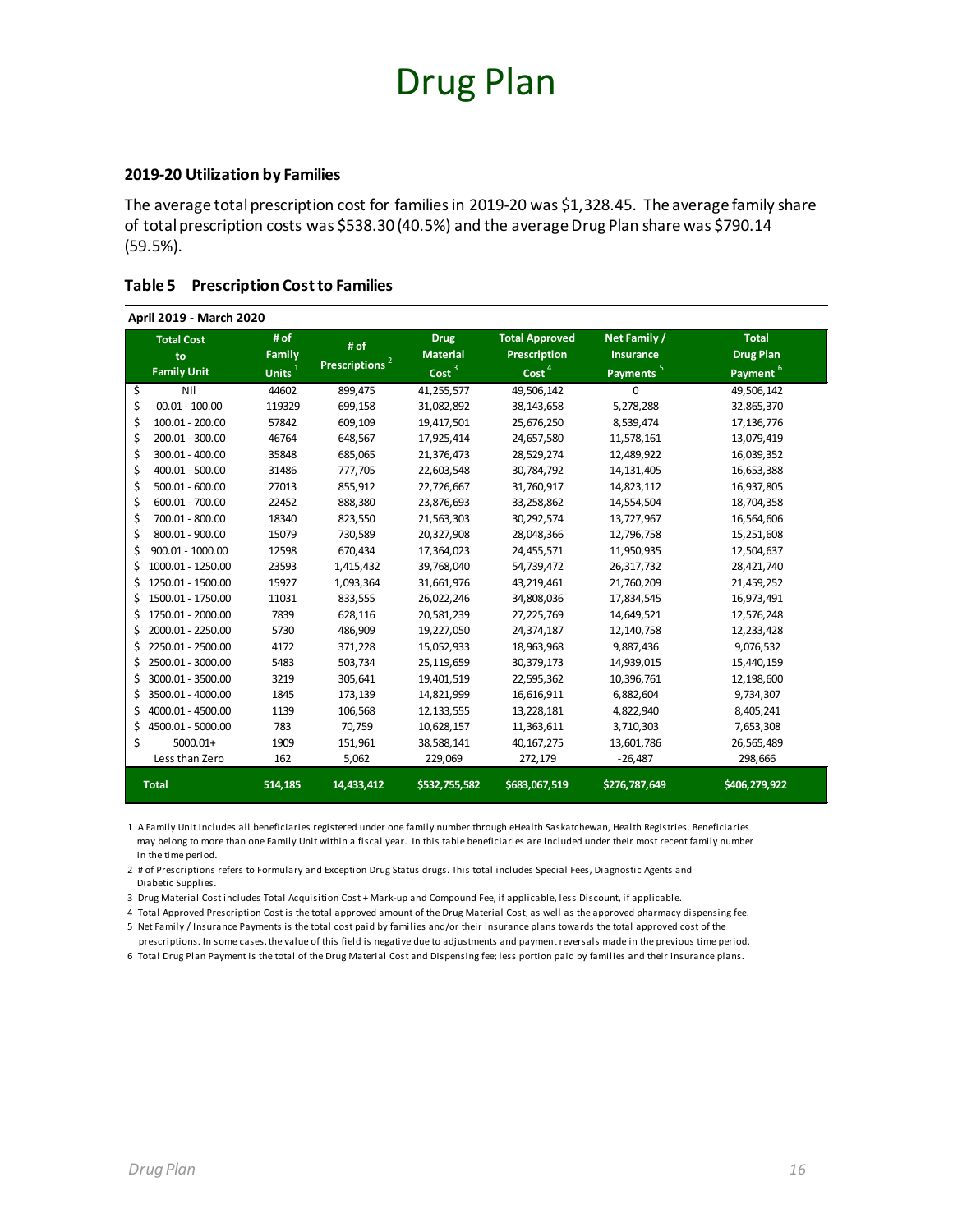<span id="page-16-0"></span>The majority of families (81.5%) have drug costs less than \$1,000 and the Ministry of Health pays 64.7% of their total approved prescription cost. Only 0.4% of families have drug costs greater than \$5,000.01 and the Ministry of Health pays 66.1% of their total approved prescription cost.



**Chart 1 Prescription Cost to Families as a % of Total Approved Prescription Cost** April 2019 - March 2020

Drug Plan Payment Net Family / Insurance Payments - % of Family Units

#### **Exception Drug StatusProgramGrowth**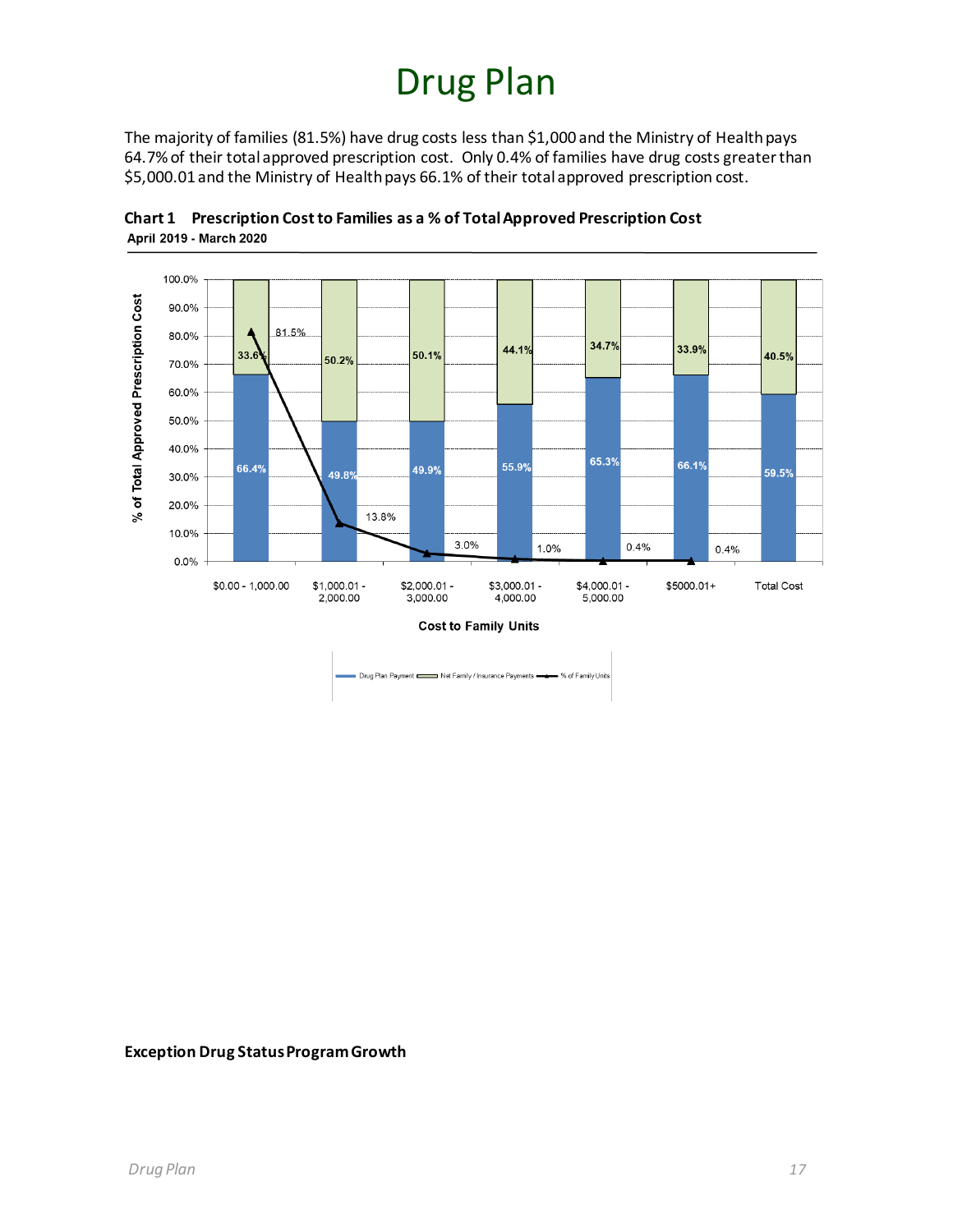Spending on Exception Drug Status (EDS) prescriptions has increased significantly over the past five years as a result of a shift to higher cost drugs in the EDS category (e.g. biologics, Expensive Drugsfor Rare Diseases, Hepatitis C drugs etc.). In 2014-15, EDS prescriptions represented 8.4% of total prescriptions and accounted for 49.0% of branch's overall spend on prescription drugs. By 2019-20, EDS prescriptions represented 7.6% of total prescriptions and the percentage spent on EDS drugs increased to 64.4% of the total drug plan share.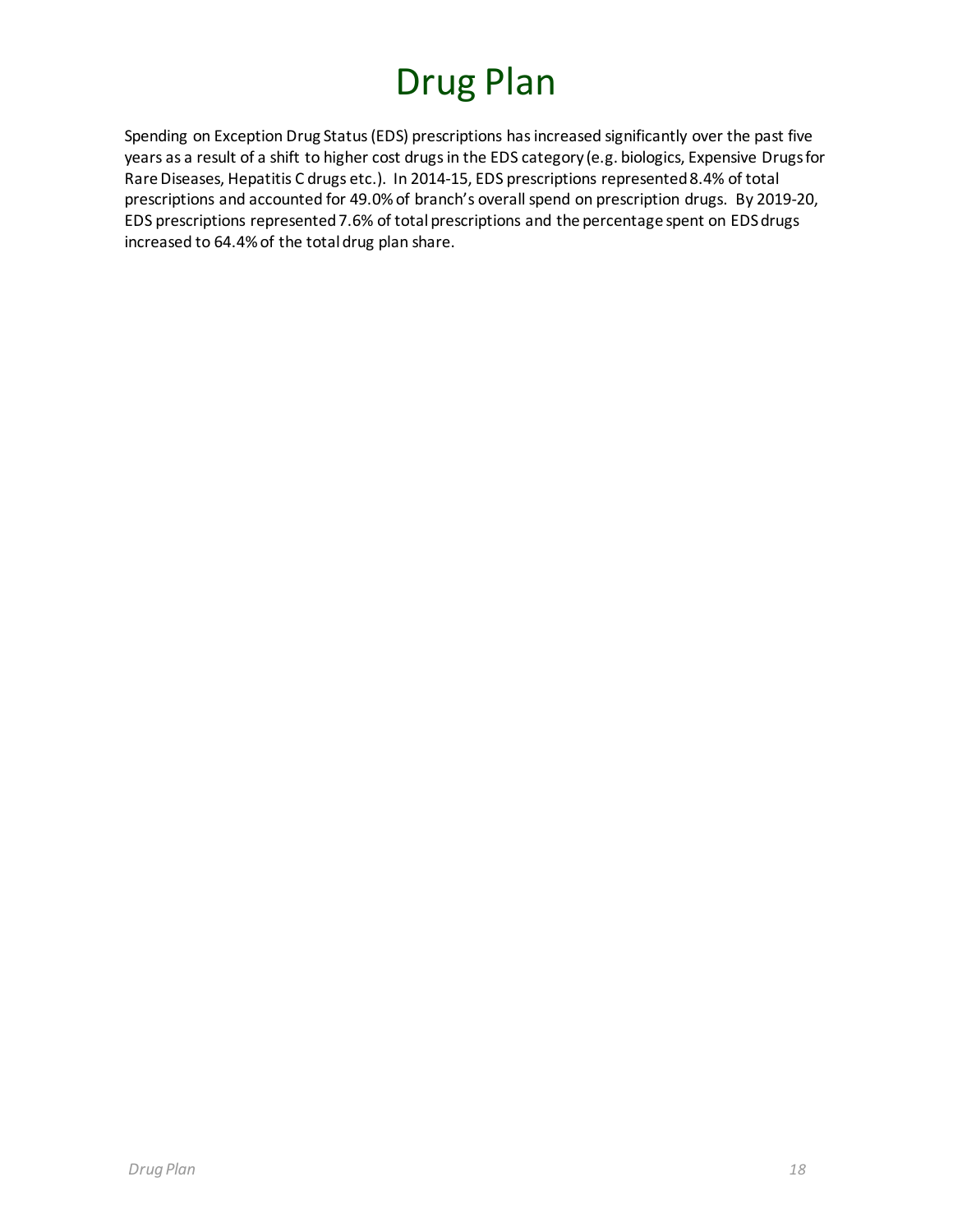#### **Objective 3 – Reduce the cost of drug materials**

#### *Better Value*

To help ensure the viability of the Drug Plan, and to be better able to provide coverage for new drugs through the Saskatchewan Formulary, the Drug Plan has the following "better value" strategies in place:

#### • **Low Cost Alternative Policy**

Interchangeable products are different brands of the same drug with the same strength and dosage form that are equivalent in therapeutic effectiveness and quality. In the case where more than one interchangeable product is available, the Drug Plan reimbursement is calculated on the price of the lowest cost interchangeable generic drug.

#### • **Product Listing Agreements (PLA)**

The Drug Plan entersinto product listing agreementswith drug manufacturers. These types of agreements result in better value for public funds spent on drugs and assist in managing the financial risk associated with drugs listed on the Saskatchewan Formulary. The ensuing cost savings help to offset Drug Plan expenditures and/or are available to provide additional benefits.

#### • **Pan-Canadian Pharmaceutical Alliance (pCPA)**

Provincial, territorial and federal drug plans have been working together to achieve greater value for brand name and generic drugs for publicly funded drug programs. These initiatives are now referenced collectively as the pan-Canadian Pharmaceutical Alliance (pCPA).

#### • **pCPA Brand Drugs**

This initiative capitalizes on the combined negotiating power of federal/provincial/territorial public drug programs to achieve lower drug costs and consistent pricing, increase access to drug treatment options, and improve consistency of coverage criteria across Canada.

#### • **pCPA Generic Drugs**

The generics initiative includes two primary components:

#### o **pan-Canadian Pricing**

Prices of the highest cost/utilization generic molecules have been reduced in a phased approach since April 1, 2013; and

#### o **Tiered Pricing Framework**

A tiered pricing framework has been established whereby generic prices at market entry are set and then reduced over time in a predictable fashion as additional generic brands enter the market.

The pCPA and the Canadian Generic Pharmaceutical Association (CGPA) jointly developed a five-year initiative on generic drug pricing that was effective April 1, 2018. Under this initiative, 67 drugs are under pan-Canadian pricing (19 drugs at approximately 10% of the brand name equivalent and 48 drugs at approximately 18% of the brand price). Savings for the Saskatchewan Drug Plan are estimated to be \$6 million in the first year and up to \$50 million of savings over five years. Transparent price reductions will also benefit patients and private insurance plans (such as employee benefit programs).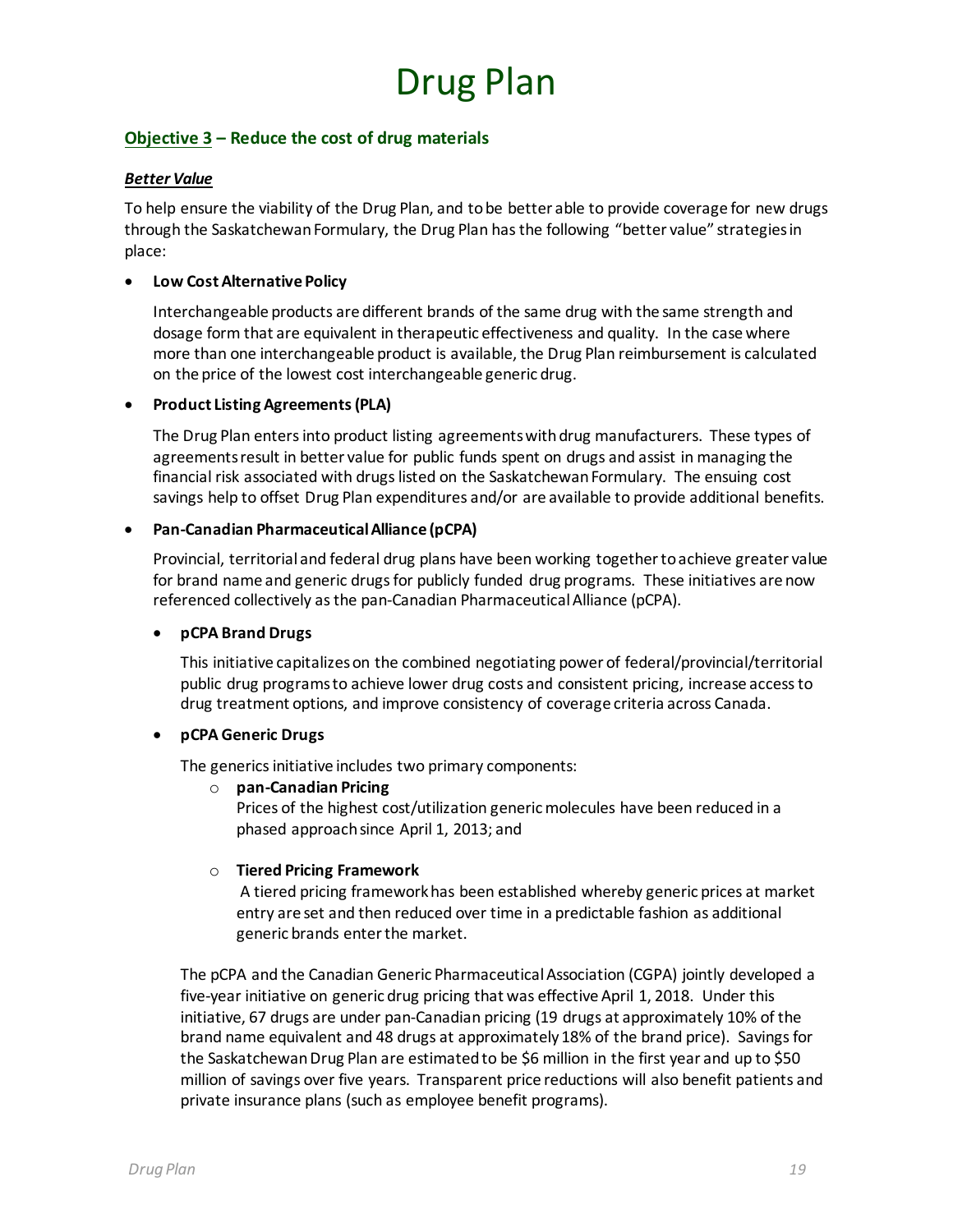#### • **Maximum Allowable Cost(MAC) Policy**

Promotes the use of lower cost drugs by limiting the maximum price the Drug Plan pays to the price of the most cost-effective drug within a group of similar drugs that treat the same condition.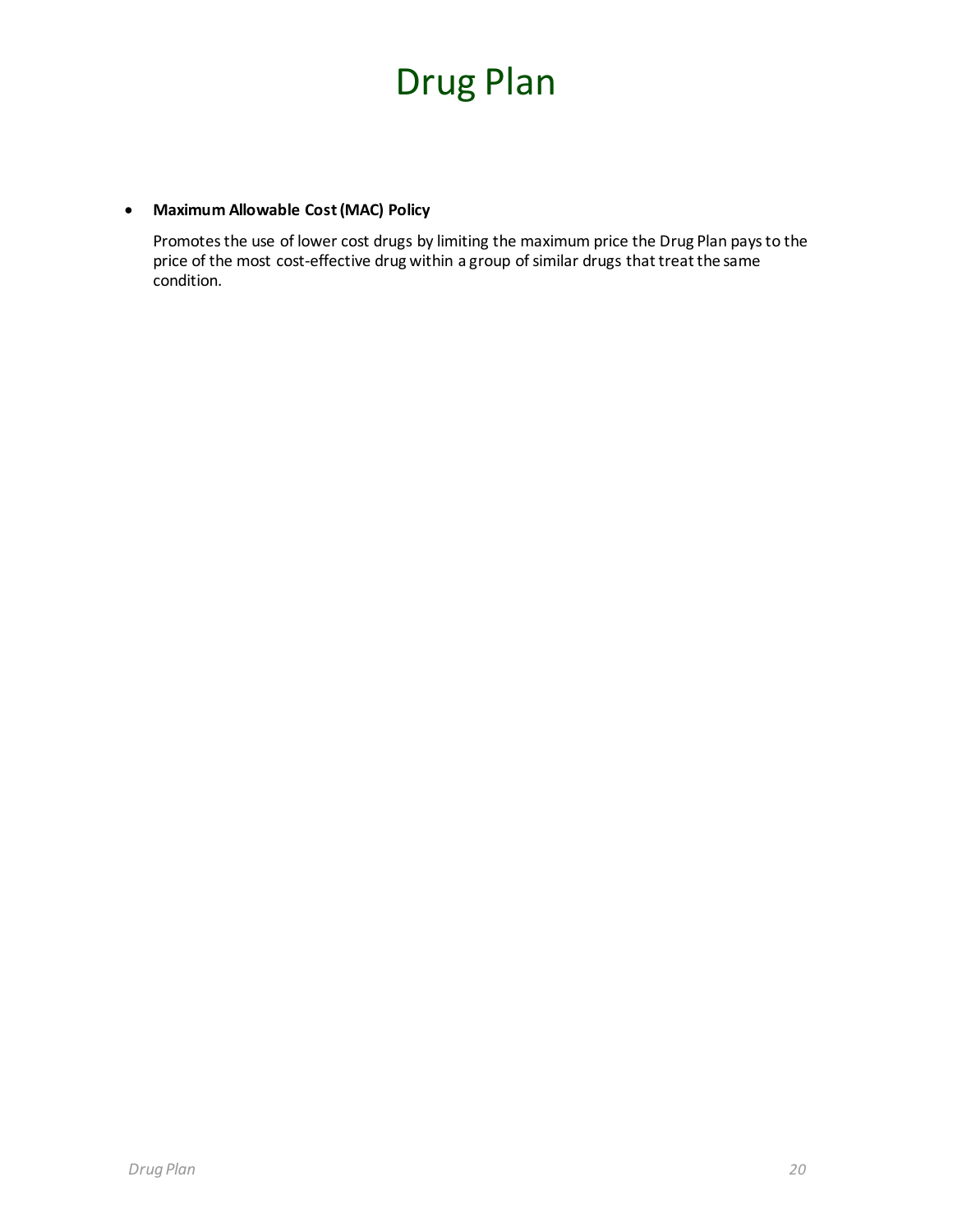#### **Objective 4 – Encourage the rational and appropriate use of prescription drugs**

#### *Better Use / Better Care*

Drugs are one of the fastest growing categories of health care spending, yet evidence shows that pharmaceuticals are not always prescribed or used effectively or appropriately.

#### • **The Drug Advisory Committee of Saskatchewan (DACS)**

The Drug Plan has established the Drug Advisory Committee of Saskatchewan and relies on the expertise of the DACS to provide independent, specialized advice on drug-related matters. The committee provides advice concerning which drug products should be considered for public funding based on evidence-based reviews of the products.

#### • **The Common Drug Review**

The Canadian Agency for Drugs and Technologies in Health's (CADTH's) Common Drug Review (CDR) process provides the Drug Plan with objective, rigorous clinical and cost-effective reviews of new drugs.

#### • **Exception Drug Status (EDS)**

Exception Drug Status drugs are products that are listed in the Saskatchewan Formulary with specific medical criteria or conditions for use. Generally, drug products are recommended for EDS listing when there are specific circumstances where use is particularly beneficial; where the drug has potential for the development of widespread inappropriate use; where the drug is more expensive than listed alternatives and offers an advantage in only a limited number of indications; etc. EDS listing can encourage more appropriate prescribing.

#### • **Partnerships with the University ofSaskatchewan's College of Pharmacy and Nutrition**

- The Drug Plan is a partner in the University of Saskatchewan's Joint Initiative on Adherence, which encourages appropriate use of medications in the province through educational and research initiatives.
- The Drug Plan provides funding to the College's drug information service (medSask). This service provides healthcare professionals and the general public with access to current, concise, unbiased information on drugs and drug therapy.
- The Drug Plan provides an annual grant to the University of Saskatchewan to operate the provincial RxFiles Academic Detailing Program. Academic detailing is a form of education outreach, which consists of focused one-on-one interactions between a drug professional and physicians and other health professionals in the community. Academic detailing programs are based on scientific and objective analysis and are aimed at achieving optimum levels of efficacy, safety and economy in drug therapy.

#### • **Prescription Review Program**

The Drug Plan provides funding for the Prescription Review Program, which is a program operated by the College of Physicians and Surgeons on behalf of program partners to reduce the risk of abuse, misuse and diversion of certain drugs (primarily narcotics, sedative-type hypnotics and stimulants).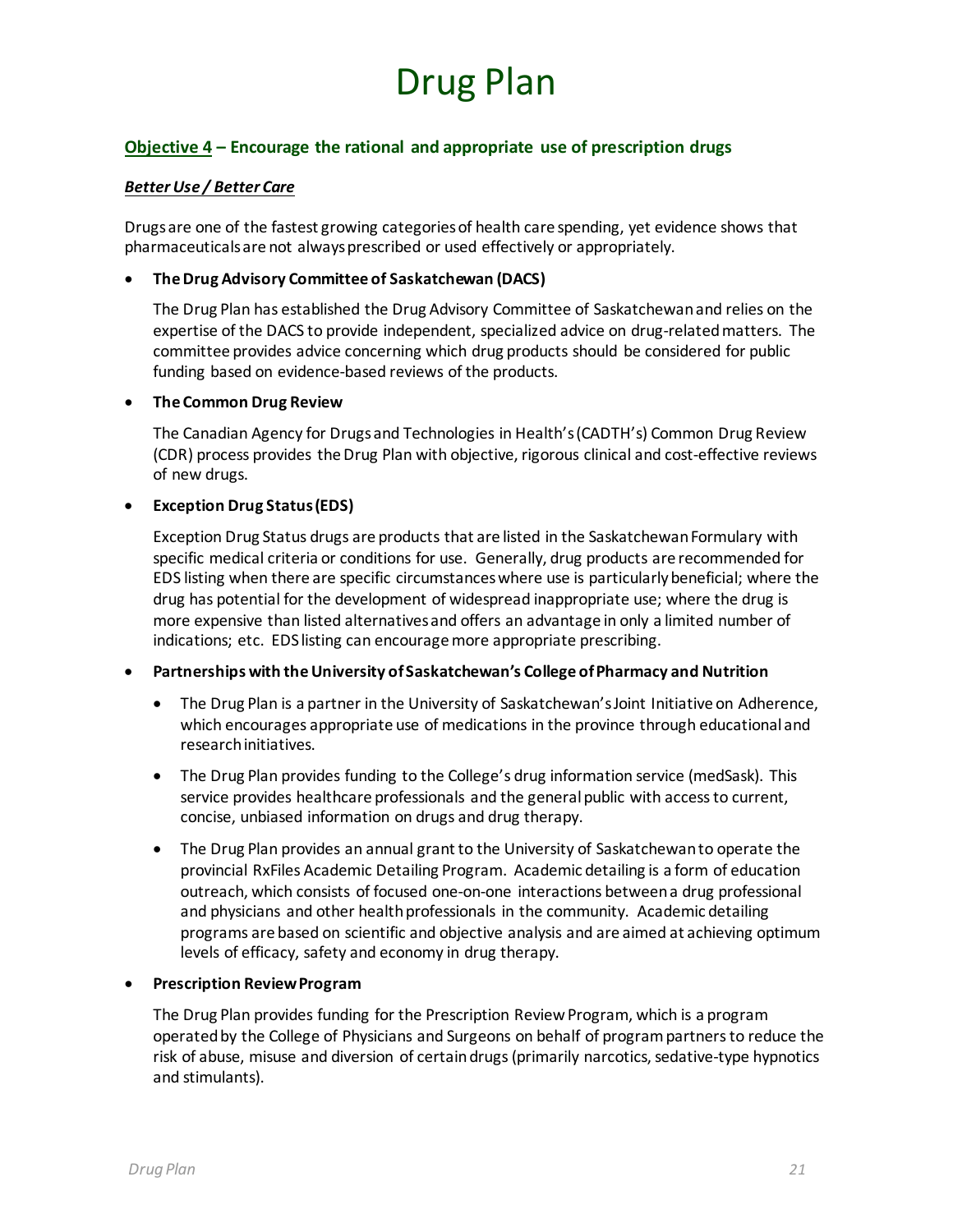#### *Better Teams*

#### • **Electronic Health Record/Electronic MedicalRecord (EHR/EMR)**

The EHR is a provincial initiative that provides a centralized source of information about a patient's lab tests, radiology results, drug information, and other important health information. The EHR improves the flow of communication across care settingsto give clinicians and patients the right information.

The Ministry of Health, in partnership with the Saskatchewan Medical Association, implemented EMRs. The EMR is software used in physician's clinics to automate office functions to store all patient information electronically. EMRs have the capacity to download patient information from the EHR.

The goal of an EHR combined with an EMR is to have the right information in the right hands at the right time to make timely health decisions.

#### • **Pharmaceutical Information Program (PIP)**

The Ministry's Pharmaceutical Information Program enhances patient safety by helping authorized health care users select the best medication, avoid drug interactions, identify inappropriate drug dosages, avoid duplication of therapy and identify possible prescription drug abuse. It facilitates the team approach to patient care by sharing information across the continuum of care.

#### • **Pharmacist Prescribing**

In collaboration with physicians and other health care professionals, expanded prescriptive authority for Saskatchewan pharmacists recognizes the ability of pharmacists to improve health care delivery in the province. It also provides an increased emphasis on the importance of pharmacists' role in interdisciplinary collaboration and team-based care.

Saskatchewan pays a fee to a pharmacy when a pharmacist extends or adapts a patient's medication prescription in certain situations under prescriptive authority. The extension or adaptation of the medication prescription is available at no cost to any provincial resident.

Pharmacies are also paid a fee when a pharmacist prescribes an eligible prescription medication according to the "*Guidelines for Prescribing for Minor Ailments and Patient Self-Care*".

#### • **Saskatchewan Medication Assessment Program (SMAP)**

The SMAP is a standardized approach for pharmacists to assess a patient's medication therapy and communicate with their physician and/or health care provider(s) to resolve identified issues. The purpose of the SMAP is to support seniors, who meet specific criteria, in continuing to live in the community by ensuring they are able to adhere to safe and effective medication therapy.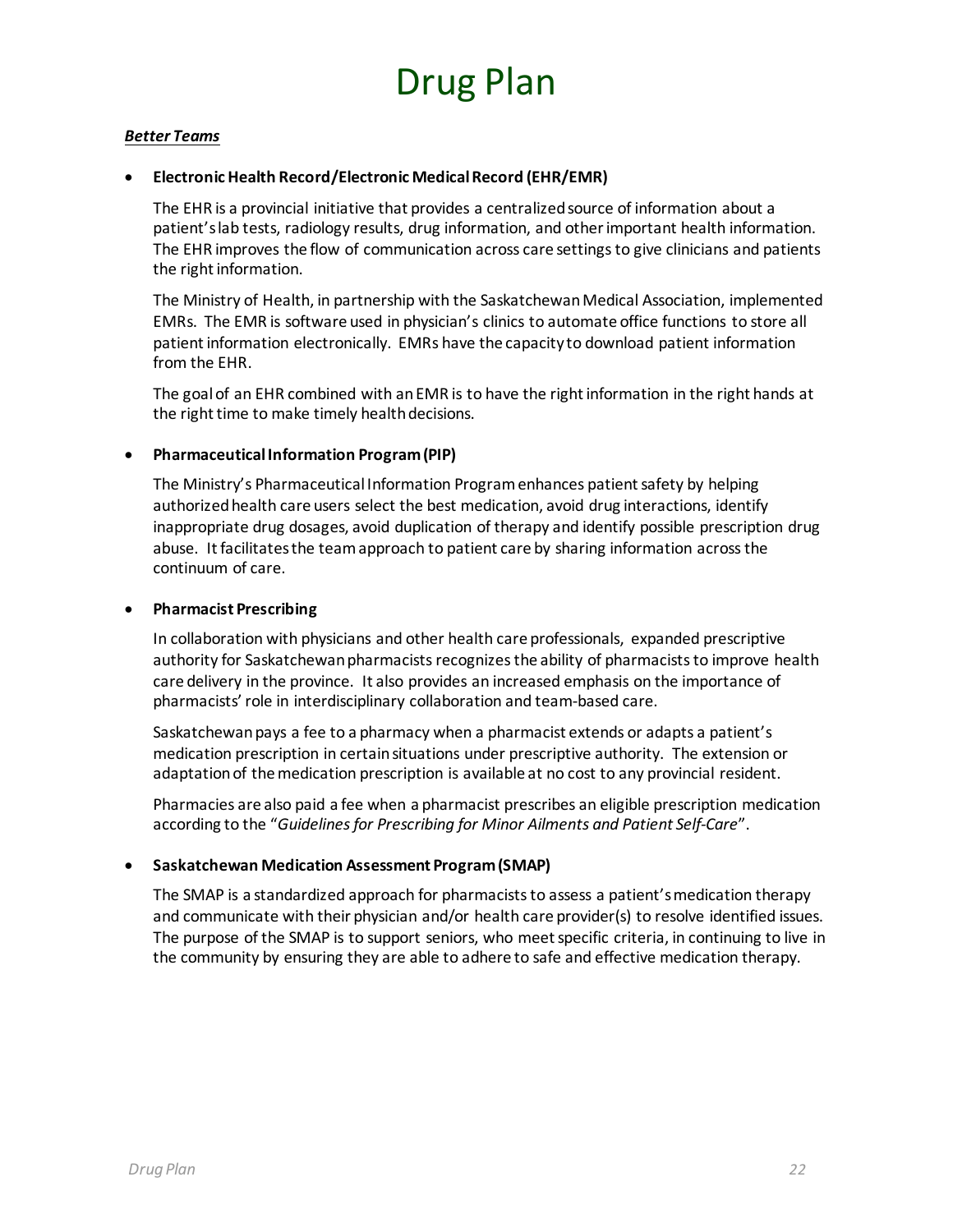### <span id="page-22-0"></span>**Program Objective**

To provide benefits for non-insured health services to people nominated for coverage by the Ministries of Social Services, Justice and Advanced Education.

### <span id="page-22-1"></span>**Highlightsfor 2019-20**

- The average number of people registered on programs in 2019-20 with eligibility for Supplementary Health benefits was **57,736.**
- The average number of people eligible for Family Health Benefits was **46,145**. This includes both children who are eligible for all benefits and adults who are eligible for limited benefits.
- The average number of seniors eligible for the Seniors Income Plan was **10,790**.

### <span id="page-22-2"></span>**Supporting Information**

| April 2019 - March 2020                                                              |                                           |                                   |                                                                 |                                                                                    |                                            |                                                        |               |
|--------------------------------------------------------------------------------------|-------------------------------------------|-----------------------------------|-----------------------------------------------------------------|------------------------------------------------------------------------------------|--------------------------------------------|--------------------------------------------------------|---------------|
| <b>Services</b>                                                                      | Saskatchewan<br><b>Assistance</b><br>Plan | <b>Government</b><br><b>Wards</b> | <b>Provincial</b><br><b>Correctional</b><br><b>Institutions</b> | Seniors'<br>Income<br>Plan<br><b>Recipients</b><br>in Special<br><b>Care Homes</b> | Family<br><b>Health</b><br><b>Benefits</b> | Other<br><b>Beneficiary</b><br>Categories <sup>2</sup> | <b>Totals</b> |
|                                                                                      |                                           |                                   |                                                                 |                                                                                    |                                            |                                                        |               |
| Over-the-Counter Drugs                                                               | \$2,584,603                               | \$293,595                         | \$241,454                                                       | \$160,135                                                                          | \$116,740                                  | \$17,102                                               | \$3,413,628   |
| <b>Medical Supplies and</b><br>Appliances                                            | \$1,673,519                               | \$74,402                          | \$20,861                                                        | \$26,022                                                                           | \$96,653                                   | \$11,409                                               | \$1,902,865   |
| Northern Medical<br>Transportation (Air)                                             | \$1,657,145                               | \$43,705                          | \$0                                                             | \$0                                                                                | \$26,808                                   | \$1,291                                                | \$1,728,949   |
| <b>Northern Medical</b><br><b>Transportation (Ground)</b>                            | \$2,098,856                               | \$41,873                          | \$3,956                                                         | \$0                                                                                | \$202,802                                  | \$25,224                                               | \$2,372,711   |
| <b>Medical Services</b>                                                              | \$365,533                                 | \$5,057                           | \$1,650                                                         | \$0                                                                                | \$2,547                                    | \$639                                                  | \$375,426     |
| <b>Dental Services</b>                                                               | \$10,738,964                              | \$1,135,193                       | \$904,103                                                       | \$9,136                                                                            | \$2,685,667                                | \$129,151                                              | \$15,602,214  |
| <b>Optical Services</b>                                                              | \$1,603,717                               | \$219,499                         | \$135,231                                                       | \$3,503                                                                            | \$524,460                                  | \$229,682                                              | \$2,716,092   |
| <b>Ambulance Services</b>                                                            | \$3,777,526                               | \$208,179                         | \$114,312                                                       | \$35,385                                                                           | \$191,210                                  | \$46,742                                               | \$4,373,354   |
| <b>Total:</b><br><b>Supplementary Health</b><br>and<br><b>Family Health Benefits</b> | \$24,499,863                              | \$2,021,503                       | \$1,421,568                                                     | \$234,180                                                                          | \$3,846,887                                | \$461,238                                              | \$32,485,239  |

<span id="page-22-3"></span>**Table 6 Supplementary Health and Family Health Benefits Payments <sup>1</sup>**

1 Some items may not balance due to rounding

2 Other Beneficiary Categories include: Assisted Adoption, Job Training and Seniors Income Plan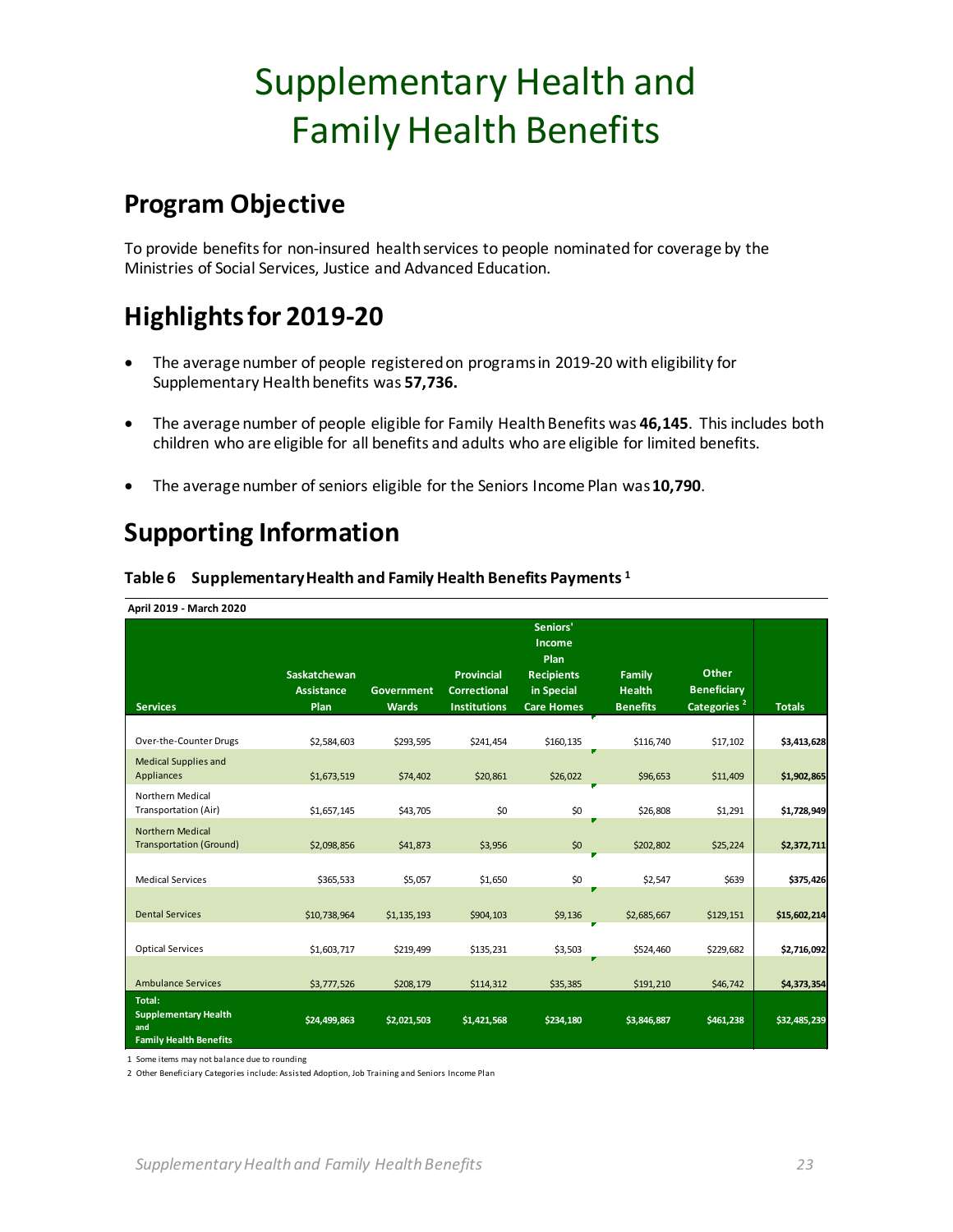#### <span id="page-23-0"></span>**Table 7 Historical Costs of Supplementary Health and Family Health Benefits Payments <sup>1</sup>**

| April 2019 - March 2020                                          |              |              |              |              |              |              |  |  |  |  |
|------------------------------------------------------------------|--------------|--------------|--------------|--------------|--------------|--------------|--|--|--|--|
| <b>Services</b>                                                  | 2014-15      | 2015-16      | 2016-17      | 2017-18      | 2018-19      | 2019-20      |  |  |  |  |
|                                                                  |              |              |              |              |              |              |  |  |  |  |
| Over-the-Counter Drugs                                           | \$2,668,625  | \$2,596,636  | \$2,806,965  | \$3,014,149  | \$3,082,744  | \$3,413,628  |  |  |  |  |
| <b>Medical Supplies</b>                                          |              |              |              |              |              |              |  |  |  |  |
| and Appliances                                                   | \$962,634    | \$1,068,618  | \$1,053,606  | \$1,395,814  | \$1,843,597  | \$1,902,865  |  |  |  |  |
| Northern Medical                                                 |              |              |              |              |              |              |  |  |  |  |
| Transportation (Air)                                             | \$1,457,652  | \$1,439,654  | \$1,536,588  | \$1,767,316  | \$1,847,960  | \$1,728,949  |  |  |  |  |
| <b>Northern Medical</b>                                          |              |              |              |              |              |              |  |  |  |  |
| <b>Transportation (Ground)</b>                                   | \$2,328,064  | \$2,627,477  | \$2,740,547  | \$2,730,915  | \$2,636,851  | \$2,372,711  |  |  |  |  |
|                                                                  |              |              |              |              |              |              |  |  |  |  |
| <b>Medical Services</b>                                          | \$457,186    | \$449,633    | \$457,370    | \$442,797    | \$420,590    | \$375,426    |  |  |  |  |
|                                                                  |              |              |              |              |              |              |  |  |  |  |
| <b>Dental Services</b>                                           | \$11,629,964 | \$12,515,559 | \$13,173,889 | \$15,293,038 | \$15,036,486 | \$15,602,214 |  |  |  |  |
|                                                                  |              |              |              |              |              |              |  |  |  |  |
| <b>Optical Services</b>                                          | \$2,236,131  | \$2,316,305  | \$2,459,068  | \$2,641,267  | \$2,752,164  | \$2,716,092  |  |  |  |  |
|                                                                  |              |              |              |              |              |              |  |  |  |  |
| <b>Ambulance Services</b>                                        | \$2,893,842  | \$3,049,775  | \$3,483,206  | \$3,928,649  | \$4,079,560  | \$4,373,354  |  |  |  |  |
| Total:                                                           |              |              |              |              |              |              |  |  |  |  |
| <b>Supplementary Health and</b><br><b>Family Health Benefits</b> | \$24,634,098 | \$26,063,657 | \$27,711,238 | \$31,213,945 | \$31,699,951 | \$32,485,239 |  |  |  |  |
|                                                                  |              |              |              |              |              |              |  |  |  |  |

Note: Includes Seniors Income Plan Payments

1 Some items may not balance due to rounding

#### **1. Over-the-Counter Drugs**

Supplementary Health provides certain physician prescribed over-the-counter drugs at a reduced charge, to a maximum of \$2.00, for Plan One beneficiaries and without charge for Plan Two and Three beneficiaries. Formulary and over-the-counter drug benefits for the different levels of Supplementary Health coverage are outlined on page 9.

#### **2. Medical Supplies and Appliances**

All Supplementary Health beneficiaries and children with Family Health Benefits coverage are covered for a wide range of medical supplies, appliances and devices when prescribed by a physician. Hearing and podiatry services and appliances are also captured under this benefit.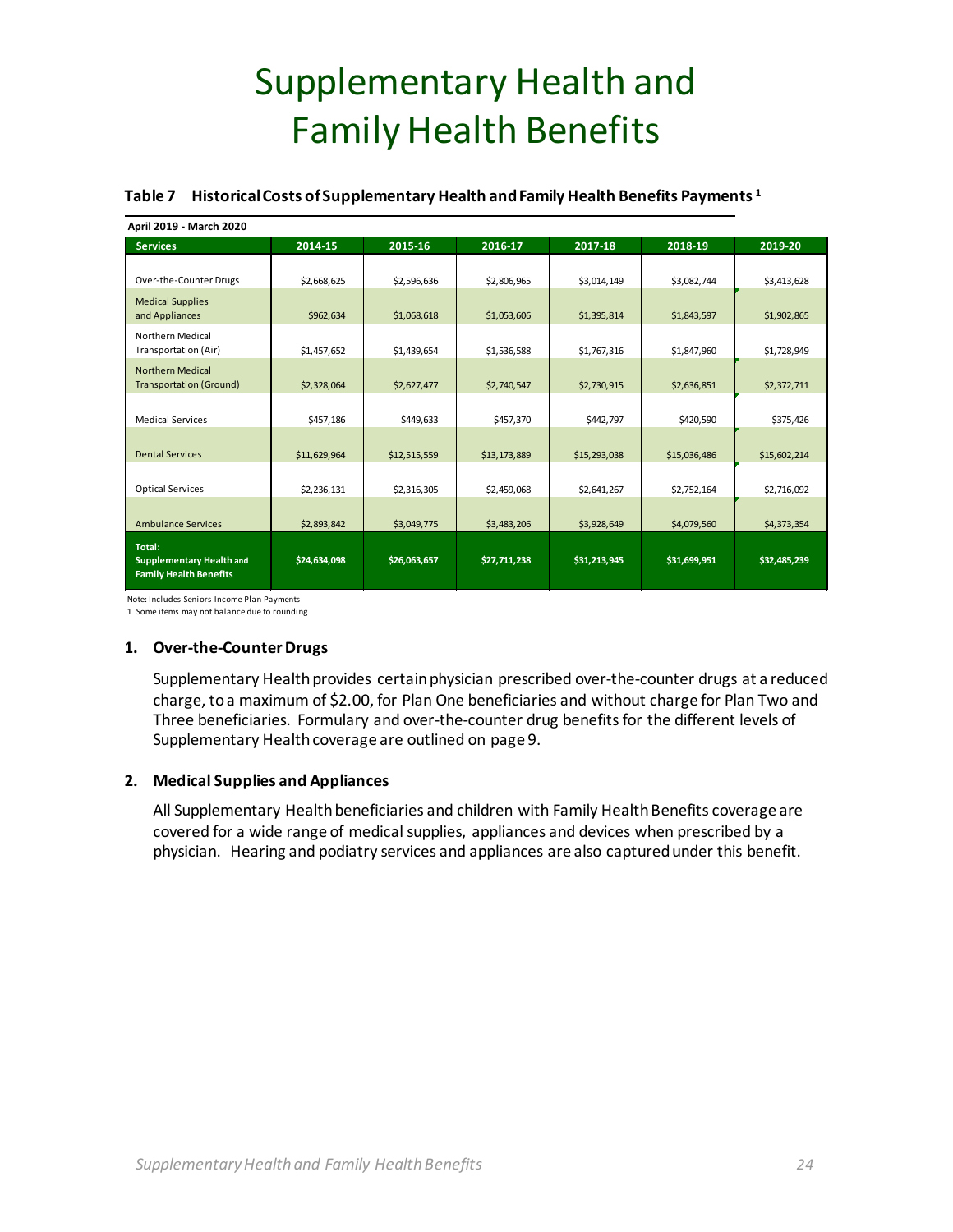#### **3. Northern Medical Transportation Program**

Benefits of the Northern Medical Transportation Program include:

- emergency medical evacuation from locations in the north for all Saskatchewan residents; and,
- non-emergency medical transportation for Supplementary Health beneficiaries and children with Family Health Benefits coverage residing in northern Saskatchewan to access medical appointments outside their community.

#### **4. Medical Services**

Supplementary Health and Family Health Benefits coversthe cost of non-insured third party reports requested by the Ministry of Social Services. These reports are used to determine the level of required nursing care, rehabilitation potential and employability.

#### **5. Dental Services**

Coverage includes basic preventive, restorative, exodontic, and prosthetic dental services for all Supplementary Health beneficiaries and children with Family Health Benefits coverage.

#### **6. Optical Services**

Eyeglasses are covered for all Supplementary Health beneficiaries and children with Family Health Benefits coverage, whether provided by an optometrist or ophthalmic dispensary. There is an upper limit on the amount paid for eyeglass frames.

The cost of eye examinations is covered for Supplementary Health beneficiaries 18 years of age and over, Seniors Income Plan recipients and adults with Family Health Benefits coverage. Eye examinations for children are covered on a universal basis by the Medical Services Branch.

#### **7. Ambulance Services**

<span id="page-24-0"></span>Emergency medical transportation by road ambulance is a benefit for all Supplementary Health beneficiaries and children with Family Health Benefits coverage.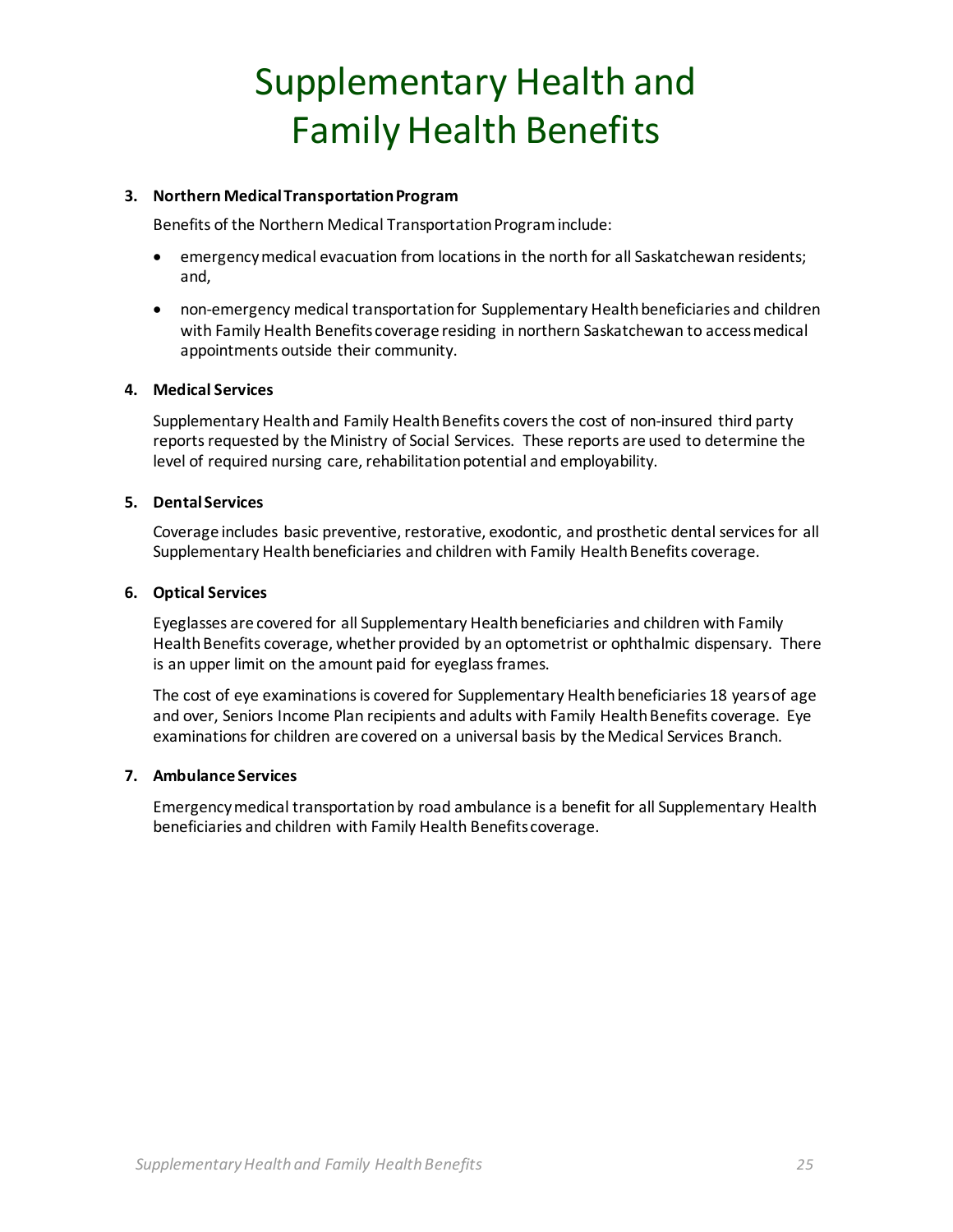**Chart 2 Supplementary Health and Family Health Benefits Payments by Program Area**



#### April 2019 - March 2020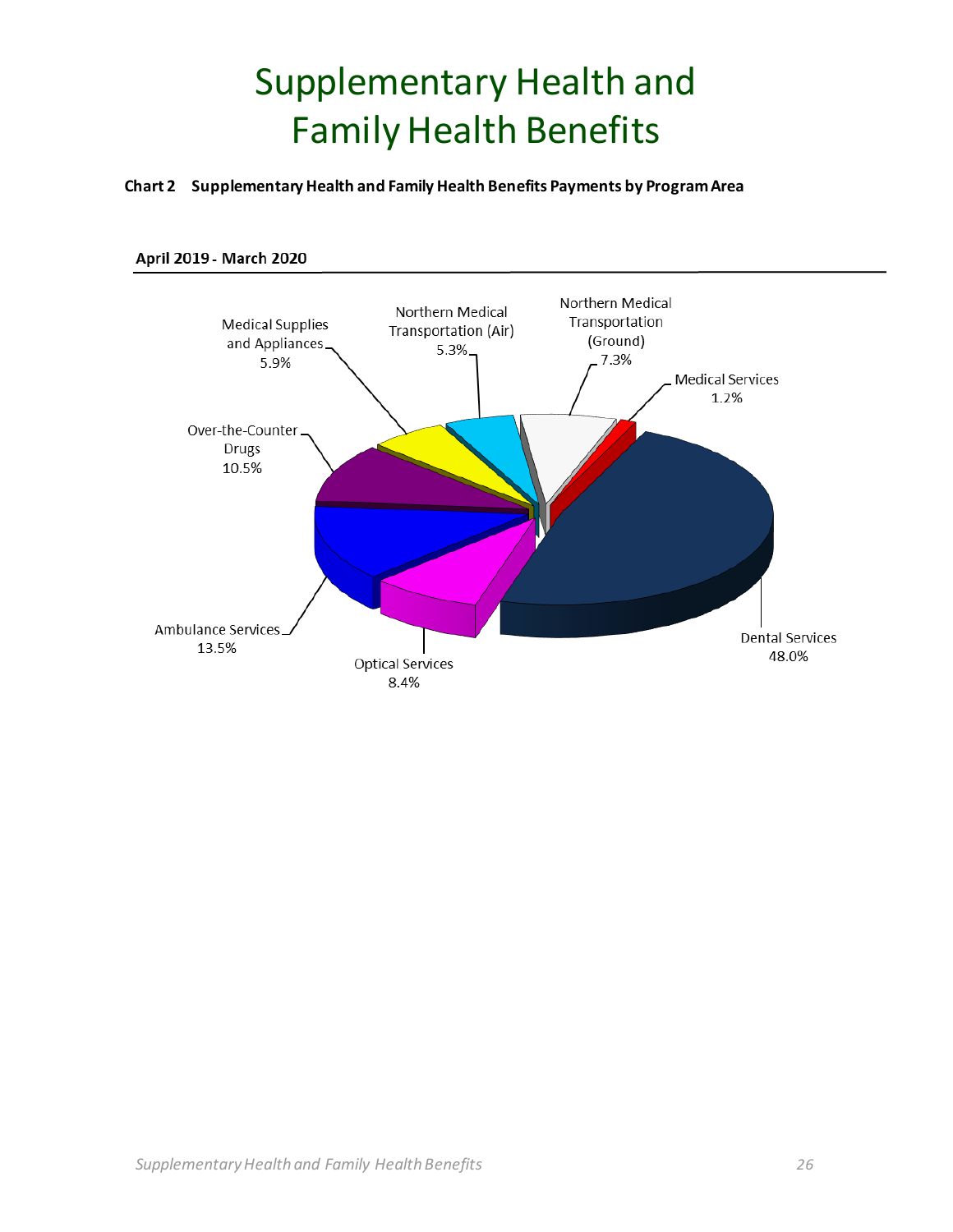### <span id="page-26-0"></span>**Program Objective**

SAIL was established to provide benefits that assist people with physical disabilities achieve a more active and independent lifestyle and to assist people in the management of certain chronic health conditions. The program provides a basic level of coverage for disability related equipment, devices, products and supplies in order to achieve the best possible care, experience and health for beneficiaries.

### <span id="page-26-1"></span>**Highlights for 2019-20**

- The SAIL program provided benefits in the amount of \$47.8 million.
- The following programs account for approximately 78.0% of total SAIL payments:
	- Home Oxygen Program(30.32%);
	- Special Needs Equipment Program (14.7%);
	- Orthopaedic Services (14.8%); and,
	- Paraplegia Program (18.3%).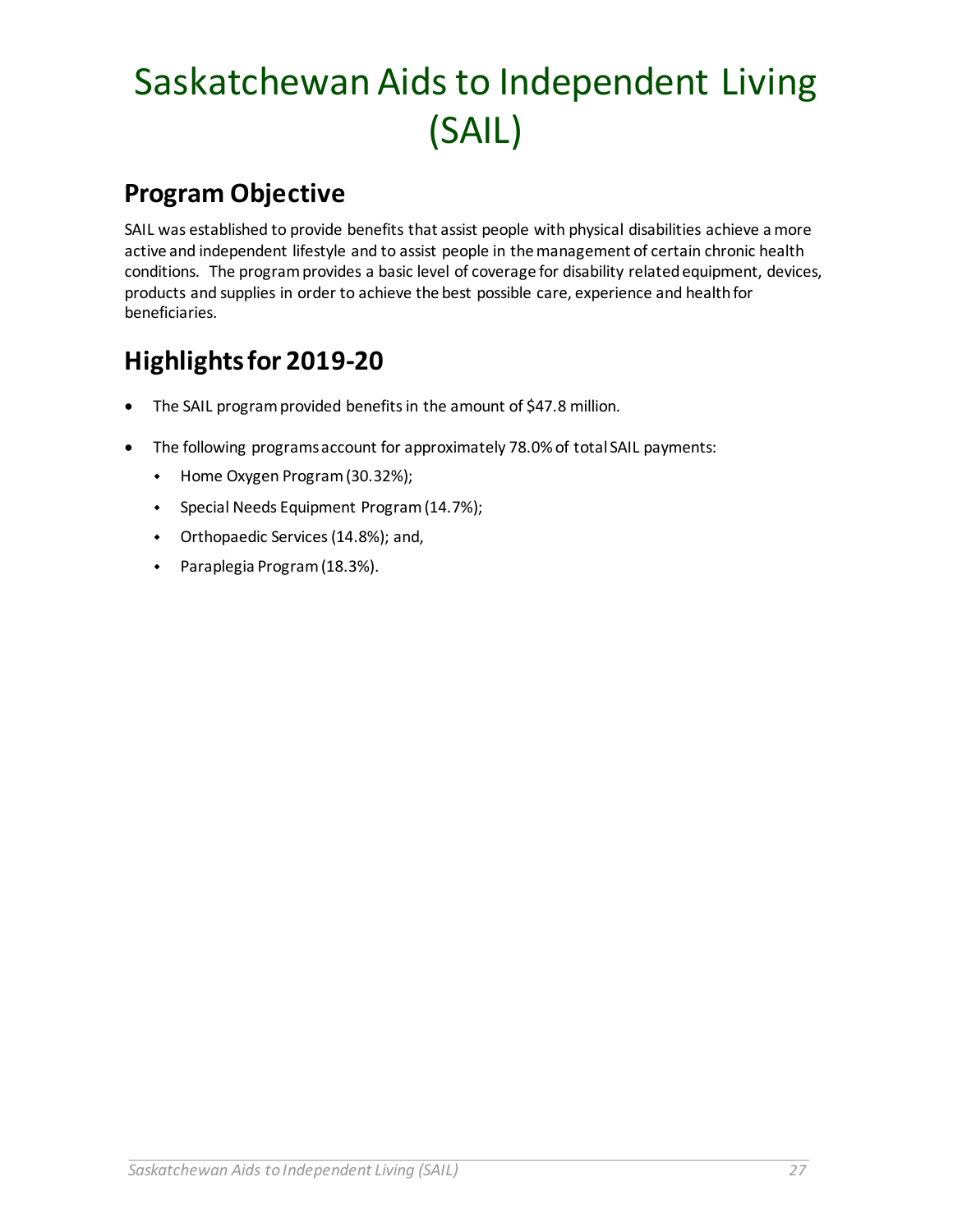### <span id="page-27-0"></span>**Supporting Information**

#### <span id="page-27-1"></span>**Table 8 Caseloads and SAIL Payments**

| April 2019 - March 2020                 |                 |                     |                 |                    |
|-----------------------------------------|-----------------|---------------------|-----------------|--------------------|
|                                         | 2018-19         |                     | 2019-20         |                    |
|                                         | <b>Caseload</b> | <b>Expenditures</b> | <b>Caseload</b> | <b>Expenditure</b> |
| <b>Universal Programs</b>               |                 |                     |                 |                    |
| Orthopaedic Services                    | 9,299           | \$7,513,860         | 7,922           | \$7,116,293        |
| Special Needs Equipment                 | n.a             | \$7,000,199         | n.a             | \$7,034,475        |
| Home Oxygen                             | 4,974           | \$14,352,900        | 5,270           | \$14,510,578       |
| Respiratory Equipment                   | n.a             | \$1,301,555         | n.a             | \$1,535,110        |
| <b>Therapeutic Nutritional Products</b> | 191             | \$430,648           | 198             | \$497,067          |
| Children's Enteral Feeding Pump         | 332             | \$746,336           | 315             | \$689,317          |
| <b>Special Benefit Programs</b>         |                 |                     |                 |                    |
| Paraplegia Program                      | 1,952           | \$7,552,719         | 2,052           | \$8,756,368        |
| <b>Cystic Fibrosis</b>                  | 155             | \$269,494           | 157             | \$277,611          |
| Chronic End-Stage Renal Disease         | 1,225           | \$3,400,892         | 1,309           | \$3,740,127        |
| Ostomy Program                          | 3,919           | \$2,039,509         | 4,334           | \$2,191,641        |
| Haemophilia                             | 35              | \$39,109            | 38              | \$42,129           |
| Aids to the Blind                       | n.a             | \$940,746           | n.a             | \$949,522          |
| Insulin Pumps <sup>1</sup>              | 398             | \$352,800           | 430             | \$543,199          |
| Total <sup>2</sup>                      | 22,480          | \$45,940,768        | 22,025          | \$47,883,437       |

Note: n.a. is not available as volumes are captured as the number of equipment units issued (see page 27).

1 Includes cost of pumps only. Supply costs are included in the Drug Plan.

2 Does not include formulary, exception drug status or expensive drugs for rare \$47,883,437.43

diseases prescription drug costs paid through the Prescription Drug Plan

system or outside of the system.

#### **Universal Benefit Programs**

#### *Orthopaedic Services*

#### *(Prosthetics and Orthotics Program and Compression Garment Program)*

Prosthetic Appliances – Artificial limbs and accessories are supplied, fitted, adjusted and repaired.

Orthotic Appliances – Higher-cost back braces and upper and lower extremity braces and splints are supplied, fitted, adjusted, and repaired. High-cost knee braces are cost shared with clients.

The above services are supplied by the Orthotics and Prosthetics Departments of the Wascana Rehabilitation Centre in Regina and SaskAbilities in Saskatoon. Limited coverage (the cost of materials only) is available when services are accessed through private service providers.

Specialized and Adaptive Seating – Adaptations to wheelchairs to ensure safety and proper fit are supplied and adjusted.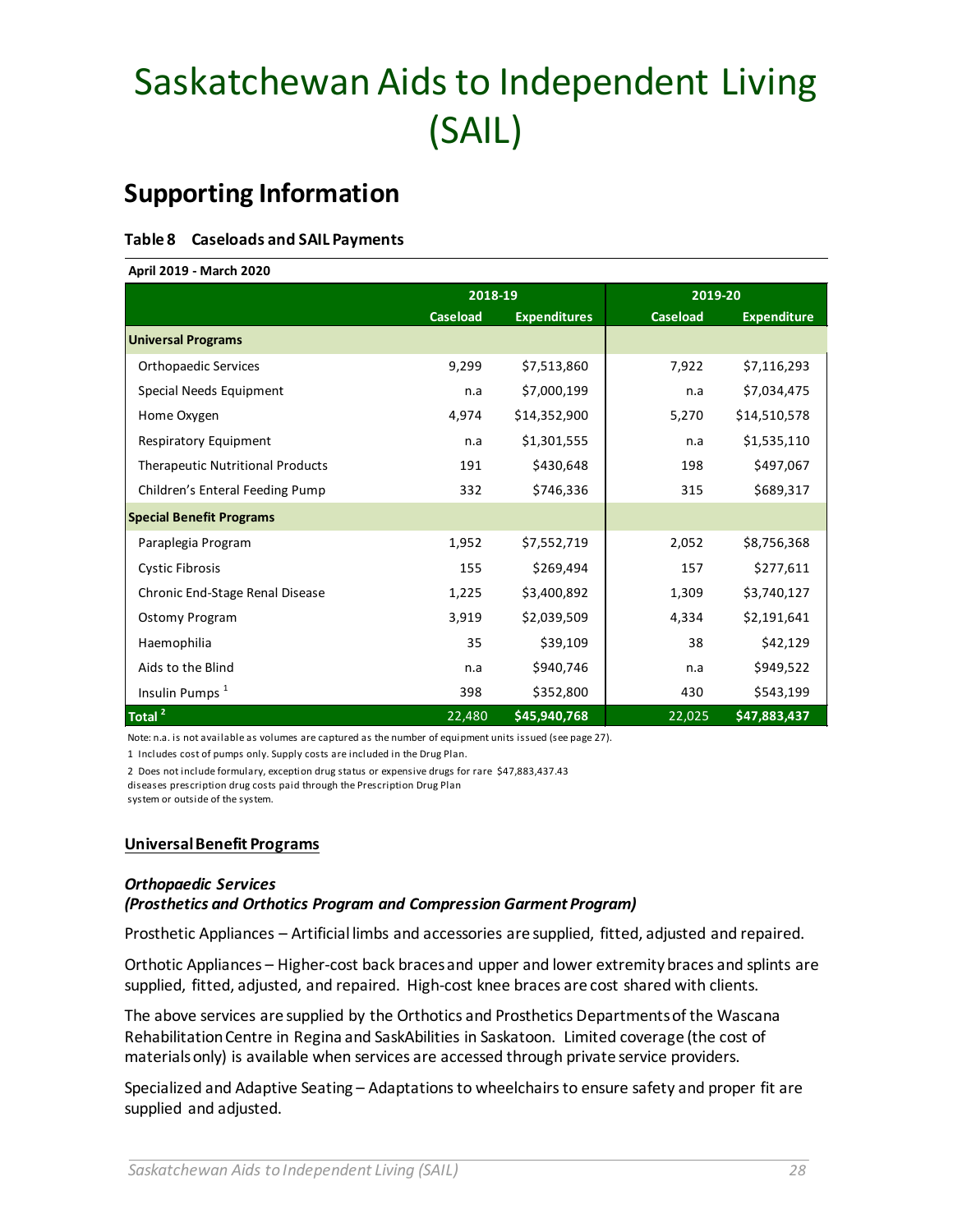Compression/Burn Garments – Moderate to high pressure compression garments for the management of serious conditions are provided.

Adaptive and Rehabilitation Equipment – Limited equipment for in-home rehabilitation and therapy for children is available.

#### *Special Needs Equipment Program*

Mobility and environmental aids are loaned, maintained and repaired. Equipment available for loan includes wheelchairs, walkers, specialized crutches, hospital beds, transfer assists, bathtub lifts and commodes.

The Special Needs Equipment Program is operated by SaskAbilities under contract with SAIL. Equipment depots are located in Prince Albert, Regina, Saskatoon, Swift Current and Yorkton.

#### *Home Oxygen Program*

Home oxygen and related equipment are benefits under SAIL for Saskatchewan residents who meet medical criteria or who meet the criteria for end-stage palliative care. The oxygen systems are supplied by private medical oxygen supply companies under contract with SAIL.

#### *Respiratory Equipment Program*

Home respiratory equipment such as ventilators, continuous positive airway pressure (CPAP) and bilevel flow generators, portable and stationary suctioning equipment, and tracheostomy humidification compressors are loaned, maintained and repaired. SAIL provides financial assistance towards the purchase of aerosol therapy compressors (nebulizers) for eligible beneficiaries, who are responsible for maintenance and repairs. The programcovers the cost of consumable tracheostomy and laryngectomy supplies. Coverage is also provided for spirometers which are required following lung transplants.

#### *Therapeutic Nutritional Products Program*

The program provides assistance towards the cost of specialized nutritional products for people with complex medical conditions who rely on those products as their primary nutritional source. The program assists with the incremental cost associated with using these products in place of a regular diet. Program benefits are cost shared between clients and the Ministry of Health, with the client's portion varying based on a number of factors, including family income and drug costs.

#### *Children's Enteral Feeding Pump Program*

Feeding pumps are provided by SAIL on a loan basis to children who require nasogastric or gastrostomy pump feeding. Select consumable supplies associated with pump feeding are also a benefit.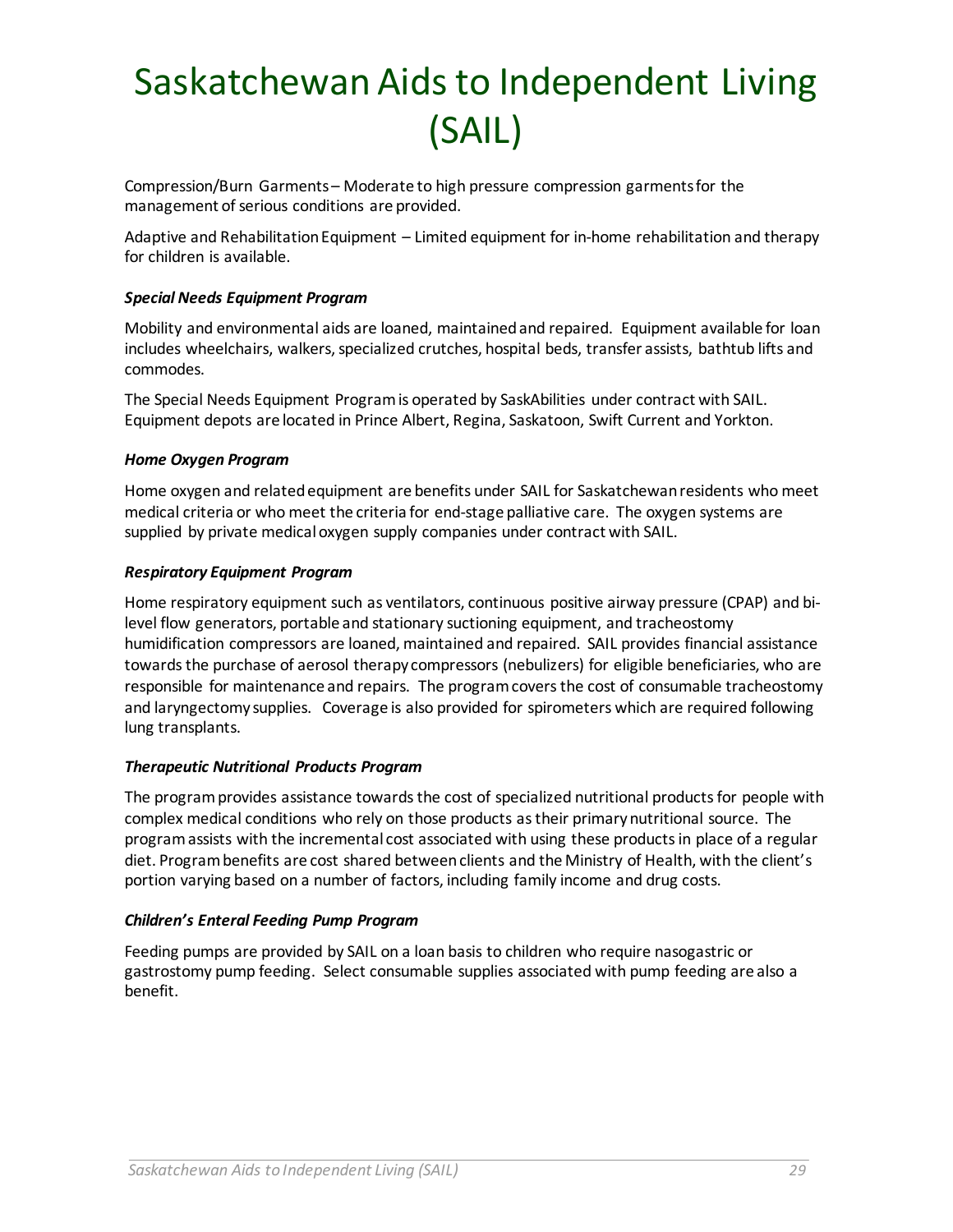#### **Special Benefit Programs**

In addition to universal SAIL program benefits, extended coverage is provided to beneficiaries with certain chronic health conditions.

#### *Paraplegia Program*

Benefits are available for individuals who have paralysis of all or most of the lower limbs and trunk due to a lesion or disease affecting the spinal cord. Drugs listed in the Saskatchewan Formulary, drugs approved under Exception Drug Status and select authorized prescriber prescribed over-thecounter drugs are a benefit. Bladder and bowel incontinence products, wound management and other medical supplies for chronic conditions are also provided. Limited specialized rehabilitation equipment is purchased for clients. Grants are provided for purchases related to home access and vehicle modifications.

#### *Cystic Fibrosis Program*

Drugs listed in the Saskatchewan Formulary, drugs approved under Exception Drug Status and select authorized prescriber prescribed over-the-counter drugs are benefits of the program. In addition, certain nutritional supplements are covered for individuals with cystic fibrosis.

#### *Chronic End-Stage Renal Disease Program*

Drugs listed in the Saskatchewan Formulary, drugs approved under Exception Drug Status and select authorized prescriber prescribed over-the-counter drugs are a benefit for persons with end-stage renal disease requiring dialysis and kidney transplant recipients.

#### *Ostomy Program*

SAIL covers fifty percent of the cost of certain ostomy supplies, such as appliances, adhesives and adhesive removers, for individuals with a urinary or bowel diversion.

#### *Haemophilia Program*

SAIL covers the cost of medical supplies associated with home infusion for the treatment of haemophilia.

#### *Aids to the Blind Program*

The program provides or subsidizes the cost of select low vision aids, assistive devices and vision rehabilitation services to individuals living with vision loss. Aids and devices include braillers, white canes, talking calculators, phones, labellers, scales, watches, magnifiers, digital playback units, multifunctional electronic devices and low vision eyewear. Equipment and low vision services are provided under contract with SAIL by Vision Loss Rehabilitation Saskatchewan, a Canadian National Institute for the Blind (CNIB) organization.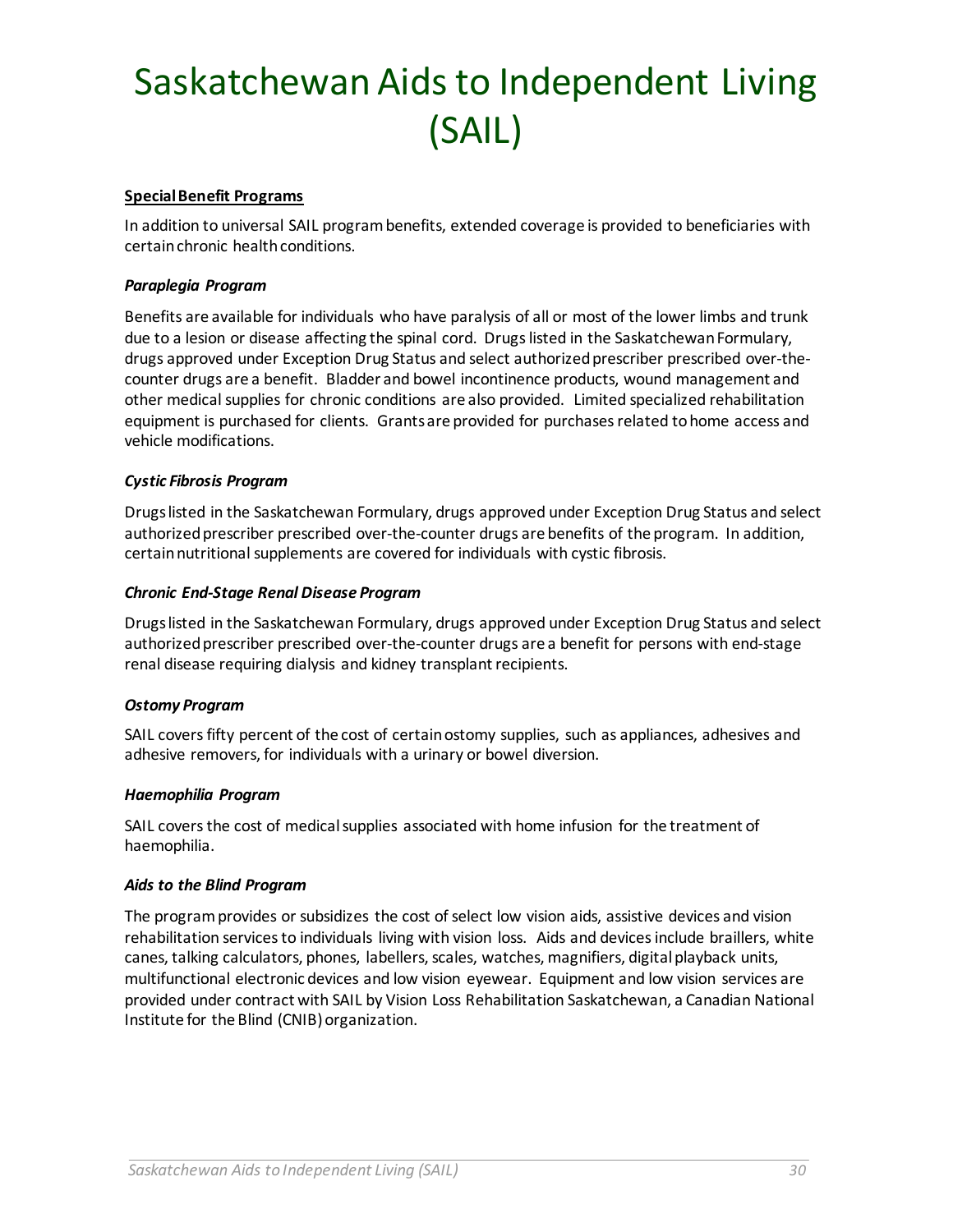#### *Insulin Pump Program*

The program covers the cost of an insulin pump for individuals 25 years of age or younger who have Type 1 diabetes and meet medical criteria. Financial assistance is also available for insulin pump supplies for qualifying individuals. Pump supplies are processed as benefits through the Drug Plan system and are subject to family deductibles and/or co-payments.

| April 2019 - March 2020      |         |         |         |         |         |         |
|------------------------------|---------|---------|---------|---------|---------|---------|
| <b>Program</b>               | 2014-15 | 2015-16 | 2016-17 | 2017-18 | 2018-19 | 2019-20 |
| Special Needs Equipment      | 35,243  | 35,669  | 35,835  | 35,688  | 36,322  | 37,100  |
| <b>Respiratory Equipment</b> | 2,351   | 2,300   | 2,857   | 2,588   | 2,856   | 3,081   |
| Aids to the Blind            | 1,277   | 1,295   | 1,201   | 910     | 823     | 1,075   |

#### <span id="page-30-0"></span>**Table 9 Units of Equipment Issued**<sup>1</sup>

1 A unit of equipment is a discrete loan item (e.g. wheelchair, walker, sask-a-pole, cushion, ventilator, CPAP machine, suction machine, talking book player, white cane)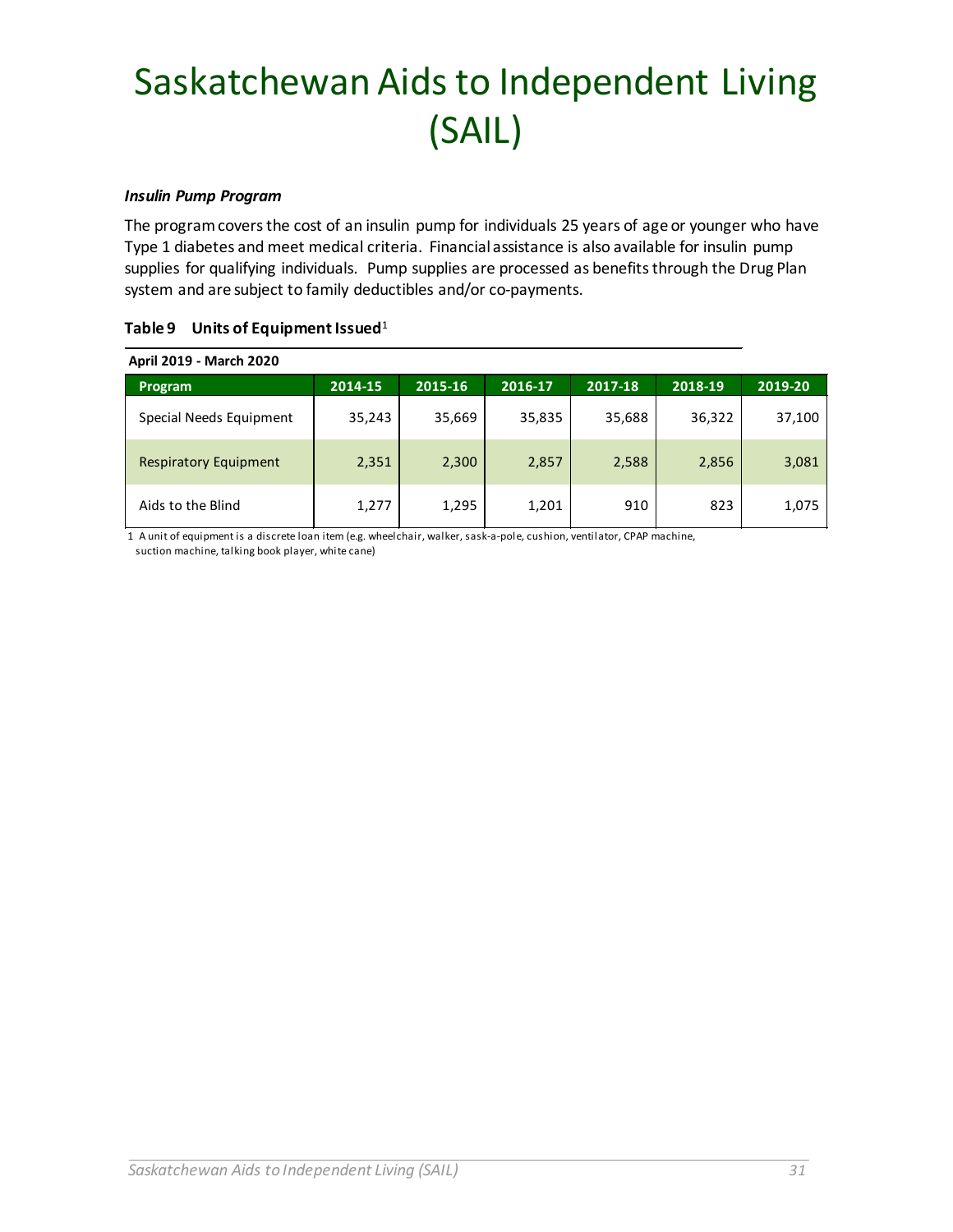<span id="page-31-0"></span>**Chart 3 SAIL Payments by Program Area**

April 2019 - March 2020

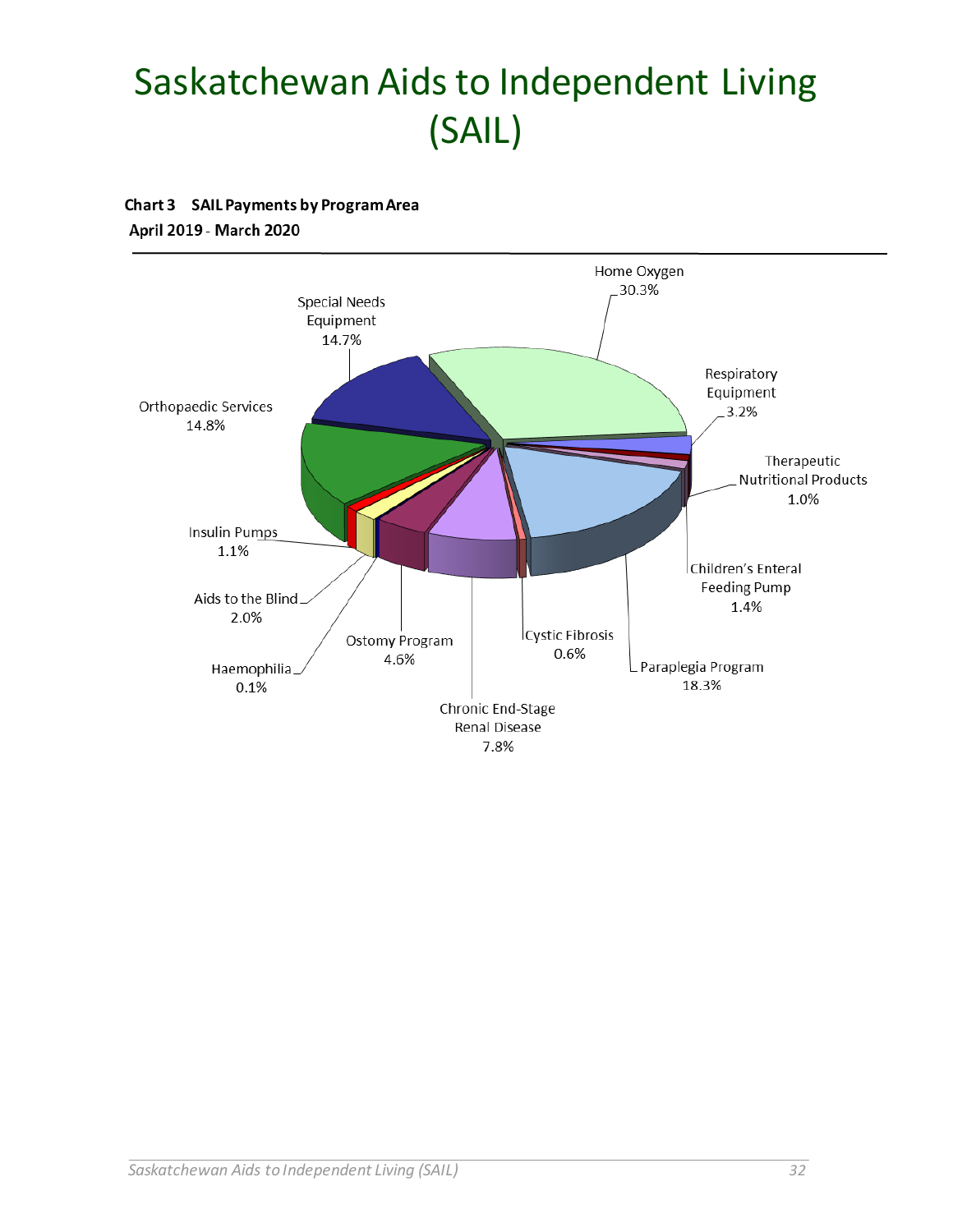### <span id="page-32-0"></span>**Appendix 1 Drug Plan History**

Since its inception, over 43 years ago, the Saskatchewan Drug Plan has provided a high quality of service to the people of Saskatchewan in the delivery of a prescription drug coverage program.

| 1974 | May 10 - Enabling legislation for the Drug Plan, The Prescription Drugs Act, was assented to on May 10.                                                                                                                                                                                                                                                                                                                   |
|------|---------------------------------------------------------------------------------------------------------------------------------------------------------------------------------------------------------------------------------------------------------------------------------------------------------------------------------------------------------------------------------------------------------------------------|
| 1975 | September 1-The Drug Plan began providing benefits. A review process was established to recommend<br>which drugs should be covered under the Drug Plan. The actual acquisition cost plus a dispensing fee<br>comprised the total cost of a Formulary drug.                                                                                                                                                                |
|      | July 1 - A mark-up on the cost of a drug was added. Mark-up was calculated on the acquisition cost before<br>the dispensing fee was added.                                                                                                                                                                                                                                                                                |
| 1987 | July 1 – The Drug Plan was changed from a fixed co-payment coverage program to a basic deductible* and<br>percentage co-payment program. Those residents entitled to special health benefits were exempted.                                                                                                                                                                                                               |
|      | July 1 - Palliative Care coverage was introduced.                                                                                                                                                                                                                                                                                                                                                                         |
| 1989 | January 1 - Point of Sale terminals were installed for each pharmacy to submit claims information<br>electronically for adjudication online in real time.                                                                                                                                                                                                                                                                 |
|      | January 1 - Eligible drugs purchased anywhere in Canada by all eligible Saskatchewan residents became a<br>benefit.                                                                                                                                                                                                                                                                                                       |
| 1991 | March 8 - Beneficiaries in Special Care Homes, who previously paid a maximum \$3.95 for each prescription,<br>became part of the deductible plan.                                                                                                                                                                                                                                                                         |
|      | July 1 - The coverage policy for drugs in an interchangeable group was changed. The actual acquisition cost<br>of every product in the interchangeable group was now covered only up to lowest listed price in the group.                                                                                                                                                                                                 |
| 1997 | October - A Managed Care Fee was implemented for community-based pharmacies that provide<br>monitoring, supervision and other required activities to administer the Methadone Program.                                                                                                                                                                                                                                    |
|      | December - Task Force on High Cost Drugs was appointed to determine appropriate improvements to the<br>way government evaluates new pharmaceuticals.                                                                                                                                                                                                                                                                      |
| 1999 | August - A Trial Prescription Program was implemented.                                                                                                                                                                                                                                                                                                                                                                    |
| 2000 | The Prescription Drug Plan, in partnership with the Saskatoon Health District, implemented the RxFiles<br>Academic Detailing Program as an educational program aimed at assisting physicians in selecting the most<br>appropriate and cost-effective drug therapy for their patients. This program was an extension of the<br>Community Drug Utilization Program, established in 1997 as a pilot project in the district. |
| 2002 | July - The Income-based Program was implemented, replacing the semi-annual deductible.                                                                                                                                                                                                                                                                                                                                    |
| 2004 | July 1 - The Maximum Allowable Cost policy was implemented with one group of drugs, the Proton Pump<br>Inhibitors, using the price of the most cost effective drugs as a guide to set the maximum price the Drug Plan<br>would cover for other similar drugs used to treatthe same condition.                                                                                                                             |
|      | September 15 - Following a legislative change, the Drug Plan began collecting information on all<br>prescriptions dispensed from community pharmacies, including those that were not benefits of the Drug<br>Plan.                                                                                                                                                                                                        |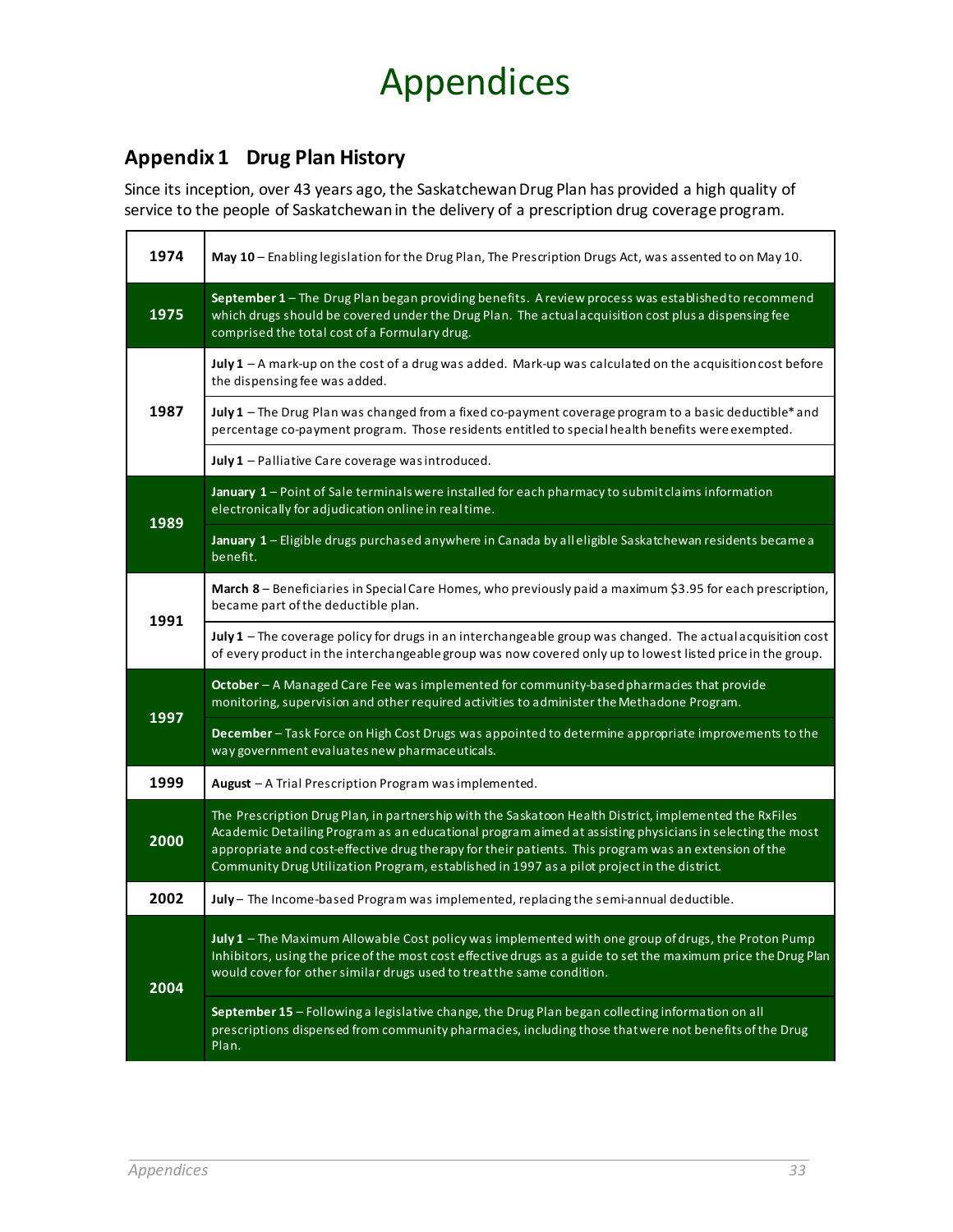| 2005 | October 24 - The Pharmaceutical Information Program (PIP) Medication Profile Viewer (MPV) phase began<br>with a pre-production rollout to selected sites to validate production processes.                                                                                                                                                                                                                                                                                                                                        |
|------|-----------------------------------------------------------------------------------------------------------------------------------------------------------------------------------------------------------------------------------------------------------------------------------------------------------------------------------------------------------------------------------------------------------------------------------------------------------------------------------------------------------------------------------|
| 2006 | March - Full production rollout of the PIP Medication Profile Viewer to pharmacies, emergency rooms,<br>physician clinics, long-term care and home facilities as they were equipped and trained. The MPV provides<br>authorized health care professionals with confidential shared access to patient medication histories to help<br>improve drug therapy for Saskatchewan residents.                                                                                                                                             |
|      | July 1 - The Drug Plan computer system was changed to allow for indefinite Exception Drug Status (EDS)<br>coverage on a large number of EDS medications that are used to treat chronic conditions that previously<br>could only be approved for three years at a time.                                                                                                                                                                                                                                                            |
|      | October 3 - The Executive Director of the Drug Plan and Extended Benefits Branch was given a Delegation of<br>Authority for Interchangeable Generic Drug Coverage, as per Ministry policy.                                                                                                                                                                                                                                                                                                                                        |
| 2007 | July - The second phase of PIP e-prescribing began and became available for physicians and registered<br>nurses/nurse practitioners to prescribe electronically.                                                                                                                                                                                                                                                                                                                                                                  |
| 2009 | December 21 - The appointments to the newly created Drug Advisory Committee of Saskatchewan (DACS)<br>were approved, which marked a significant change in the Saskatchewan drug review process.                                                                                                                                                                                                                                                                                                                                   |
|      | January 15 - Pharmacists were able to bill two new benefit services, the Medication Assessment and the<br>Compliance Packaging, to the Drug Plan and Extended Benefits Branch for eligible community-based clients<br>who require medication management through Home Care services.                                                                                                                                                                                                                                               |
|      | March - Approximately 99% of pharmacies have access to PIP.                                                                                                                                                                                                                                                                                                                                                                                                                                                                       |
|      | March - PIP Implementation is in its final phase, which is to integrate PIP with health provider computer<br>systems.                                                                                                                                                                                                                                                                                                                                                                                                             |
| 2010 | March 31 - Project Development of PIP was completed. The Drug Plan and Extended Benefits Branch<br>became the business owner of PIP for the Ministry of Health.                                                                                                                                                                                                                                                                                                                                                                   |
|      | Fall – The initial pilot phase of PIP integration using a national electronic messaging standard (CeRx) was<br>launched in 14 pharmacies across the province.                                                                                                                                                                                                                                                                                                                                                                     |
|      | October 1 - Eligible clients for the Medication Assessment and Compliance Packaging fees was expanded to<br>include individuals identified by regional outpatient mental health programs.                                                                                                                                                                                                                                                                                                                                         |
|      | March 4 - Pharmacists were able to bill Patient Assessment Fees for services provided under the expanded<br>prescriptive authority for pharmacists. This expanded authority will provide Saskatchewan residents with<br>easier access to their medications when they need them and will benefit residents through more efficient<br>and accessible health care services.                                                                                                                                                          |
|      | April 1 - The first group of Standing Offer Contract (SOC) products expired. Products in these former SOC<br>categories transitioned to 35% of the brand name price. The price requirement for first entry generic drug<br>submissions received after April 1st became 40% of brand name.                                                                                                                                                                                                                                         |
| 2011 | May $1 - A$ select group (fewer than 20) of existing generic drugs transitioned to 45% of brand name.                                                                                                                                                                                                                                                                                                                                                                                                                             |
|      | June 1 - The price requirement for the remainder of existing generic drugs became 45% of brand name.                                                                                                                                                                                                                                                                                                                                                                                                                              |
|      | June 1 - Changes to the wholesale mark-up and cap were implemented. A wholesale mark-up of 6% will be<br>included in the maximum allowable unit price for generic drugs. This is in lieu of the distribution fee<br>previously paid by generic drug manufacturers to drug wholesalers, which resulted in a 0% wholesale mark-<br>up on generic drugs. The 6% mark-up is non-rebatable to pharmacies except for a maximum 2% discount for<br>prompt payment. The cap on wholesale mark-up increased from \$40 to \$50 per package. |
|      | October 1 - Products in the second group of SOCs expired and the price transitioned to 35% of brand name.                                                                                                                                                                                                                                                                                                                                                                                                                         |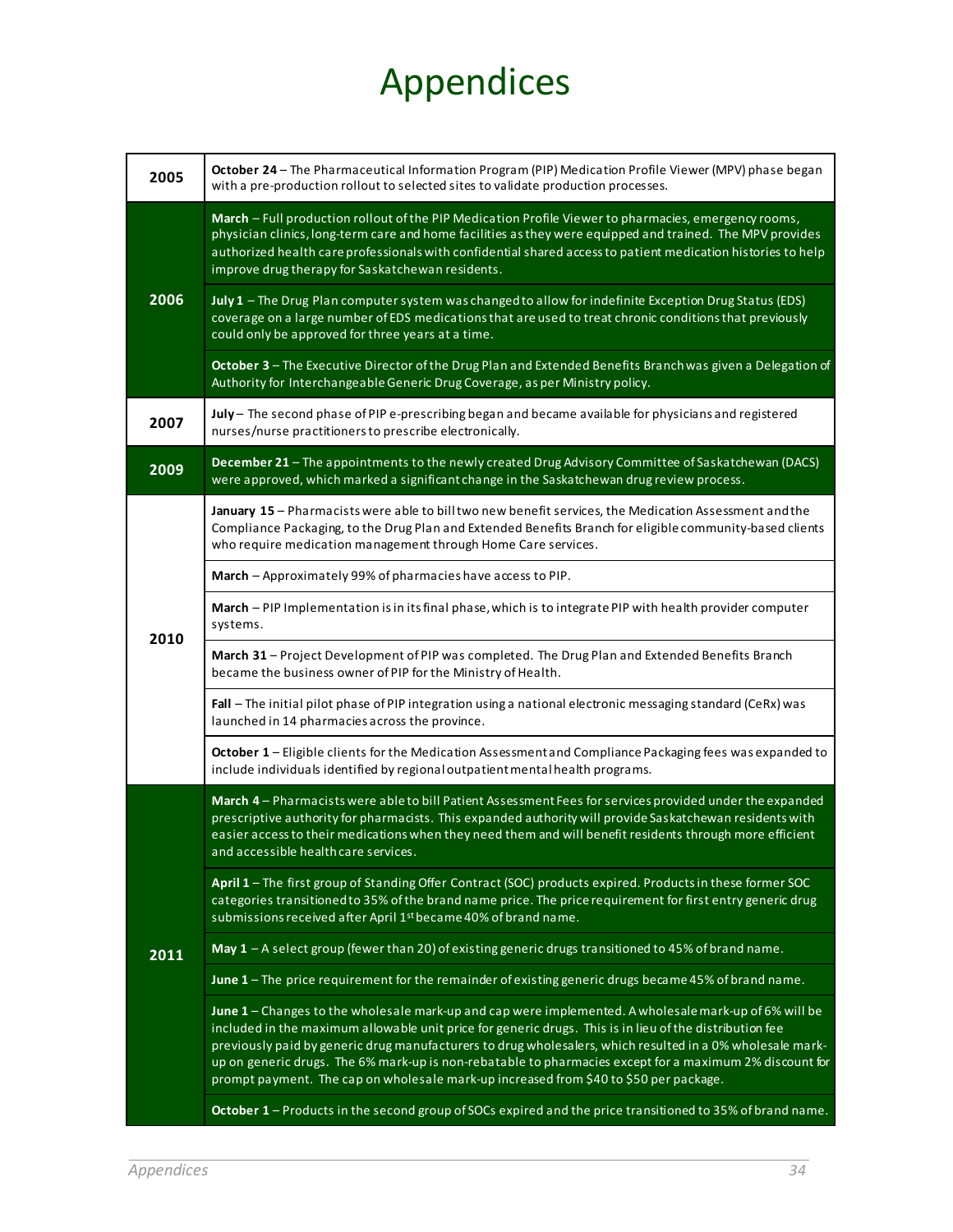| 2012 | February 1 - Reimbursement to pharmacies for minor ailment prescribing when an eligible prescription<br>medication is prescribed by pharmacists according to the "Guidelines for Minor Ailment Prescribing". These<br>services are available at no costto Saskatchewan residents with valid health coverage. Saskatchewan is the<br>first province to pay for the work and responsibility associated with prescribing for a minor ailment. |
|------|--------------------------------------------------------------------------------------------------------------------------------------------------------------------------------------------------------------------------------------------------------------------------------------------------------------------------------------------------------------------------------------------------------------------------------------------|
|      | April 2 - The price requirement for most existing generic drugs, and for first entry generic submissions,<br>became 35% of brand name.                                                                                                                                                                                                                                                                                                     |
|      | May 24 - The addition of four minor ailment conditions covered under minor ailment prescribing.                                                                                                                                                                                                                                                                                                                                            |
|      | November 2 - Implementation of a new medication process allowing pharmacists to bill up to six months<br>of prescriptions that meetspecific criteria through the Drug Plan computer system, compared to three<br>months previously.                                                                                                                                                                                                        |
|      | April 1 - as a result of the pan-Canadian Pharmaceutical Alliance Generic Price Initiative, Canadian provinces<br>and territories reduced six high volume molecules to 18% of the equivalent brand name drug.                                                                                                                                                                                                                              |
| 2013 | July 8 - Implementation of the Saskatchewan Medication Assessment Program (SMAP). The purpose of the<br>SMAP is to support seniors in continuing to live in the community within their own home by ensuring they<br>are able to adhere to safe and effective medication therapy.                                                                                                                                                           |
|      | April 1 - Four additional high volume molecules were reduced to 18% of the equivalent brand name drug as<br>part of the pan-Canadian Pharmaceutical Alliance Generic Price Initiative.                                                                                                                                                                                                                                                     |
| 2014 | April 1 - Implementation of a new Generic Tiered Pricing Framework which sets generic product prices upon<br>market entry, followed by a tiered price reduction as additional generic brands enter the market.                                                                                                                                                                                                                             |
|      | May 1 - The addition of eight minor ailment conditions covered under minor ailment prescribing.                                                                                                                                                                                                                                                                                                                                            |
|      |                                                                                                                                                                                                                                                                                                                                                                                                                                            |
|      | February 9 - Saskatchewan serves as the single point of entry for the pan-Canadian Pharmaceutical Alliance<br>coordinated price tier confirmation process.                                                                                                                                                                                                                                                                                 |
|      | April 1 - Four additional high volume molecules were reduced to 18% of the equivalent brand name drug as<br>part of the pan-Canadian Pharmaceutical Alliance Generic Price Initiative.                                                                                                                                                                                                                                                     |
| 2015 | July 1 - The income threshold that determines eligibility for the Seniors' Drug Plan was lowered from the<br>federal age credit to the provincial age credit.                                                                                                                                                                                                                                                                              |
|      | October 19 - Payment to pharmacies for pharmacist administration of flu vaccines to Saskatchewan<br>residents as part of the provincial Influenza Immunization Program.                                                                                                                                                                                                                                                                    |
| 2016 | April 1 - Four additional high volume molecules were reduced to 18% of the equivalent brand name drug as<br>part of the pan-Canadian Pharmaceutical Alliance Generic Price Initiative.                                                                                                                                                                                                                                                     |
|      | January 16 - The Maximum Allowable Cost (MAC) Policy was expanded to include intranasal corticosteroids.<br>As well, the MAC price threshold was changed for proton pump inhibitors.                                                                                                                                                                                                                                                       |
| 2017 | April 1 - A one-year bridging agreement as part of the pan-Canadian Pharmaceutical Alliance Generic Price<br>Initiative further reduced the price of six high volume generic drugs, from 18% to 15% of the brand price.                                                                                                                                                                                                                    |
| 2018 | April 1 - updates to existing hepatitis C drug EDS criteria will allow patients with a diagnosis of chronic<br>hepatitis C infection, regardless of disease severity or prognosis factors, to qualify for EDS for the following<br>medications.                                                                                                                                                                                            |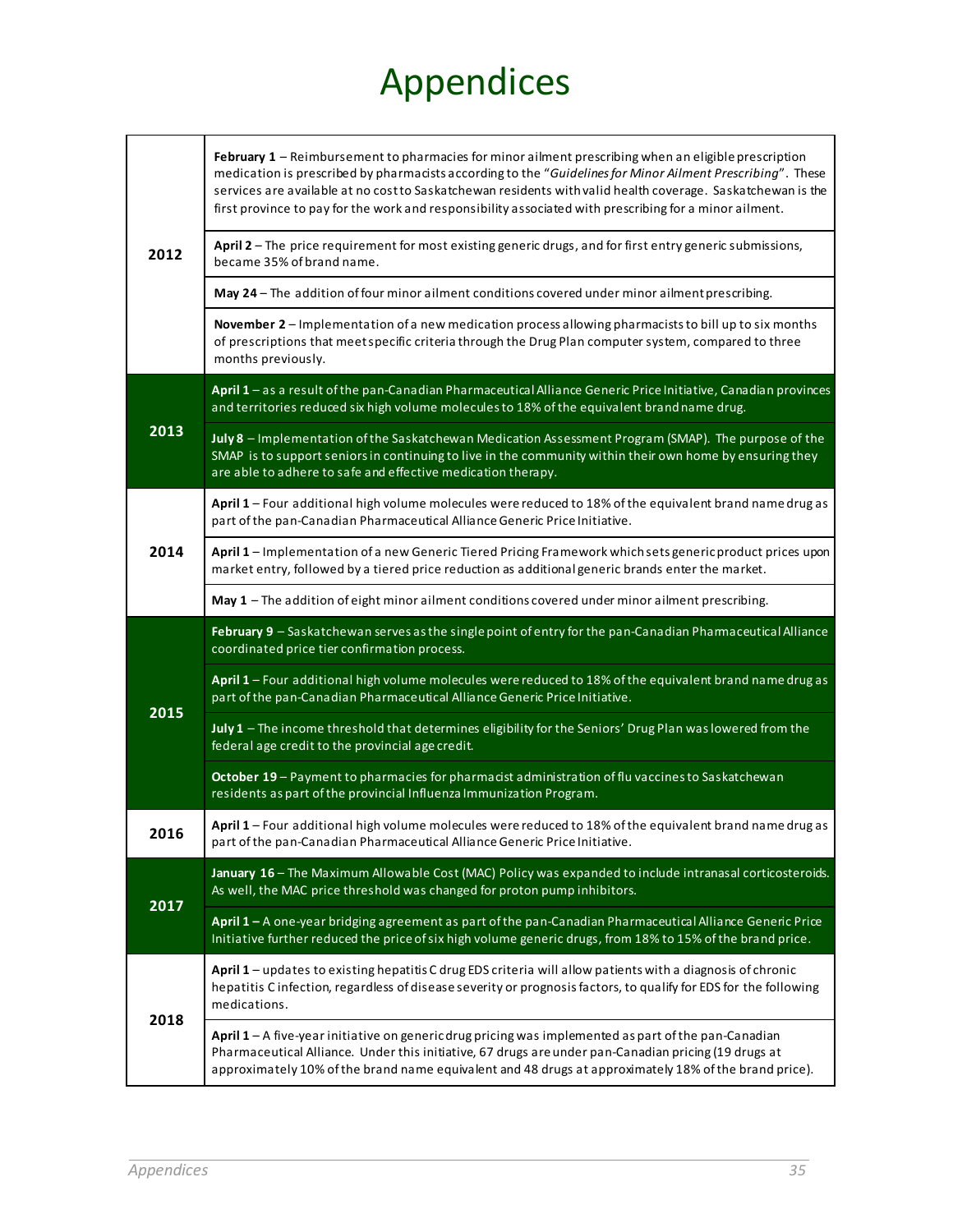| April 11 - HIV medications will be covered at no cost for eligible Saskatchewan Health<br>beneficiaries.                                                                                                                                                                                                                        |
|---------------------------------------------------------------------------------------------------------------------------------------------------------------------------------------------------------------------------------------------------------------------------------------------------------------------------------|
| October 22 – Influenza Immunization Program expanded to 5 years and older as well as both on-site and off<br>site publically funded influenza vaccine administration.                                                                                                                                                           |
| <b>November 1 – Minor Ailment Program expanded to include the following minor ailments and self-care</b><br>conditions: uncomplicated urinary tract infections (cystitis) in women; hormonal contraceptives; emergency<br>contraception; conjunctivitis; shingles; onychomycosis; influenza; obesity; and erectile dysfunction. |
| Due to transition of emergency contraception to the Minor Ailment Program, the previous Emergency<br>Contraception Prescribing Program was discontinued on November 1, 2018.                                                                                                                                                    |
| <b>November 1</b> - Injection Administration Program introduced to pay an Injection Administration Feeto<br>pharmacists for administration of medroxyprogesterone, a long-acting hormonal contraceptive medication.                                                                                                             |

\* Refers to **History of Deductibles**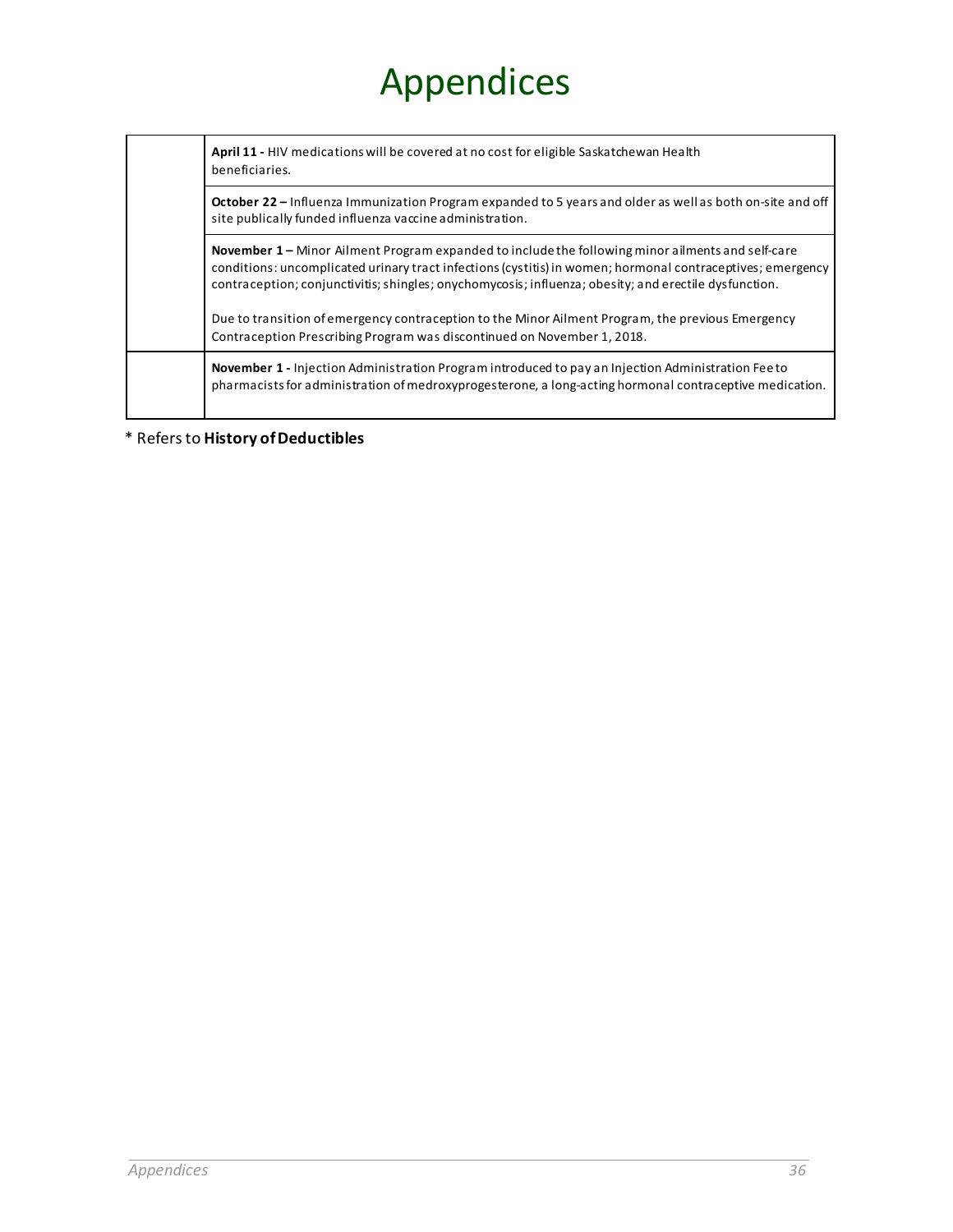### <span id="page-36-0"></span>**Appendix 2 History of Deductibles**

| July 1, 1987          | Annual deductible of \$125 (regular family), then a co-payment of 20%.                                                                                                                                                                                                                                                                  |
|-----------------------|-----------------------------------------------------------------------------------------------------------------------------------------------------------------------------------------------------------------------------------------------------------------------------------------------------------------------------------------|
|                       | Annual deductible of \$75 (senior family), then a co-payment of 20%.                                                                                                                                                                                                                                                                    |
|                       | Annual deductible of \$50 (single senior), then a co-payment of 20%.                                                                                                                                                                                                                                                                    |
| March 8, 1991         | Annual deductibles as above (1987), then a co-payment of 25%.                                                                                                                                                                                                                                                                           |
|                       | Residents of Special Care Homes became part of the deductible program.                                                                                                                                                                                                                                                                  |
| May 19, 1992          | Semi-annual deductible of \$190 (regular family), then a co-payment of 35% to a \$375<br>maximum, then 10% co-payment.                                                                                                                                                                                                                  |
|                       | Single senior and senior family deductibles at 1987 level but became semi-annual, with a co-<br>payment of 35% to a \$375 maximum, then 10% co-payment.                                                                                                                                                                                 |
|                       | Families became eligible for the Special Support program, where families and the Drug Plan<br>shared the cost of prescriptions, if the cost for covered drugs exceeded 3.4% of the family<br>income. The family co-payment for each covered prescription was set based on the relation<br>between family income and eligible drug cost. |
| March 19, 1993        | Family Income Plan recipients, Saskatchewan Income Plan recipients, and Guaranteed Income<br>Supplement recipients in special care homes, had a semi-annual deductible of \$100, then a co-<br>payment of 35%.                                                                                                                          |
|                       | All other Guaranteed Income Supplement recipients had a semi-annual deductible of \$200,<br>then a co-payment of 35%.                                                                                                                                                                                                                   |
|                       | All other family units subject to a deductible and not approved for Special Support had a semi-<br>annual deductible of \$850, then a co-payment of 35%.                                                                                                                                                                                |
| December 1, 1997      | The \$50,000 family income cap for the Special Support Program was removed.                                                                                                                                                                                                                                                             |
| <b>August 1, 1998</b> | The Family Health Benefits Program was introduced to replace the Family Income Plan. The<br>program provided adults with a semi-annual deductible of \$100, then a co-payment of 35%,<br>and no charge for children.                                                                                                                    |
| July 1, 2002          | The income-based program replaced the semi-annual deductible of \$850 that began in 1993.                                                                                                                                                                                                                                               |
| <b>July 1, 2007</b>   | Saskatchewan residents 65 years and older automatically became covered under the Seniors'<br>Drug Plan that capped prescriptions at \$15 for drugs listed under the Saskatchewan Formulary.                                                                                                                                             |
|                       | The amended Seniors' Drug Plan took effect. It provides a \$15 cap per prescription to those<br>seniors eligible for the federal age credit.                                                                                                                                                                                            |
| <b>July 1, 2008</b>   | The Children's Drug Plan took effect, providing a \$15 cap per prescription for children 14 and<br>under.                                                                                                                                                                                                                               |
| March 21, 2012        | The Seniors' and Children's Drug Plan payment cap per prescription increased to \$20.                                                                                                                                                                                                                                                   |
| June 1, 2016          | The Seniors' and Children's Drug Plan payment cap per prescription increased to \$25.                                                                                                                                                                                                                                                   |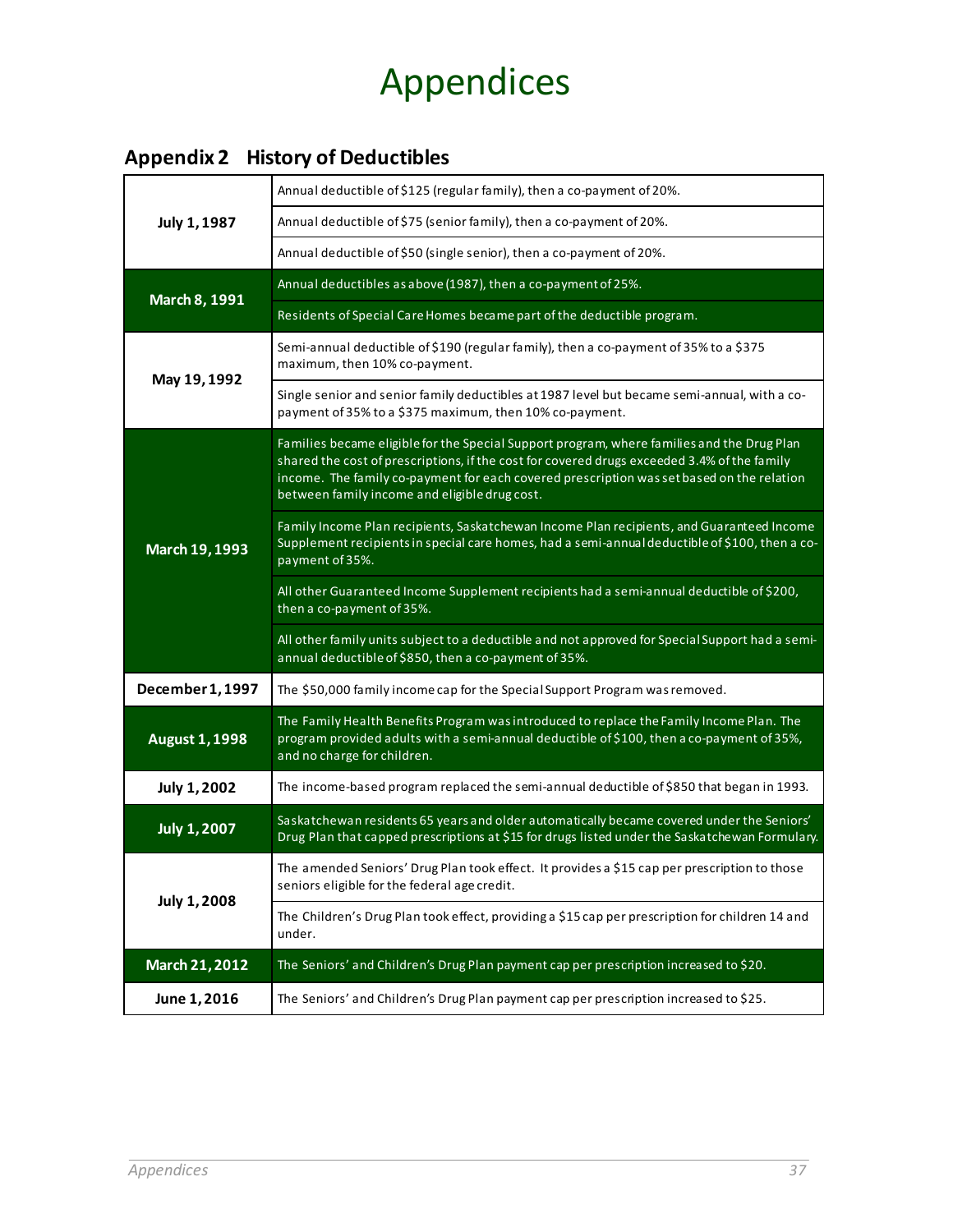#### <span id="page-37-0"></span>**Appendix 3 Pharmacy Claims Processing**

Information relating to the process for submission of pharmacy claims, pharmacy reimbursements and prescription quantities can be found on the Formulary website [http://formulary.drugplan.ehealthsask.ca](http://formulary.drugplan.ehealthsask.ca/) or the Ministry of Health website <http://www.saskatchewan.ca/residents/health>

The following table provides a history of maximum dispensing fees and pharmacy mark-up fees according to agreement between the Ministry of Health and the pharmacy proprietors:

| <b>Dates</b>                            | <b>Dispensing</b><br><b>Fee</b> | Mark-Up                                                                                                                                                     |
|-----------------------------------------|---------------------------------|-------------------------------------------------------------------------------------------------------------------------------------------------------------|
| August 1, 2009 to<br>July 31, 2010      | \$9.15                          | 30% for drug cost up to \$6.30;                                                                                                                             |
| August 1, 2010 to<br>April 30, 2011     | \$9.43                          | 15% for drug cost between \$6.31 and \$15.80;<br>10% for drug cost of \$15.81 to \$200.00, and<br>a maximum mark-up of \$20.00 for drug cost over \$200.00. |
| May 1, 2011 to<br>March 31, 2012        | \$9.85                          |                                                                                                                                                             |
| April 1, 2012 to<br>April 30, 2013      | \$10.25                         |                                                                                                                                                             |
| May 1, 2013 to<br>March 31, 2014        | \$10.75                         |                                                                                                                                                             |
| April 1, 2014 to<br>August 31, 2015     | \$11.25                         |                                                                                                                                                             |
| September 1, 2015 to<br>August 31, 2017 | \$11.40                         |                                                                                                                                                             |
| November 1, 2018 to<br>October 31, 2019 | \$11.60                         |                                                                                                                                                             |

Note: The tiered mark-up and dispensing fee do not apply for diabetic supplies. The above rates continue until such time as a new Proprietor Agreement is negotiated and entered into by the Ministry of Health and the pharmacy proprietor)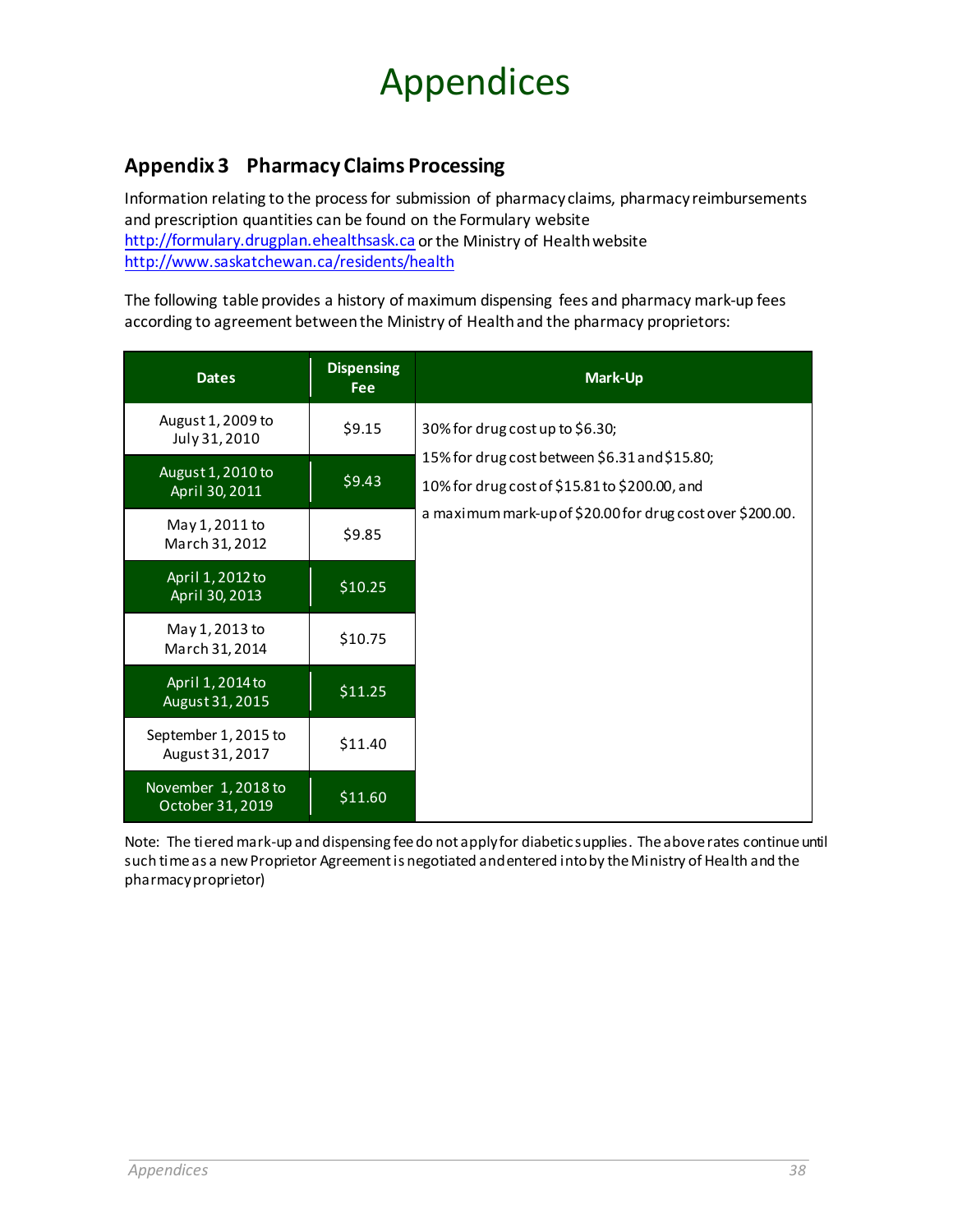#### <span id="page-38-0"></span>**Appendix 4 Supplementary Health and Family Health Benefits Program History**

| 1966 | April 1 - The Saskatchewan Assistance Plan was instituted. Several categories of beneficiaries under the<br>Medical Services Division were combined into one program with the basis of need becoming the criteria to<br>determine eligibility.                                     |
|------|------------------------------------------------------------------------------------------------------------------------------------------------------------------------------------------------------------------------------------------------------------------------------------|
| 1968 | September 1 - Coverage for refractions was moved to Saskatchewan Medical Care Insurance.                                                                                                                                                                                           |
| 1975 | September 1 - Responsibility for payment of Formulary drugs and of prosthetic and orthotic appliances<br>for Social Assistance beneficiaries was taken over by the Saskatchewan Prescription Drug Plan and by the<br>Saskatchewan Aids to Independent Living Program respectively. |
| 1981 | July 1 - Program eligibility was expanded to include benefits for non-recipients of Social Assistance<br>receiving level 2, 3, and 4 special care home or long-term hospital care where incomes are ator below the<br>Saskatchewan Income Plan level.                              |
| 1984 | <b>May 1</b> – Responsibility for emergency medical transportation costs by road ambulance and Saskatchewan<br>Government air ambulance for Supplementary Health beneficiaries was transferred from the Department<br>of Social Services.                                          |
|      | June 1 - Eye examinations were added to coverage for Supplementary Health beneficiaries over the age of<br>17, and for adults receiving the Family Income Plan and the Saskatchewan Income Plan supplements.                                                                       |
| 1992 | September 8 - Services of chiropractors became fully covered for Supplementary Health, Family Income<br>Plan and Saskatchewan Income Plan beneficiaries.                                                                                                                           |
| 1993 | June 30 - Supplementary Health began providing dental coverage for children in families that received the<br>Family Income Plan supplement.                                                                                                                                        |
| 1997 | May 1 - The Ministry began providing all Supplementary Health benefits for children in Family Income<br>Plan families.                                                                                                                                                             |
| 1998 | August 1 - The Ministry began providing Family Health Benefits for families who received the<br>Saskatchewan Child Benefit and/or the Saskatchewan Employment Supplement. Family Income Plan<br>recipients became part of Family Health Benefits.                                  |
| 2010 | April 1 - The number of chiropractic treatments covered for Supplementary Health, Family Health Benefits<br>and Seniors Income Plan recipients was capped at 12 per year.                                                                                                          |
| 2014 | October 1 - Visual field testing was added for Seniors Income Plan recipients.                                                                                                                                                                                                     |
|      | July 1 - Coverage for chiropractic treatments was de-insured ending coverage for Supplementary Health<br>and Family Health Beneficiaries and Seniors' Income Plan recipients.                                                                                                      |
| 2017 | July 1 - Access to hearing and podiatry services for Supplementary Health and Family Health Beneficiaries<br>and Seniors Income Plan recipients was expanded to the private sector.                                                                                                |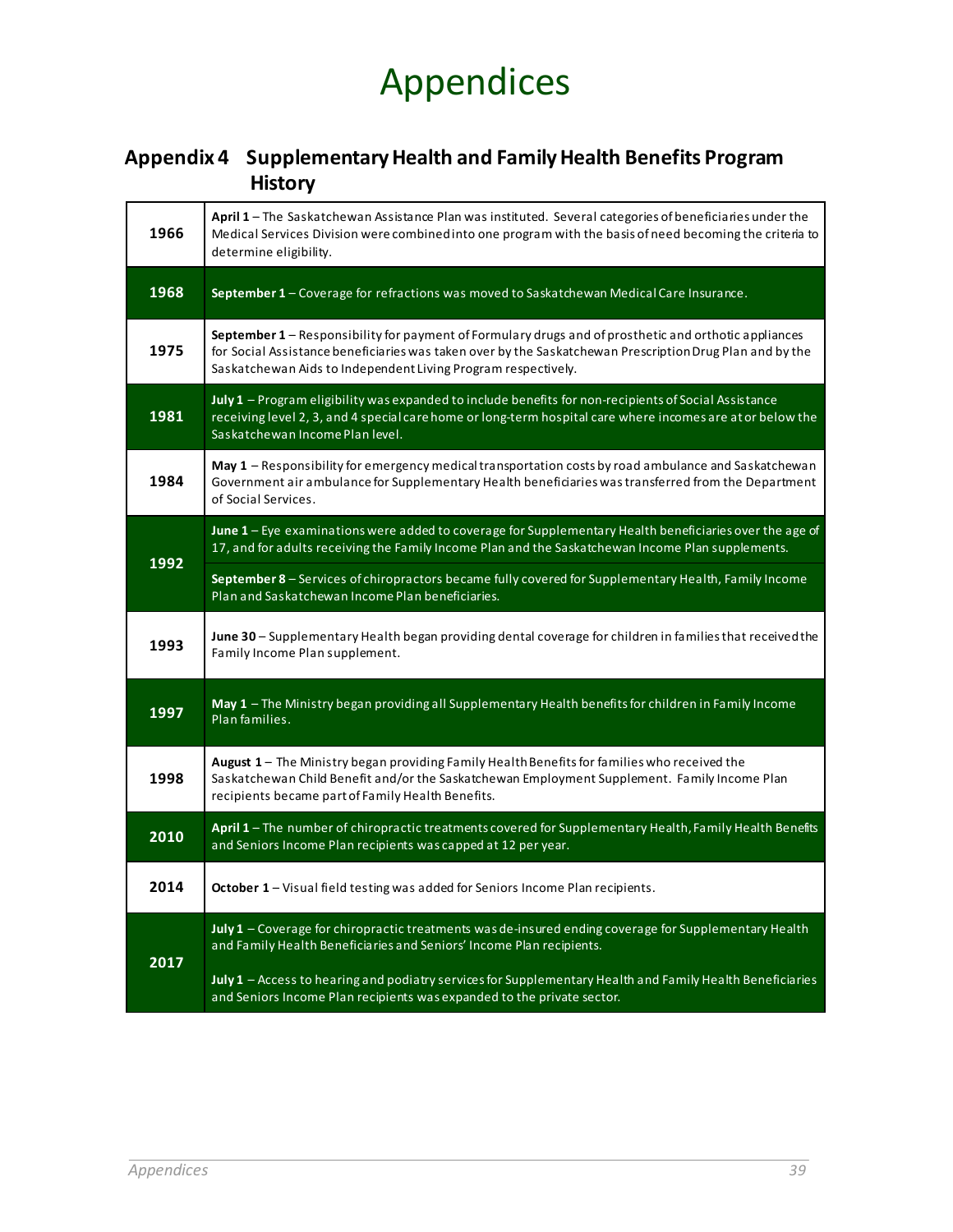### <span id="page-39-0"></span>**Appendix 5 Saskatchewan Aids to Independent Living (SAIL) Program History**

|         | April 1 - SAIL began providing benefits to eligible residents for prosthetic/orthotic devices.                                                                                                                                                                                                                                                                                                                                                                                                                                                     |
|---------|----------------------------------------------------------------------------------------------------------------------------------------------------------------------------------------------------------------------------------------------------------------------------------------------------------------------------------------------------------------------------------------------------------------------------------------------------------------------------------------------------------------------------------------------------|
| 1975    | August 1 - SAIL benefits expanded to provide equipment loans and equipment repairs for all residents of<br>the province.                                                                                                                                                                                                                                                                                                                                                                                                                           |
| 1976    | April 1 - SAIL took over responsibility for: the Paraplegia Program, which covers the cost of incontinence<br>products, medical supplies and select rehabilitation equipment recommended by the attending physician<br>as well as providing grants for home and vehicle modifications; the Cystic Fibrosis Program, which provides<br>drugs and nutritional supplements for certain beneficiaries; and the Chronic End Stage Renal Disease<br>Program, which provides assistance with the cost of necessary medications for certain beneficiaries. |
| 1979-80 | The Ostomy and Home Haemophilia programs were added.                                                                                                                                                                                                                                                                                                                                                                                                                                                                                               |
| 1984-85 | Coverage expanded to include aids and services required by Saskatchewan residents living with vision loss.                                                                                                                                                                                                                                                                                                                                                                                                                                         |
|         | June - The responsibility for the acquisition, distribution and repair of Special Needs Equipment<br>(e.g. wheelchairs, patient lifts, etc.) was transferred to SaskAbilities. SAIL continues to fund the full cost of<br>the program.                                                                                                                                                                                                                                                                                                             |
| 1987    | August - Assumed responsibilities for the administration of the Home Oxygen Program from the Drug<br>Plan.                                                                                                                                                                                                                                                                                                                                                                                                                                         |
|         | September - responsibility for the acquisition, distribution and repair of equipment required by<br>Saskatchewan residents living with vision loss was transferred to the Canadian National Institute for the<br>Blind (CNIB). SAIL continues to provide funding to CNIB for delivery of these services.                                                                                                                                                                                                                                           |
| 1996-97 | Benefits under the Home Oxygen Program were granted according to certain medical criteria.                                                                                                                                                                                                                                                                                                                                                                                                                                                         |
| 2003-04 | The Therapeutic Nutritional Products Program was added to assist with the incremental cost associated<br>with using nutritional products in place of a regular diet.                                                                                                                                                                                                                                                                                                                                                                               |
| 2007    | July - The Saskatchewan Children's Insulin Pump Program was added to assist with the costs of insulin<br>pumps and related supplies for children 17 years of age or younger who have Type 1 diabetes and meet<br>specific medical criteria.                                                                                                                                                                                                                                                                                                        |
| 2011    | July 1 - Responsibility for the policy and operation of the Phenylketonuria (PKU) Program transferred from<br>the Population Health Branch to the Drug Plan and Extended Benefits Branch.                                                                                                                                                                                                                                                                                                                                                          |
|         | January 1 - Low protein food was added as a benefit for clients registered on the PKU Program.                                                                                                                                                                                                                                                                                                                                                                                                                                                     |
| 2012    | January 1 - The Saskatchewan Children's Insulin Pump Program, previously for children 17 years of age or<br>younger, was expanded to include individuals who are 25 years of age and under. The program was<br>renamed the Saskatchewan Insulin Pump Program.                                                                                                                                                                                                                                                                                      |
|         | April 1 - Expansion of online billing for eligible ostomy products and supplies covered under the Ostomy<br>Program.                                                                                                                                                                                                                                                                                                                                                                                                                               |
|         | September 25 - Implementation of online billing for nutritional supplements that are benefits under the<br>Cystic Fibrosis Program.                                                                                                                                                                                                                                                                                                                                                                                                                |